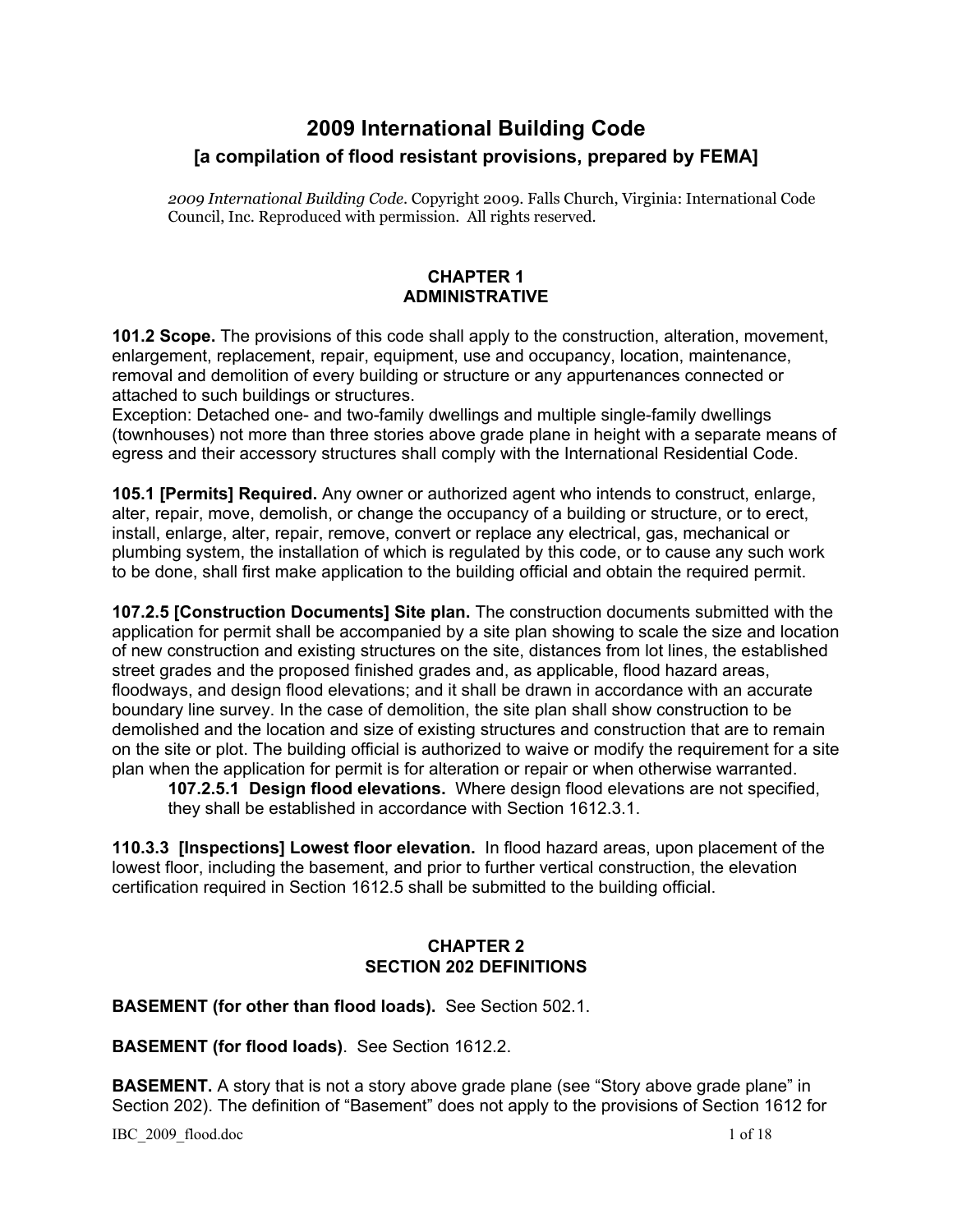flood loads (see "Basement" in Section 1612.2).

## **CHAPTER 8 INTERIOR FINISHES**

**801.5 Applicability.** For buildings in flood hazard areas as established in Section 1612.3, interior finishes, trim and decorative materials that extend below the design flood elevation shall be flood-damage-resistant materials.

## **CHAPTER 11 ACCESSIBILITY**

## **1107.7 General exceptions.**

**1107.7.5 Design flood elevation.** The required number of Type A units and Type B units shall not apply to a site where the required elevation of the lowest floor or the lowest horizontal structural building members of nonelevator buildings are at or above the design flood elevation resulting in:

- 1. A difference in elevation between the minimum required floor elevation at the primary entrances and vehicular and pedestrian arrival points within 50 feet (15,240 mm) exceeding 30 inches (762 mm), and
- 2. A slope exceeding 10 percent between the minimum required floor elevation at the primary entrances and vehicular and pedestrian arrival points within 50 feet (15,240 mm).

Where no such arrival points are within 50 feet (15,240 mm) of the primary entrances, the closest arrival point shall be used.

### **CHAPTER 12 INTERIOR ENVIRONMENT**

#### **1203.3 Under-floor ventilation.**

## **1203.3.2 Exceptions.**

5. For buildings in flood hazard areas as established in Section 1612.3, the openings for under-floor ventilation shall be deemed as meeting the flood opening requirements of ASCE 24 provided that the ventilation openings are designed and installed in accordance with ASCE 24.

#### **CHAPTER 14 EXTERIOR WALLS**

**1403.5 Flood resistance.** For buildings in flood hazard areas as established in Section 1612.3, exterior walls extending below the design flood elevation shall be resistant to water damage. Wood shall be pressure-preservative treated in accordance with AWPA U1 for the species, product and end use using a preservative listed in Section 4 in APWA Standard U1 or decay-resistant heartwood of redwood, black locust or cedar.

#### **1403.6 Flood resistance for high-velocity wave action areas.** For buildings in flood hazard

IBC\_2009\_flood.doc 2 of 18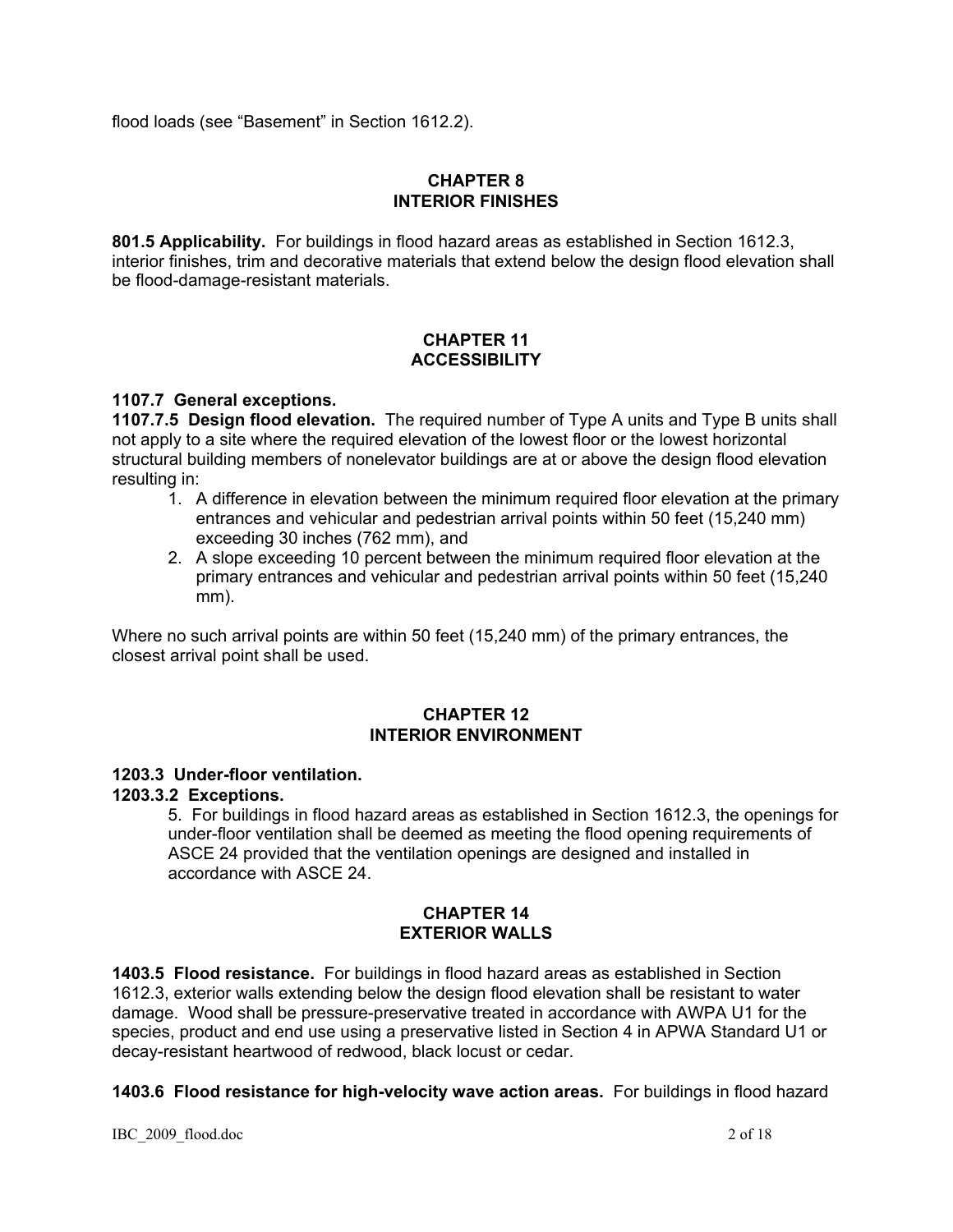areas subject to high-velocity wave action as established in Section 1612.3, electrical, mechanical and plumbing system components shall not be mounted on or penetrate through exterior walls that are designed to break away under flood loads.

## **CHAPTER 16 STRUCTURAL DESIGN REQUIREMENTS**

## **NOTATIONS.**

 $F_a$  = Flood load in accordance with Chapter 5 of ASCE 7.

**1603.1 General.** Construction documents shall show the size, section and relative locations of structural members with floor levels, column centers and offsets fully dimensioned. The design loads and other information pertinent to the structural design required by Section 1603.1.1 through Section 1603.1.9 shall be indicated on the construction documents.

**Exception:** Construction documents for buildings constructed in accordance with the conventional light-frame construction provisions of Section 2308 shall indicate the following structural design information:

- 1. Floor and roof live loads.
- 2. Ground snow load, Pg.
- 3. Basic wind speed (3-second gust), miles per hour (km/hr) and wind exposure.
- 4. Seismic design category and site class.
- 5. Flood design data, if located in flood hazard areas established in Section 1612.3.
- 6. Design load-bearing values of soils.

**1603.1.7 Flood design data.** For buildings located in whole or in part in flood hazard areas as established in Section 1612.3, the documentation pertaining to design, if required in Section 1612.5, shall be included and the following information, referenced to the datum on the community's Flood Insurance Rate Map (FIRM), shall be shown, regardless of whether flood loads govern the design of the building:

- 1. In flood hazard areas not subject to high-velocity wave action, the elevation of the proposed lowest floor, including basement.
- 2. In flood hazard areas not subject to high-velocity wave action, the elevation to which any non-residential building will be dry floodproofed.
- 3. In flood hazard areas subject to high-velocity wave action, the proposed elevation of the bottom of the lowest horizontal structural member of the lowest floor, including basement.

**1605.2.2 [Load combinations using strength design or load and resistance factor design] Flood loads.** Where flood loads,  $F_a$ , are to be considered in the design, the load combinations of Section 2.3.3 of ASCE 7 shall be used.

**1605.3.1.2 [Load combinations using allowable stress design] Flood loads.** Where flood loads,  $F_a$ , are to be considered in design, the load combinations of Section 2.4.2 of ASCE 7 shall be used.

### **SECTION 1612 FLOOD LOADS**

**1612.1 General.** Within flood hazard areas as established in Section 1612.3, all new  $\text{IBC}_2$ 009\_flood.doc 3 of 18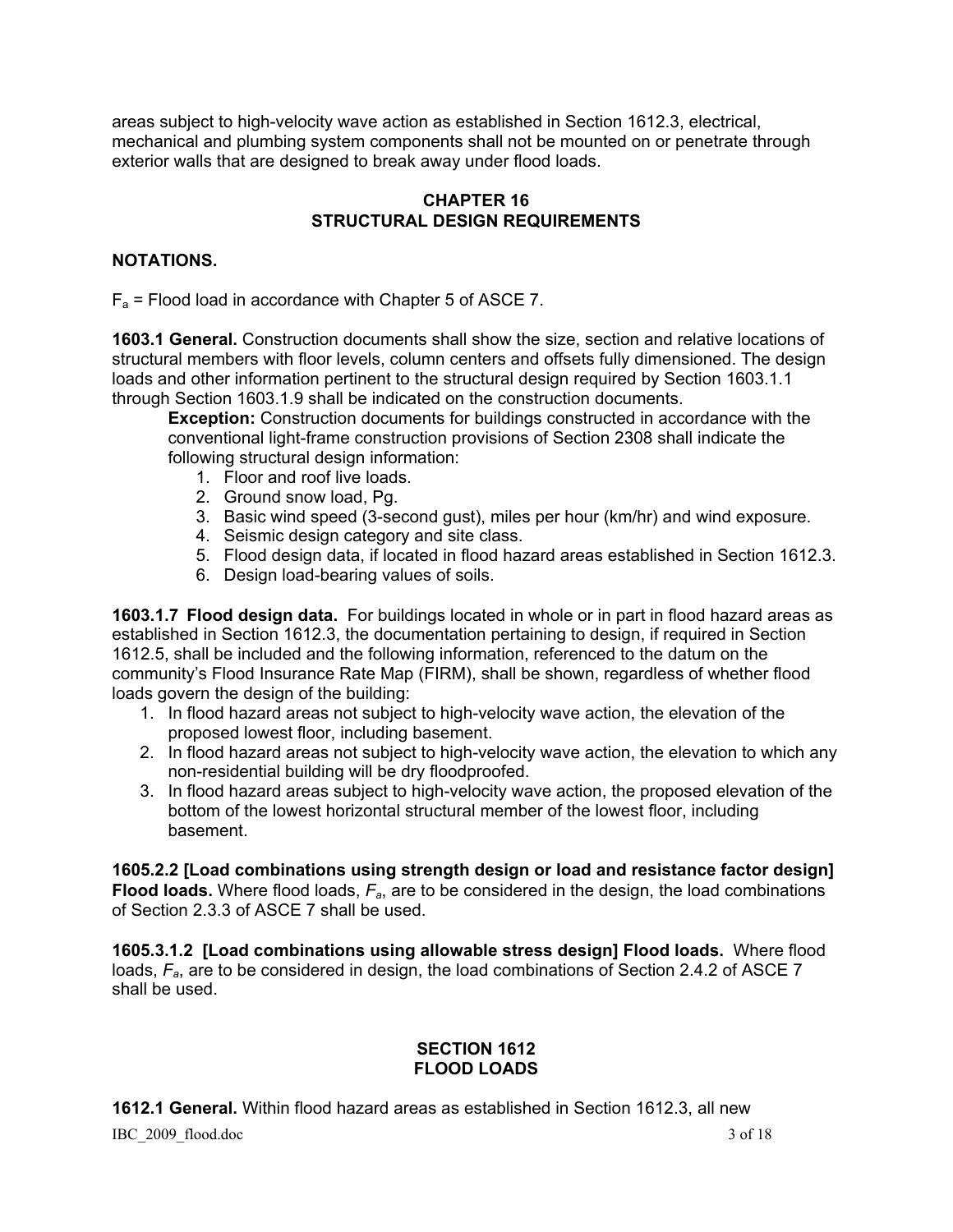construction of buildings, structures and portions of buildings and structures, including substantial improvement and restoration of substantial damage to buildings and structures, shall be designed and constructed to resist the effects of flood hazards and flood loads. For buildings that are located in more than one flood hazard area, the provisions associated with the most restrictive flood hazard area shall apply.

**1612.2 Definitions.** The following words and terms sha, for the purposes of this section, have the indicated meanings shown herein.

BASE FLOOD. The flood having a 1-percent chance of being equaled or exceeded in any given year.

BASE FLOOD ELEVATION. The elevation of the base flood, including wave height, relative to the National Geodetic Vertical Datum (NGVD), North American Vertical Datum (NAVD) or other datum specified on the Flood Insurance Rate Map (FIRM).

BASEMENT. The portion of a building having its floor subgrade (below ground level) on all sides.

The definition of "Basement" is limited in application to the provisions of Section 1612 (see "Basement" in Section 502.1).

DESIGN FLOOD. The flood associated with the greater of the following two areas:

- 1. Area with a floodplain subject to a 1-percent or greater chance of flooding in any year; or
- 2. Area designated as a flood hazard area on a community's flood hazard map, or otherwise legally designated.

DESIGN FLOOD ELEVATION. The elevation of the "design flood," including wave height, relative to the datum specified on the community's legally designated flood hazard map. In areas designated as Zone AO, the design flood elevation shall be the elevation of the highest existing grade of the building's perimeter plus the depth number (in feet) specified on the flood hazard map. In areas designated as Zone AO where a depth number is not specified on the map, the depth number shall be taken as being equal to 2 feet (610mm).

DRY FLOODPROOFING. A combination of design modifications which results in a building or structure, including the attendant utility and sanitary facilities, being watertight with walls substantially impermeable to the passage of water and with structural components having the capacity to resist loads as identified in ASCE 7.

EXISTING CONSTRUCTION. Any buildings and structures for which the "start of construction" commenced before the effective date of the community's first floodplain management code, ordinance or standard. "Existing construction" is also referred to as "existing structures."

EXISTING STRUCTURE. See "Existing construction."

FLOOD or FLOODING. A general and temporary condition of partial or complete inundation of normally dry land from:

- 1. The overflow of inland or tidal waters.
- 2. The unusual and rapid accumulation or runoff of surface waters from any source.

FLOOD DAMAGE-RESISTANT MATERIALS. Any construction material capable of withstanding direct and prolonged contact with floodwaters without sustaining any damage that requires more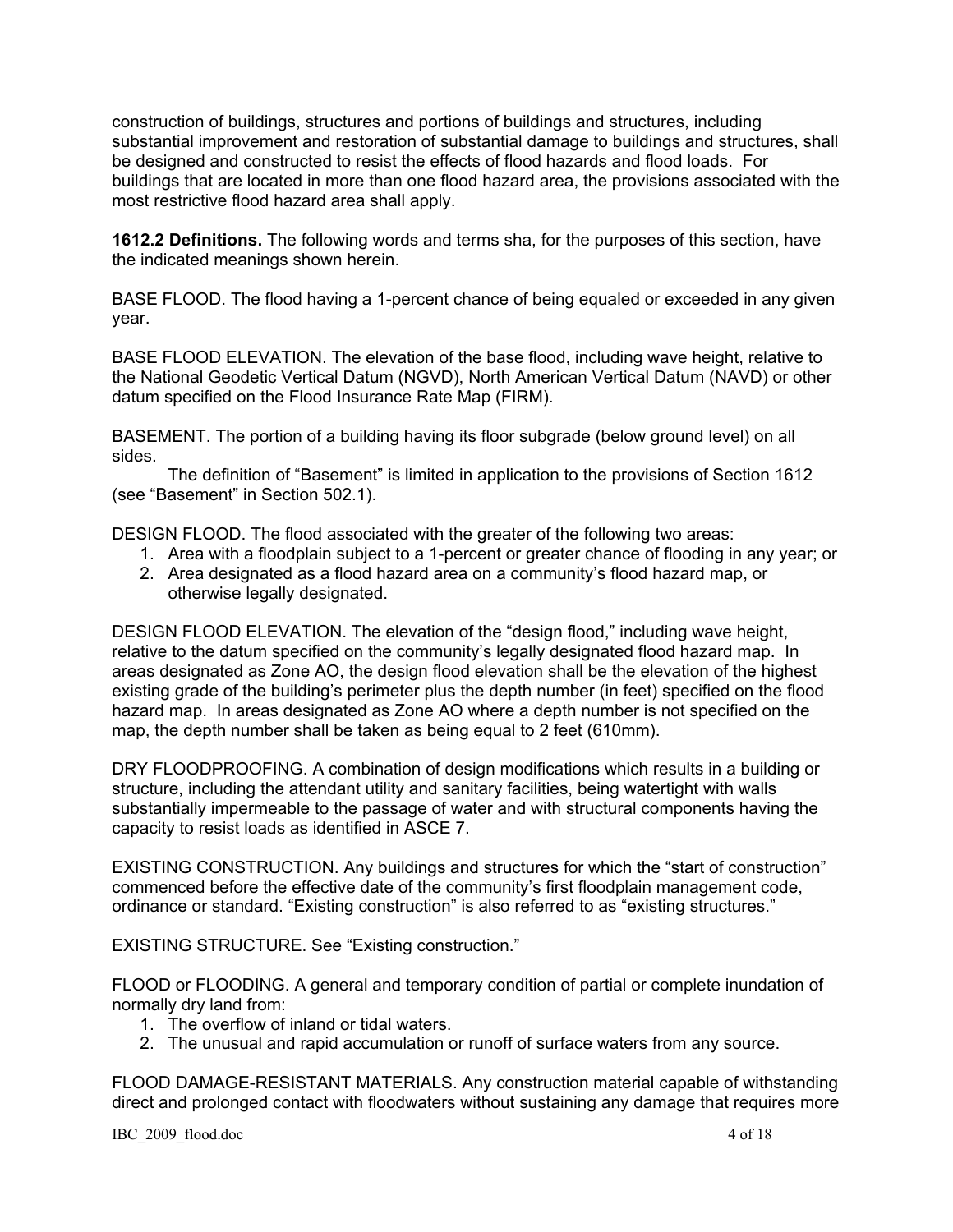than cosmetic repair.

FLOOD HAZARD AREA. The greater of the following two areas:

- 1. The area within a floodplain subject to a 1-percent or greater chance of flooding in any year.
- 2. The area designated as a flood hazard area on a community's flood hazard map, or otherwise legally designated.

FLOOD HAZARD AREA SUBJECT TO HIGH-VELOCITY WAVE ACTION. Area within the flood hazard area that is subject to high-velocity wave action, and shown on a Flood Insurance Rate Map (FIRM) or other flood hazard map as Zone V, VO, VE or V1-30.

FLOOD INSURANCE RATE MAP (FIRM). An official map of a community on which the Federal Emergency Management Agency (FEMA) has delineated both the special flood hazard areas and the risk premium zones applicable to the community.

FLOOD INSURANCE STUDY. The official report provided by the Federal Emergency Management Agency containing the Flood Insurance Rate Map (FIRM), the Flood Boundary and Floodway Map (FBFM), the water surface elevation of the base flood and supporting technical data.

FLOODWAY. The channel of the river, creek, or other watercourse and the adjacent land areas that must be reserved in order to discharge the base flood without cumulatively increasing the water surface elevation more than a designated height.

LOWEST FLOOR. The floor of the lowest enclosed area, including basement, but excluding any unfinished or flood-resistant enclosure, usable solely for vehicle parking, building access or limited storage provided that such enclosure is not built so as to render the structure in violation of this section.

SPECIAL FLOOD HAZARD AREA. The land area subject to flood hazards and shown on a Flood Insurance Rate Map or other flood hazard map as Zone A, AE, A1-30, A99, AR, AO, AH, V, VO, VE, or V1-30.

START OF CONSTRUCTION. The date of issuance for new construction and substantial improvements to existing structures, provided the actual start of construction, repair, reconstruction, rehabilitation, addition, placement or other improvement is within 180 days after the date of issuance. The actual start of construction means the first placement of permanent construction of a building (including a manufactured home) on a site, such as the pouring of a slab or footings, installation of pilings or construction of columns.

 Permanent construction does not include land preparation (such as clearing, excavation, grading or filling), the installation of streets or walkways, excavation for a basement, footings, piers or foundations, the erection of temporary forms or the installation of accessory buildings such as garages or sheds not occupied as dwelling units or not part of the main building. For a substantial improvement, the actual "start of construction" means the first alteration of any wall, ceiling, floor or other structural part of a building, whether or not that alteration affects the external dimensions of the building.

SUBSTANTIAL DAMAGE. Damage of any origin sustained by a structure whereby the cost of restoring the structure to its before-damaged condition would equal or exceed 50 percent of the

 $\text{ABC}_2$  2009\_flood.doc 5 of 18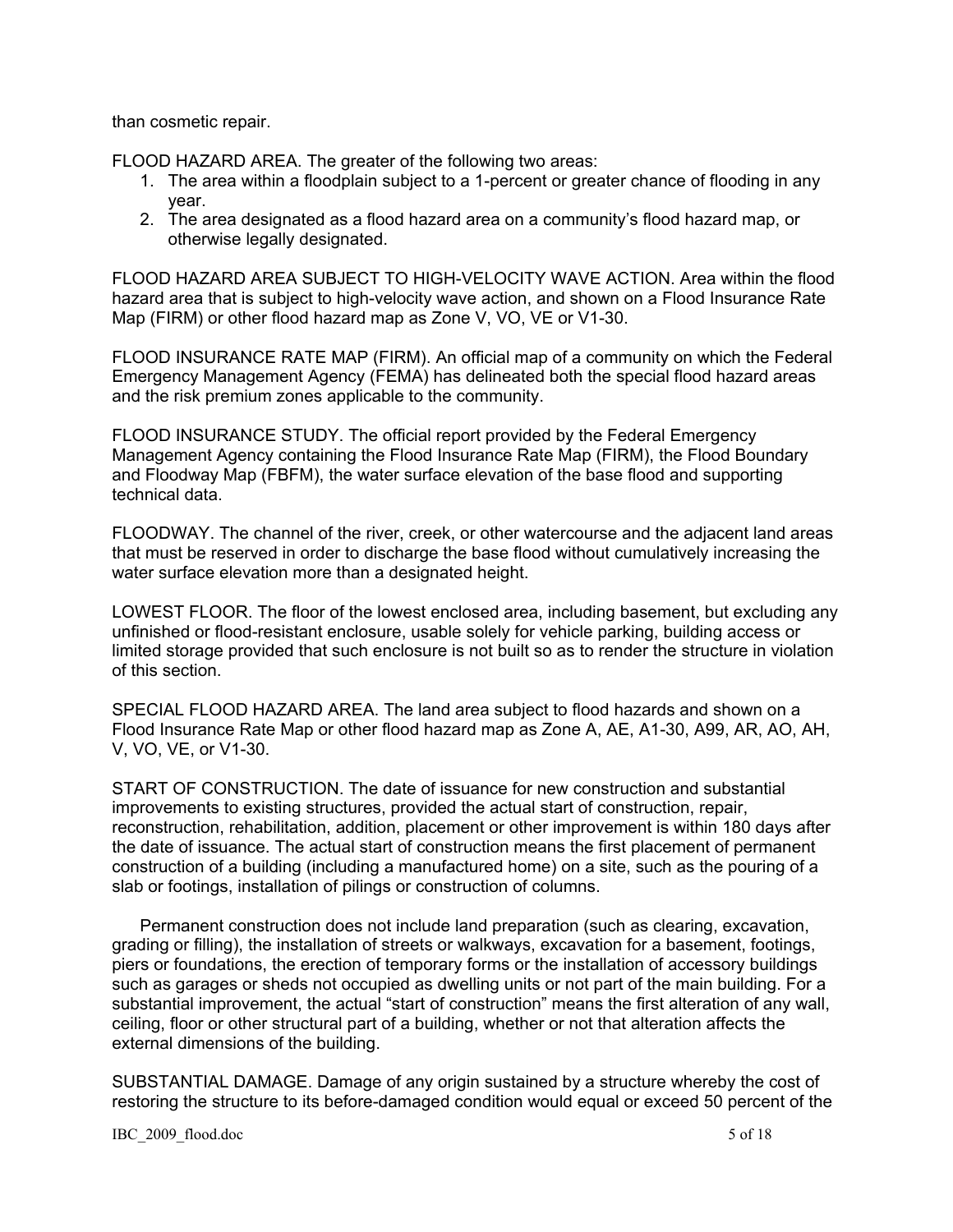market value of the structure before the damage occurred.

SUBSTANTIAL IMPROVEMENT. Any repair, reconstruction, rehabilitation, addition or improvement of a building or structure, the cost of which equals or exceeds 50 percent of the market value of the structure before the improvement or repair is started. If the structure has sustained substantial damage, any repairs are considered substantial improvement regardless of the actual repair work performed. The term does not, however, include either:

- 1. Any project for improvement of a building required to correct existing health, sanitary or safety code violations identified by the building official and that are the minimum necessary to assure safe living conditions.
- 2. Any alteration of a historic structure provided that the alteration will not preclude the structure's continued designation as a historic structure.

**1612.3 Establishment of flood hazard areas**. To establish flood hazard areas, the applicable governing authority shall adopt a flood hazard map and supporting data. The flood hazard map shall include, at a minimum, areas of special flood hazard as identified by the Federal Emergency Management Agency in an engineering report entitled "The Flood Insurance Study for [INSERT NAME OF JURISDICTION]," dated [INSERT DATE OF ISSUANCE], as amended or revised with the accompanying Flood Insurance Rate Map (FIRM) and Flood Boundary and Floodway Map (FBFM) and related supporting data along with any revisions thereto. The adopted flood hazard map and supporting data are hereby adopted by reference and declared to be part of this Section.

**1612.3.1 Design flood elevations.** Where design flood elevations are not included in the flood hazard areas established in Section 1612.3, or where floodways are not designated, the building official is authorized to require the applicant to:

- 1. Obtain and reasonably utilize any design flood elevation and floodway data available from a federal, state, or other source; or
- 2. Determine the design flood elevation and/or floodway in accordance with accepted hydrologic and hydraulic engineering practices used to define special flood hazard areas. Determinations shall be undertaken by a registered design professional who shall document that the technical methods used reflect currently accepted engineering practice.

**1612.3.2 Determination of impacts.** In riverine flood hazard areas where design flood elevations are specified but floodways have not been designated, the applicant shall provide a floodway analysis that demonstrates that the proposed work will not increase the design flood elevation more than 1 foot (305 mm) at any point within the jurisdiction of the applicable governing authority.

**1612.4 Design and construction.** The design and construction of buildings and structures located in flood hazard areas, including flood hazard areas subject to high-velocity wave action, shall be in accordance with Chapter 5 of ASCE 7 and with ASCE 24.

**1612.5 Flood hazard documentation.** The following documentation shall be prepared and sealed by a registered design professional and submitted to the building official:

- 1. For construction in flood hazard areas not subject to high-velocity wave action:
	- 1.1. The elevation of the lowest floor, including the basement, as required by the lowest floor elevation inspection in Section 110.3.3.
	- 1.2. For fully enclosed areas below the design flood elevation where provisions to allow for the automatic entry and exit of floodwaters do not meet the minimum requirements in Section 2.6.2.1, ASCE 24, construction documents shall include a

 $\text{ABC}_2$  2009\_flood.doc 6 of 18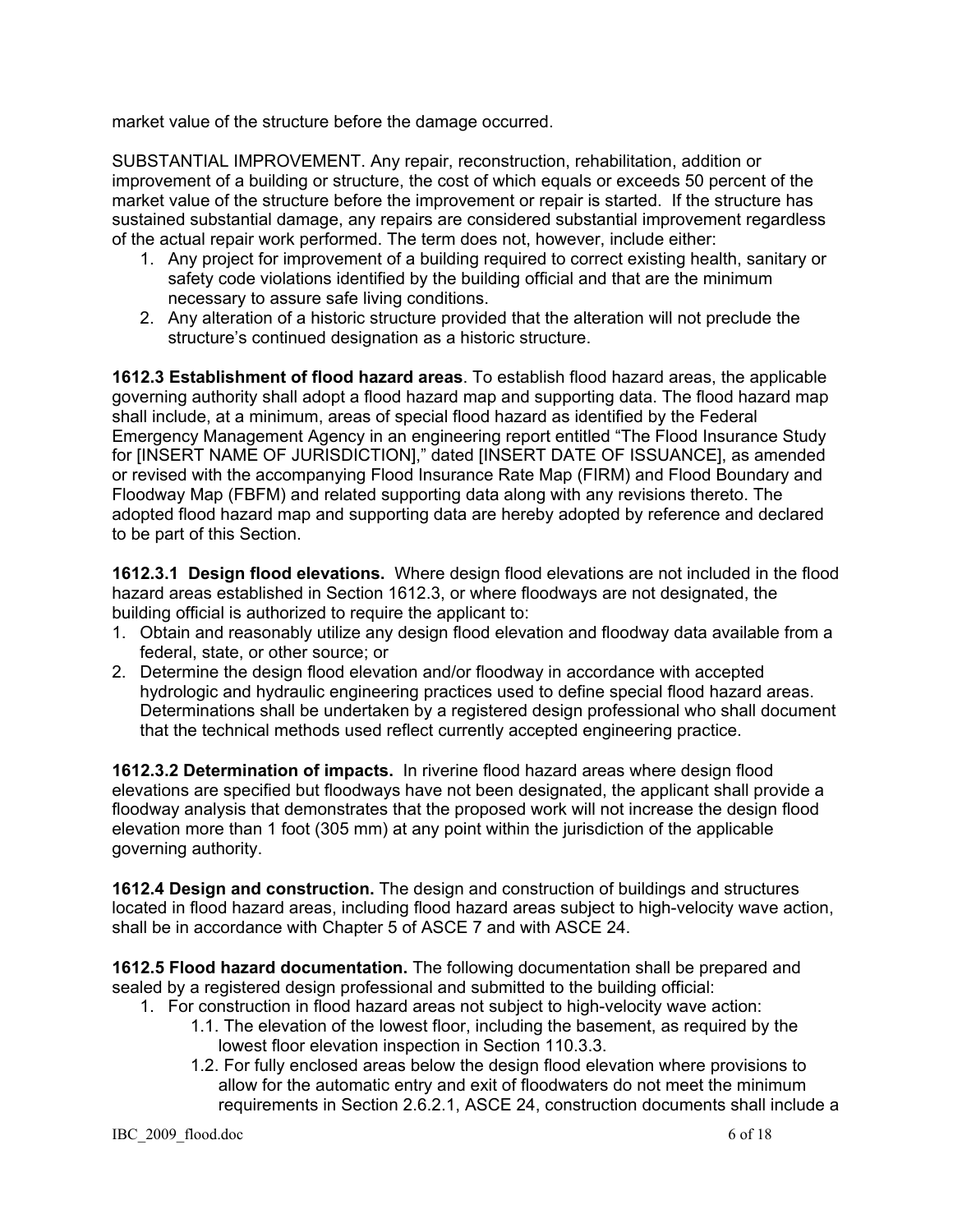statement that the design will provide for equalization of hydrostatic flood forces in accordance with Section 2.6.2.2 of ASCE 24.

- 1.3. For dry floodproofed nonresidential buildings, construction documents shall include a statement that the dry floodproofing is designed in accordance with ASCE 24.
- 2. For construction in flood hazard areas subject to high-velocity wave action:
	- 2.1. The elevation of the bottom of the lowest horizontal structural member as required by the lowest floor elevation inspection in Section 110.3.3.
	- 2.2. Construction documents shall include a statement that the building is designed in accordance with ASCE 24, including that the pile or column foundation and building or structure to be attached thereto is designed to be anchored to resist flotation, collapse and lateral movement due to the effects of wind and flood loads acting simultaneously on all building components, and other load requirements of Chapter 16.
	- 2.3. For breakaway walls designed to resist a nominal load of less that 10 psf (0.48 kN/m<sup>2</sup>) or more than 20 psf (0.96 kN/m<sup>2</sup>), construction documents shall include a statement that the breakaway wall is designed in accordance with ASCE 24.

## **CHAPTER 18 SOILS AND FOUNDATIONS**

**1801.1 Scope.** The provisions of this chapter shall apply to building and foundation systems.

1804.4 Grading and fill in flood hazard areas. In flood hazard areas established in Section 1612.3, grading and/or fill shall not be approved:

- 1. Unless such fill is placed, compacted and sloped to minimize shifting, slumping and erosion during the rise and fall of floodwater and, as applicable, wave action.
- 2. In floodways, unless it has been demonstrated through hydrologic and hydraulic analyses performed by a registered design professional in accordance with standard engineering practice that the proposed grading or fill, or both, will not result in any increase in flood levels during the occurrence of the design flood.
- 3. In flood hazard areas subject to high-velocity wave action, unless such fill is conducted and/or placed to avoid diversion of water and waves toward any building or structure.
- 4. Where design flood elevations are specified but floodways have not been designated, unless it has been demonstrated that the cumulative effect of the proposed flood hazard area encroachment, when combined with all other existing and anticipated flood hazard area encroachment, will not increase the design flood elevation more than 1 foot (305 mm) at any point.

**1805.1.2.1 Flood hazard areas.** For buildings and structures in flood hazard areas as established in Section 1612.3, the finished ground level of an under-floor space such as a crawl space shall be equal to or higher than the outside finished ground level on at least one side.

**Exception:** Under-floor spaces of Group R-3 buildings that meet the requirements of FFMA/FIA TB 11

## **CHAPTER 30 ELEVATORS AND CONVEYING SYSTEMS**

**3001.2 Referenced standards.** Except as otherwise provided for in this code, the design, construction, installation, alteration, repair and maintenance of elevators and conveying

IBC\_2009\_flood.doc 7 of 18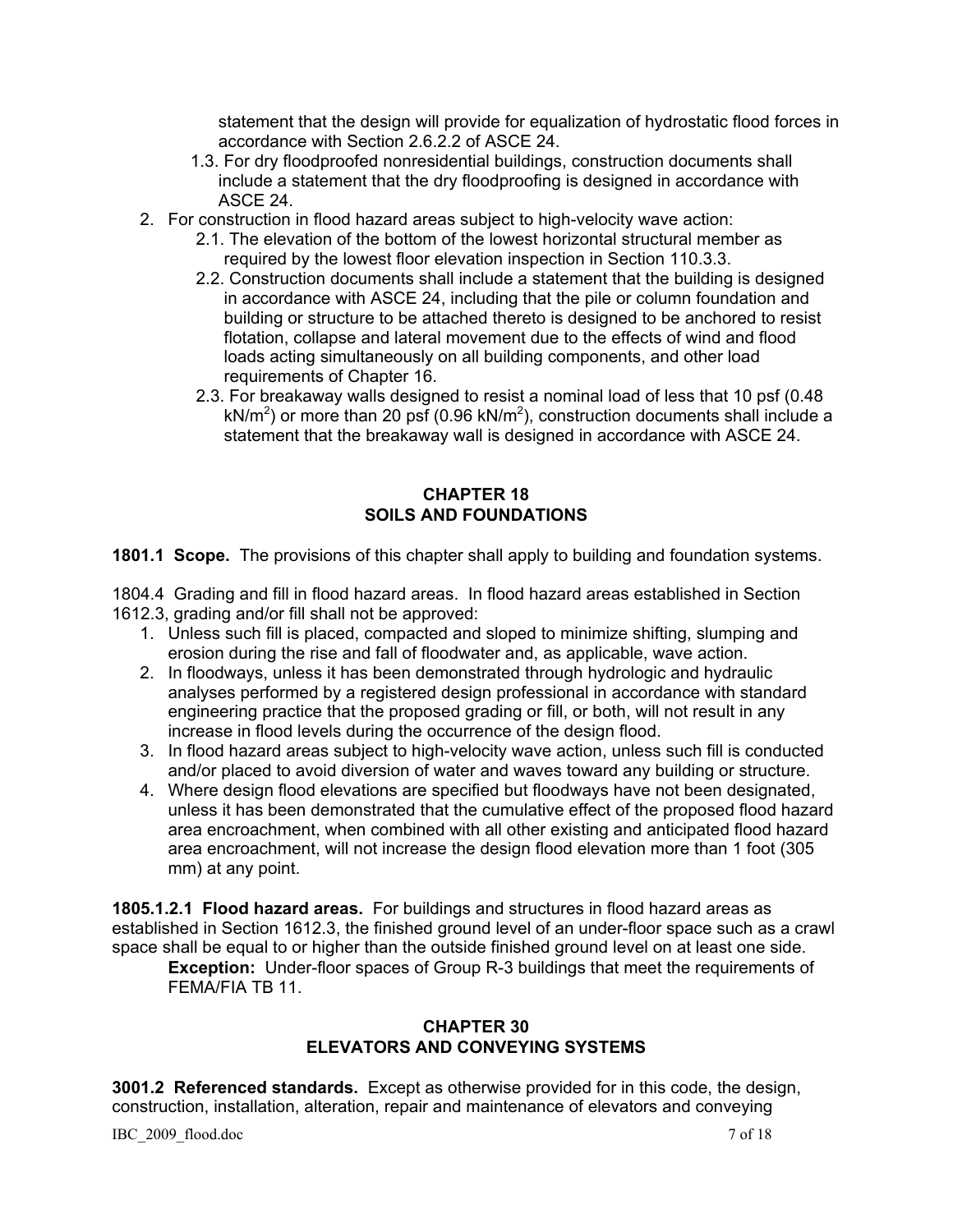systems and their components shall conform to ASME A17.1/CSA b44, ASME A90.1, ASME B20.1, ALI ALCTV and ASCE 24 for construction in flood hazard areas as established in Section 1612.3.

## **CHAPTER 31 SPECIAL CONSTRUCTION**

**3102.7 Engineering design.** The structure shall be designed and constructed to sustain dead loads, loads due to tension or inflation, live loads including wind, snow, flood, and seismic loads and in accordance with Chapter 16.

### **CHAPTER 34 EXISTING STRUCTURES**

**3403.1 Existing buildings or structures.** Additions or alterations to any building or structure shall comply with the requirements of the code for new construction. Additions or alterations shall not be made to an existing building or structure which will cause the existing building or structure to be in violation of any provisions of this code. An existing building plus additions shall comply with the height and area provisions of Chapter 5. Portions of the structure not altered and not affected by the alteration are not required to comply with the code requirements for a new structure.

**3403.2 [Additions] Flood hazard areas.** For buildings and structures in flood hazard areas established in Section 1612.3, any addition that constitutes substantial improvement of the existing structure, as defined in Section 1612.2, shall comply with the flood design requirements for new construction, and all aspects of the existing structure shall be brought into compliance with the requirements for new construction for flood design.

For buildings and structures in flood hazard areas established in Section 1612.3, any additions that do not constitute substantial improvement or substantial damage of the existing structure, as defined in Section 1612.2, are not required to comply with the flood design requirements for new construction.

**3404.2 [Alterations] Flood hazard areas.** For buildings and structures in flood hazard areas established in Section 1612.3, any alteration that constitutes substantial improvement of the existing structure, as defined in Section 1612.2, shall comply with the flood design requirements for new construction, and all aspects of the existing structure shall be brought into compliance with the requirements for new construction for flood design.

For buildings and structures in flood hazard areas established in Section 1612.3, any alterations that do not constitute substantial improvement or substantial damage of the existing structure, as defined in Section 1612.2, are not required to comply with the flood design requirements for new construction.

**3405.5 [Repairs] Flood hazard areas.** For buildings and structures in flood hazard areas established in Section 1612.3, any repair that constitutes substantial improvement of the existing structure, as defined in Section 1612.2, shall comply with the flood design requirements for new construction, and all aspects of the existing structure shall be brought into compliance with the requirements for new construction for flood design.

For buildings and structures in flood hazard areas established in Section 1612.3, any repairs that do not constitute substantial improvement or substantial damage of the existing structure, as defined in Section 1612.2, are not required to comply with the flood design requirements for new construction.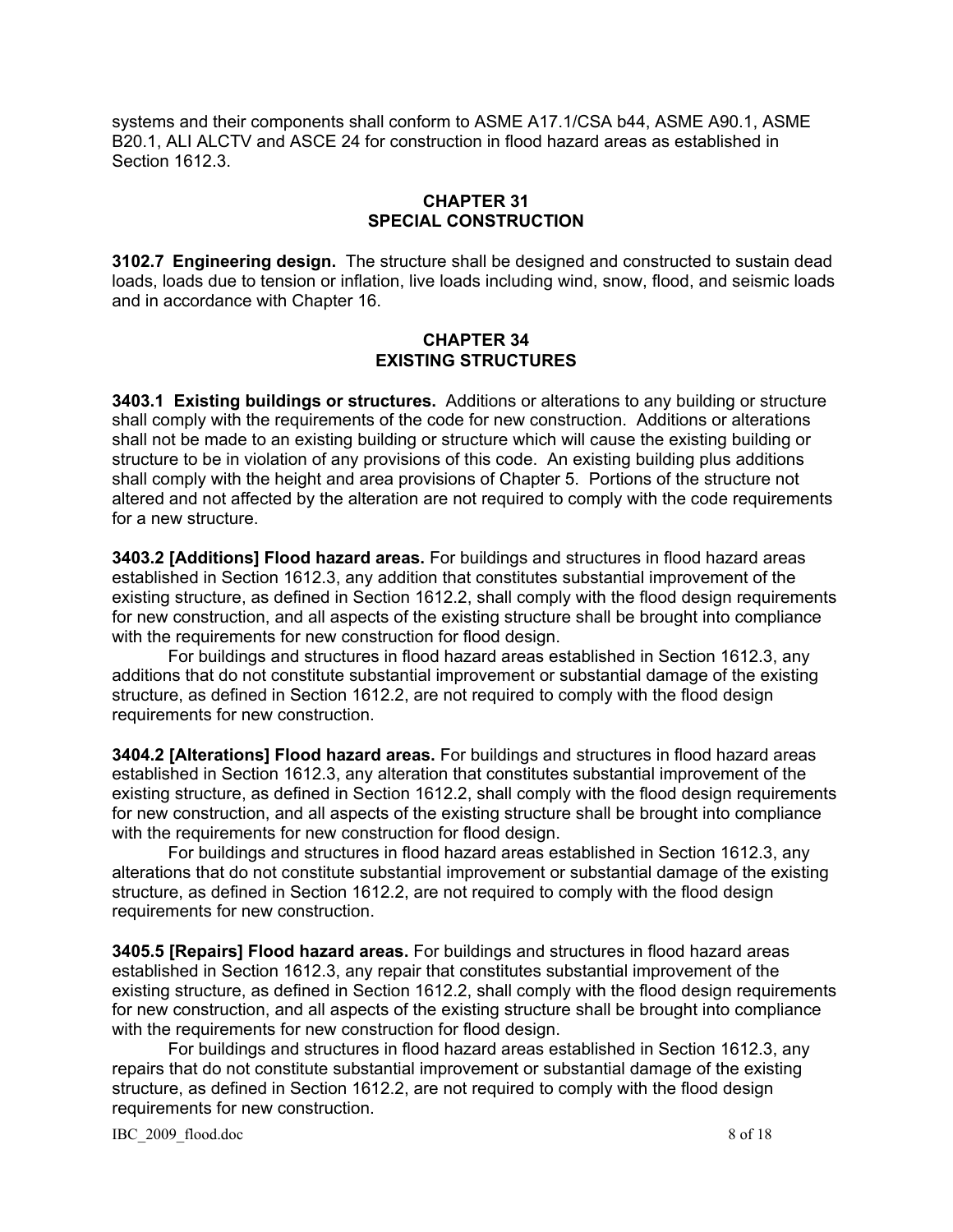## **SECTION 3409 HISTORIC BUILDINGS**

**3409.1 Historic Buildings.** The provisions of this code relating to the construction, repair, alteration, addition, restoration and movement of structures, and change of occupancy shall not be mandatory for historic buildings where such buildings are judged by the building official to not constitute a distinct life safety hazard.

**3409.2 Flood hazard areas.** Within flood hazard areas established in accordance with Section 1612.3, where the work proposed constitutes substantial improvement as defined in Section 1612.2, the building shall be brought into conformance with Section 1612.

**Exception:** Historic buildings that are:

- 1. Listed or preliminarily determined to be eligible for listing in the National Register of Historic Places;
- 2. Determined by the Secretary of the U.S. Department of Interior as contributing to the historical significance of a registered historic district or a district preliminarily determined to qualify as an historic district; or
- 3. Designated as historic under a state or local historic preservation program that is approved by the Department of Interior.

## **SECTION 3412 COMPLIANCE ALTERNATIVES**

**3412.2.4 Alterations and repairs.** An existing building or portion thereof, which does not comply with the requirements of this code for new construction shall not be altered or repaired in such a manner that results in the building being less safe or sanitary than such building is currently. If, in the alteration or repair, the current level of safety or sanitation is to be reduced, the portion altered or repaired shall conform to the requirements of Chapter 2 through Chapter 12 and Chapter 14 through Chapter 33.

**3412.2.4.1 Flood hazard areas.** For existing buildings located in flood hazard areas established in Section 1612.3, if the alterations and repairs constitute substantial improvement of the existing building, the existing building shall be brought into compliance with the requirements for new construction for flood design.

### CHAPTER 35 REFERENCED STANDARDS

| FEMA | Federal Emergency Management Agency |
|------|-------------------------------------|
|      | <b>Federal Center Plaza</b>         |
|      | 500 C Street S.W.                   |
|      | Washington, DC 20472                |

Standard **Referenced** Referenced Reference in Code Number Title **Times Times Communist Communist Communist Communist Communist Communist Communist Communist Communist Communist Communist Communist Communist Communist Communist Communist Communist Communist Communist Commun** FEMA/FIA TB-11 Crawlspace Construction for Buildings 1807.1.2.1 Located in Special Flood Hazard Areas

IBC\_2009\_flood.doc 9 of 18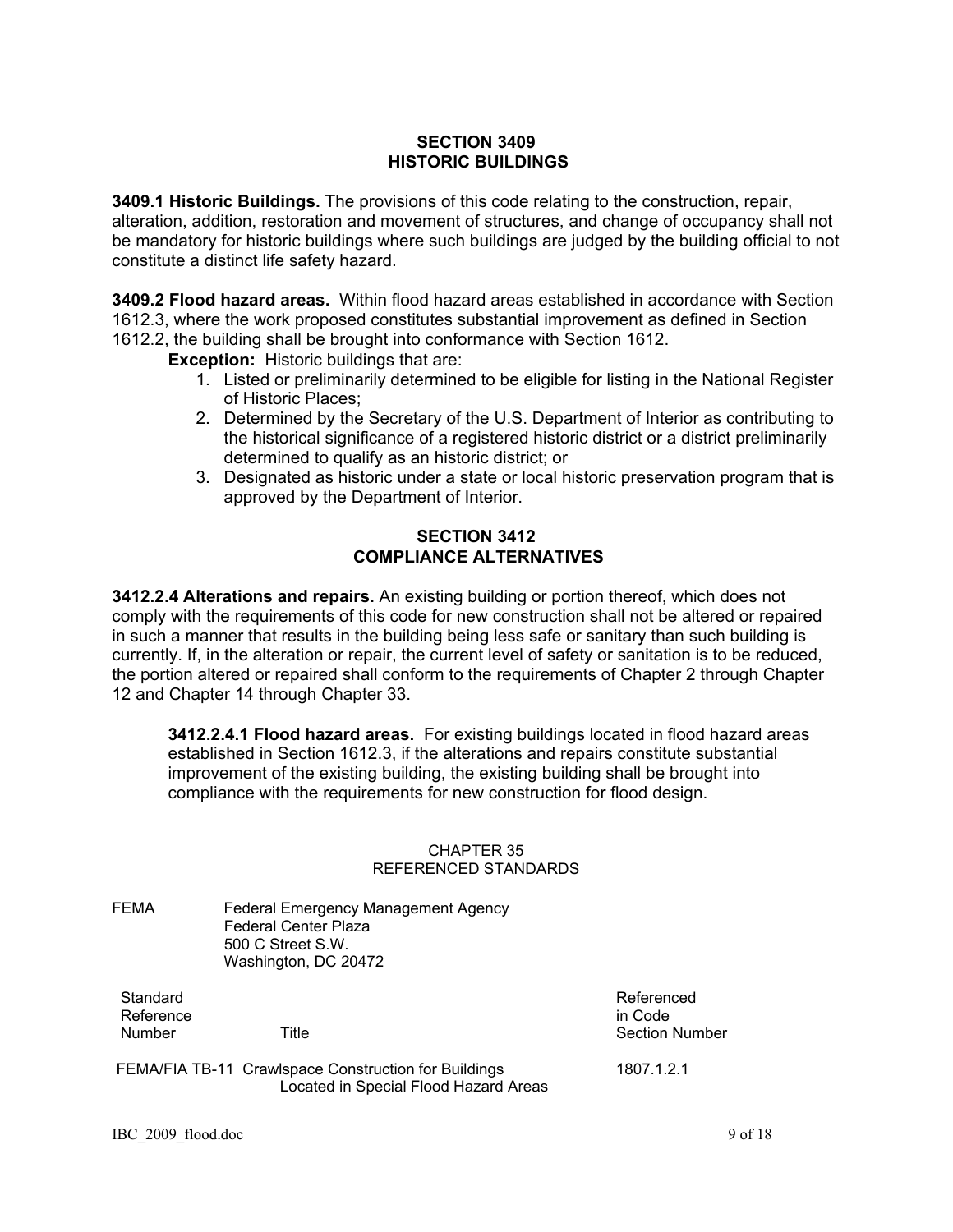#### **APPENDIX G FLOOD RESISTANT CONSTRUCTION**

The provisions contained in this appendix are not mandatory unless specifically referenced in the adopting ordinance.

#### **G101 ADMINISTRATION**

**G101.1 Purpose**. The purpose of this appendix is to promote the public health, safety and general welfare and to minimize public and private losses due to flood conditions in specific flood hazard areas through the establishment of comprehensive regulations for management of flood hazard areas, designed to:

1. Prevent unnecessary disruption of commerce, access and public service during times of flooding;

2. Manage the alteration of natural floodplains, stream channels and shorelines;

3. Manage filling, grading, dredging and other development which may increase flood damage or erosion potential;

4. Prevent or regulate the construction of flood barriers which will divert floodwaters or which can increase flood hazards; and

5. Contribute to improved construction techniques in the floodplain.

**G101.2 Objectives.** The objectives of this appendix are to protect human life, minimize the expenditure of public money for flood control projects, minimize the need for rescue and relief efforts associated with flooding, minimize prolonged business interruption, minimize damage to public facilities and utilities, help maintain a stable tax base by providing for the sound use and development of flood-prone areas, contribute to improved construction techniques in the floodplain and ensure that potential owners and occupants are notified that property is within flood hazard areas.

**G101.3 Scope.** The provisions of this appendix shall apply to all proposed development in a flood hazard area established in Section1612 of this code, including certain building work exempt from permit under Section 105.2.

**G101.4 Violations.** Any violation of a provision of this appendix, or failure to comply with a permit or variance issued pursuant to this appendix or any requirement of this appendix, shall be handled in accordance with Section 114.

#### **G102 APPLICABILITY**

**G102.1 General.** This appendix, in conjunction with the *International Building Code*, provides minimum requirements for development located in flood hazard areas, including the subdivision of land; installation of utilities; placement and replacement of manufactured homes; new construction and repair, reconstruction, rehabilitation or additions to new construction; substantial improvement of existing buildings and structures, including restoration after damage; temporary structures and temporary or permanent storage; utility and miscellaneous Group U buildings and structures; and certain building work exempt from permit under Section 105.2.

**G102.2 Establishment of flood hazard areas.** Flood hazard areas are established in Section 1612.3 of the *International Building Code*, adopted by the applicable governing authority on [INSERT DATE].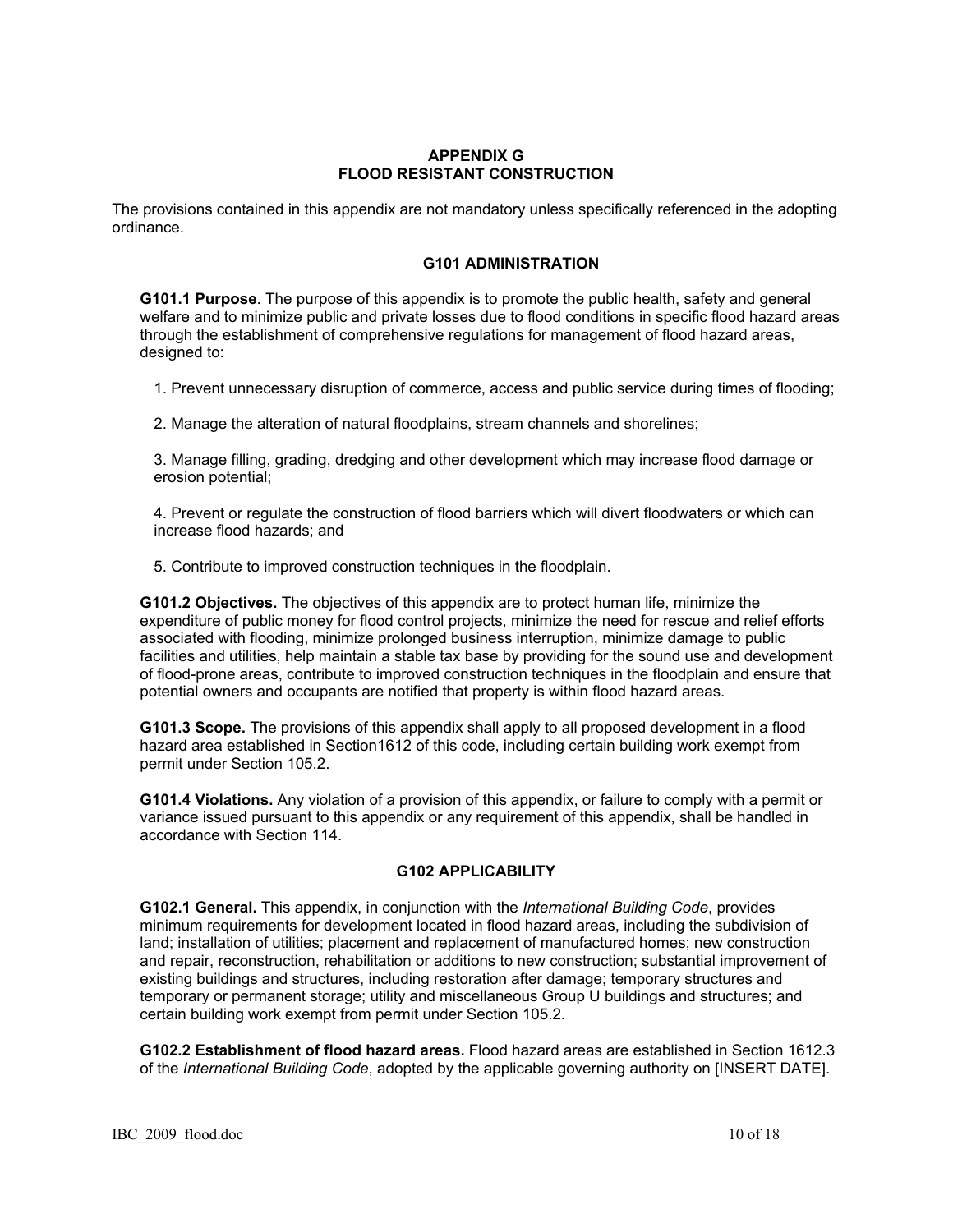#### **G103 POWERS AND DUTIES**

**G103.1 Permit Applications.** The building official shall review all permit applications to determine whether proposed development sites will be reasonably safe from flooding. If a proposed development site is in a flood hazard area, all site development activities, (including grading, filling, utility installation and drainage modification), all new construction and substantial improvements (including the placement of prefabricated buildings and manufactured homes) and certain building work exempt from permit under Section105.2, shall be designed and constructed with methods, practices and materials that minimize flood damage and that are in accordance with this code and ASCE 24.

**G103.2 Other permits**. It shall be the responsibility of the building official to assure that approval of a proposed development shall not be given until proof that necessary permits have been granted by federal or state agencies having jurisdiction over such development.

**G103.3 Determination of design flood elevations.** If design flood elevations are not specified, the building official is authorized to require the applicant to:

1. Obtain, review and reasonably utilize data available from a federal, state or other source, or

2. Determine the design flood elevation in accordance with accepted hydrologic and hydraulic engineering techniques. Such analyses shall be performed and sealed by a registered design professional. Studies, analyses and computations shall be submitted in sufficient detail to allow review and approval by the building official. The accuracy of data submitted for such determination shall be the responsibility of the applicant.

**G103.4 Activities in riverine flood hazard areas.** In riverine flood hazard areas where design flood elevations are specified but floodways have not been designated, the building official shall not permit any new construction, substantial improvement or other development, including fill, unless the applicant demonstrates that the cumulative effect of the proposed development, when combined with all other existing and anticipated flood hazard area encroachment, will not increase the design flood elevation more than 1 foot (305 mm) at any point within the community.

**G103.5 Floodway encroachment.** Prior to issuing a permit for any floodway encroachment, including fill, new construction, substantial improvements and other development or land-disturbing-activity, the building official shall require submission of a certification, along with supporting technical data, that demonstrates that such development will not cause any increase of the level of the base flood.

**G103.5.1 Floodway revisions.** A floodway encroachment that increases the level of the base flood is authorized if the applicant has applied for a conditional Flood Insurance Rate Map (FIRM) revision and has received the approval of the Federal Emergency Management Agency (FEMA).

**G103.6 Watercourse alteration.** Prior to issuing a permit for any alteration or relocation of any watercourse, the building official shall require the applicant to provide notification of the proposal to the appropriate authorities of all affected adjacent government jurisdictions, as well as appropriate state agencies. A copy of the notification shall be maintained in the permit records and submitted to FEMA.

**G103.6.1 Engineering analysis.** The building official shall require submission of an engineering analysis which demonstrates that the flood-carrying capacity of the altered or relocated portion of the watercourse will not be decreased. Such watercourses shall be maintained in a manner which preserves the channel's flood-carrying capacity.

**G103.7 Alterations in coastal areas.** Prior to issuing a permit for any alteration of sand dunes and mangrove stands in flood hazard areas subject to high velocity wave action, the building official shall require submission of an engineering analysis which demonstrates that the proposed alteration will not increase the potential for flood damage.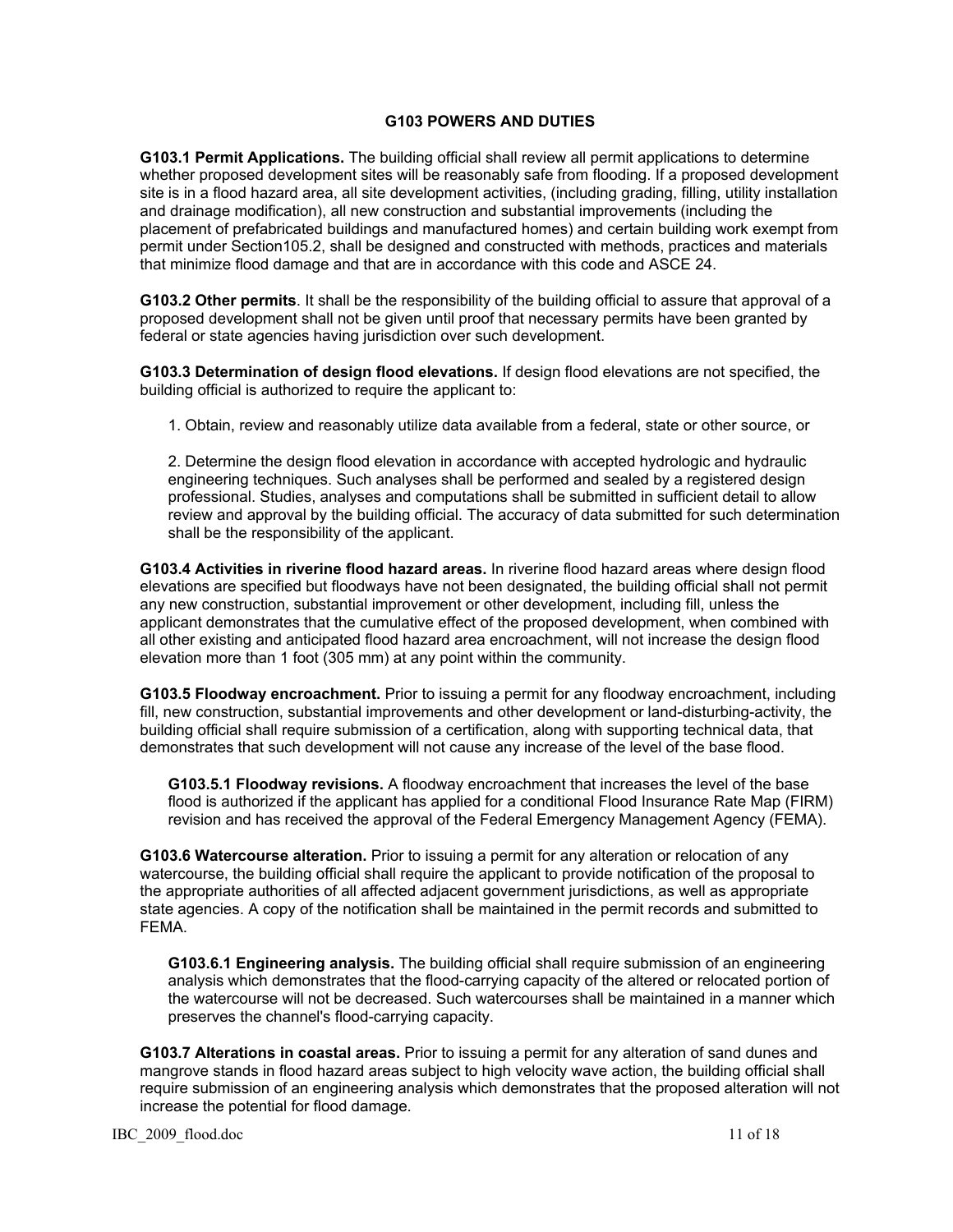**G103.8 Records.** The building official shall maintain a permanent record of all permits issued in flood hazard areas, including copies of inspection reports and certifications required in Section 1612.

#### **G104 PERMITS**

**G104.1 Required.** Any person, owner or authorized agent who intends to conduct any development in a flood hazard area shall first make application to the building official and shall obtain the required permit.

**G104.2 Application for permit.** The applicant shall file an application in writing on a form furnished by the building official. Such application shall:

1. Identify and describe the development to be covered by the permit.

2. Describe the land on which the proposed development is to be conducted by legal description, street address or similar description that will readily identify and definitely locate the site.

3. Include a site plan showing the delineation of flood hazard areas, floodway boundaries, flood zones, design flood elevations, ground elevations, proposed fill and excavation and drainage patterns and facilities.

4. Indicate the use and occupancy for which the proposed development is intended.

5. Be accompanied by construction documents, grading and filling plans and other information deemed appropriate by the building official.

- 6. State the valuation of the proposed work.
- 7. Be signed by the applicant or the applicant's authorized agent.

**G104.3 Validity of permit.** The issuance of a permit under this appendix shall not be construed to be a permit for, or approval of, any violation of this appendix or any other ordinance of the jurisdiction. The issuance of a permit based on submitted documents and information shall not prevent the building official from requiring the correction of errors. The building official is authorized to prevent occupancy or use of a structure or site which is in violation of this appendix or other ordinances of this jurisdiction.

**G104.4 Expiration.** A permit shall become invalid if the proposed development is not commenced within 180 days after its issuance, or if the work authorized is suspended or abandoned for a period of 180 days after the work commences. Extensions shall be requested in writing and justifiable cause demonstrated. The building official is authorized to grant, in writing, one or more extensions of time, for periods not more than 180 days each.

**G104.5 Suspension or revocation.** The building official is authorized to suspend or revoke a permit issued under this appendix wherever the permit is issued in error or on the basis of incorrect, inaccurate or incomplete information, or in violation of any ordinance or code of this jurisdiction.

#### **G105 VARIANCES**

**G105.1 General.** The board of appeals established pursuant to Section112 shall hear and decide requests for variances. The board of appeals shall base its determination on technical justifications, and has the right to attach such conditions to variances as it deems necessary to further the purposes and objectives of this appendix and Section 1612.

**G105.2 Records.** The building official shall maintain a permanent record of all variance actions,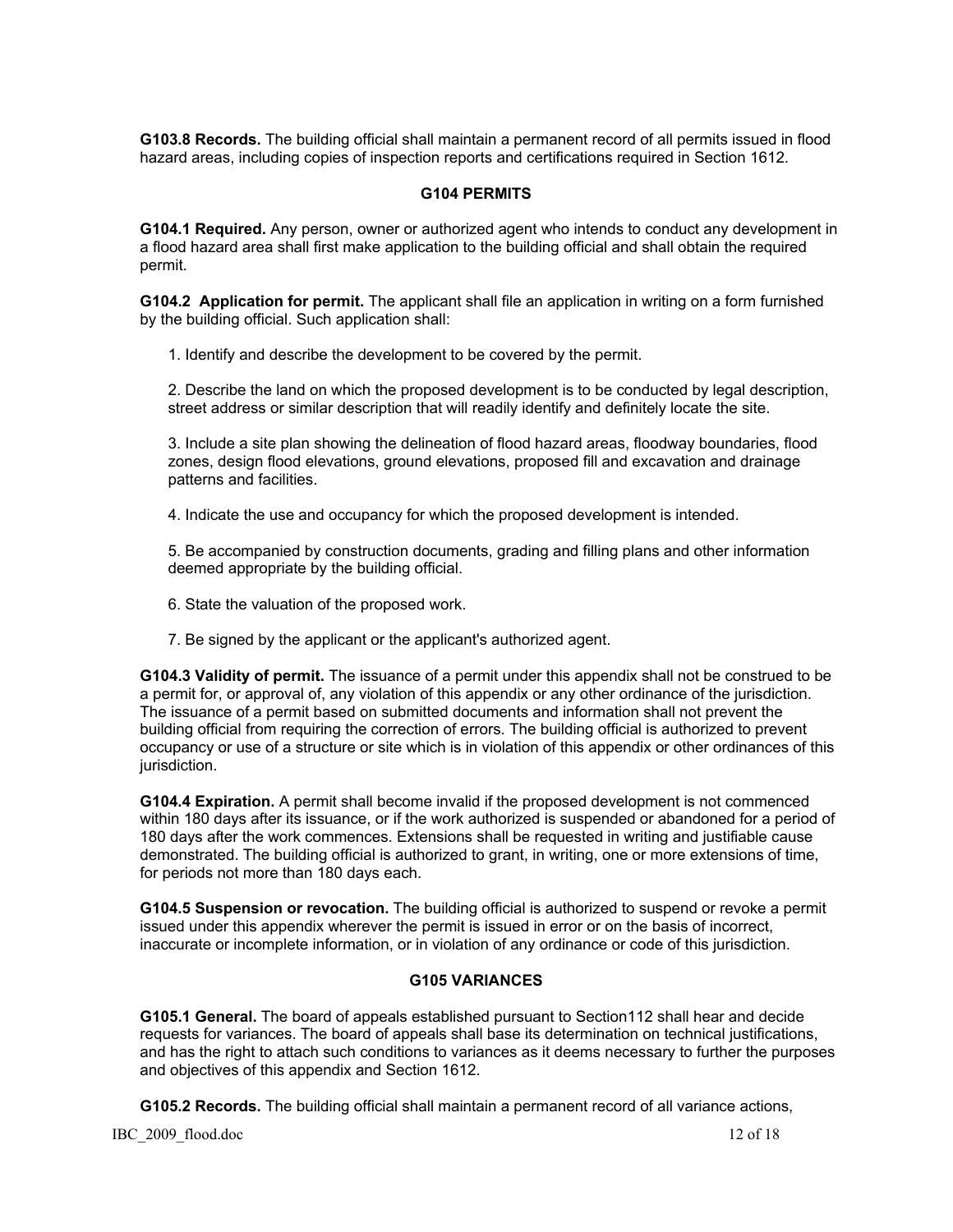including justification for their issuance.

**G105.3 Historic structures.** A variance is authorized to be issued for the repair or rehabilitation of a historic structure upon a determination that the proposed repair or rehabilitation will not preclude the structure's continued designation as a historic structure, and the variance is the minimum necessary to preserve the historic character and design of the structure.

**Exception:** Within flood hazard areas, historic structures that are not:

- 1. Listed or preliminarily determined to be eligible for listing in the National Register of Historic Places; or
- 2. Determined by the Secretary of the U.S. Department of Interior as contributing to the historical significance of a registered historic district or a district preliminarily determined to qualify as an historic district; or
- 3. Designated as historic under a state or local historic preservation program that is approved by the Department of Interior.

**G105.4 Functionally dependent facilities.** A variance is authorized to be issued for the construction or substantial improvement of a functionally dependent facility provided the criteria in Section 1612.1 are met and the variance is the minimum necessary to allow the construction or substantial improvement, and that all due consideration has been given to methods and materials that minimize flood damages during the design flood and create no additional threats to public safety.

**G105.5 Restrictions**. The board of appeals shall not issue a variance for any proposed development in a floodway if any increase in flood levels would result during the base flood discharge.

**G105.6 Considerations.** In reviewing applications for variances, the board of appeals shall consider all technical evaluations, all relevant factors, all other portions of this appendix, and the following:

1. The danger that materials and debris may be swept onto other lands resulting in further injury or damage;

2. The danger to life and property due to flooding or erosion damage;

3. The susceptibility of the proposed development, including contents, to flood damage and the effect of such damage on current and future owners;

4. The importance of the services provided by the proposed development to the community;

5. The availability of alternate locations for the proposed development that are not subject to flooding or erosion;

6. The compatibility of the proposed development with existing and anticipated development;

7. The relationship of the proposed development to the comprehensive plan and floodplain management program for that area;

8. The safety of access to the property in times of flood for ordinary and emergency vehicles;

9. The expected heights, velocity, duration, rate of rise and debris and sediment transport of the floodwaters and the effects of wave action, if applicable, expected at the site, and;

10. The costs of providing governmental services during and after flood conditions including maintenance and repair of public utilities and facilities such as sewer, gas, electrical and water systems, streets and bridges.

**G105.7 Conditions for issuance.** Variances shall only be issued by the board of appeals upon: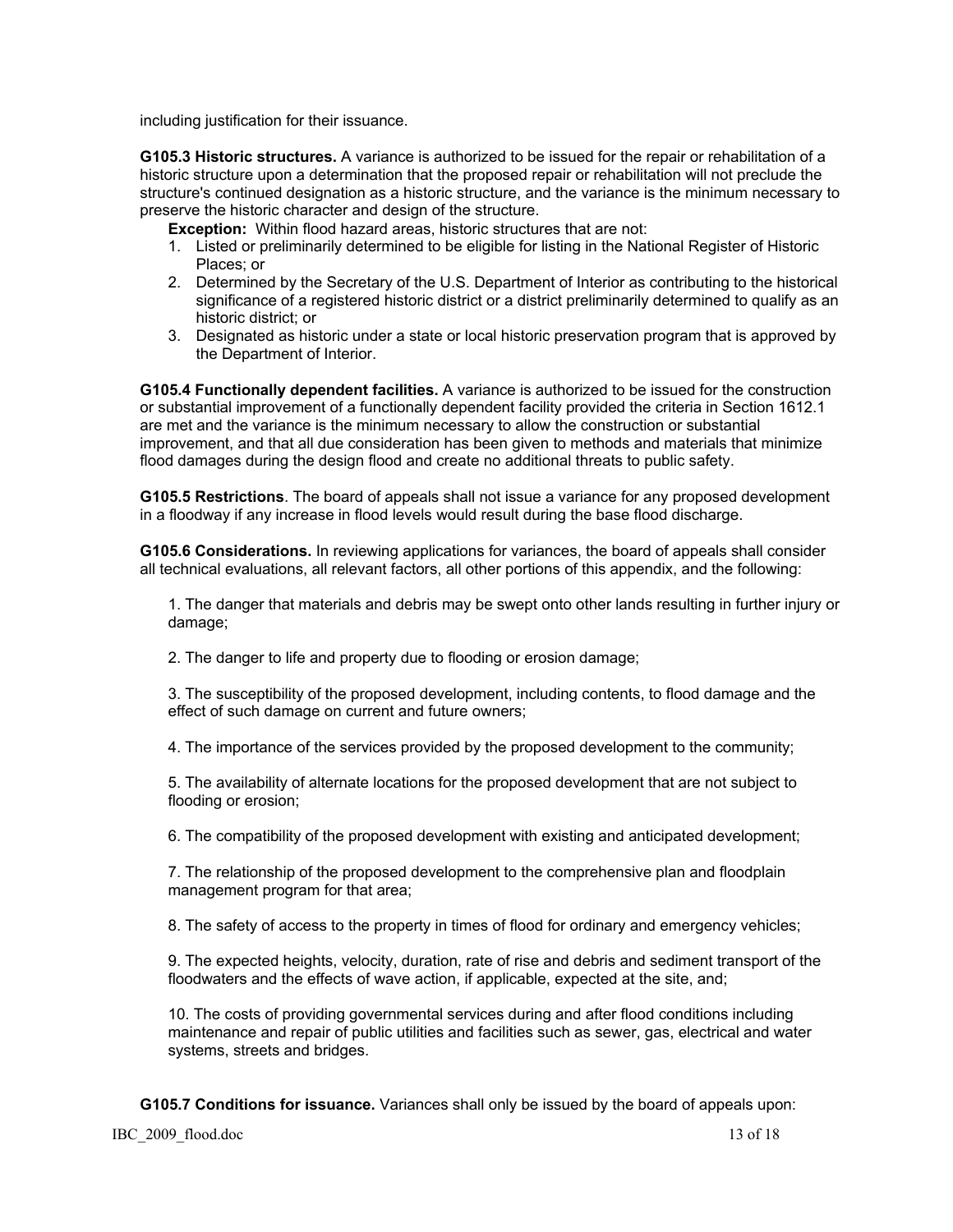1. A technical showing of good and sufficient cause that the unique characteristics of the size, configuration or topography of the site renders the elevation standards inappropriate;

2. A determination that failure to grant the variance would result in exceptional hardship by rendering the lot undevelopable;

3. A determination that the granting of a variance will not result in increased flood heights, additional threats to public safety, extraordinary public expense, nor create nuisances, cause fraud on or victimization of the public or conflict with existing local laws or ordinances;

4. A determination that the variance is the minimum necessary, considering the flood hazard, to afford relief; and

5. Notification to the applicant in writing over the signature of the building official that the issuance of a variance to construct a structure below the base flood level will result in increased premium rates for flood insurance up to amounts as high as \$25 for \$100 of insurance coverage, and that such construction below the base flood level increases risks to life and property.

#### **G201 DEFINITIONS**

**G201.1 General**. The following words and terms shall, for the purposes of this appendix, have the meanings shown herein. Refer to Chapter 2 for general definitions.

#### **G201.2 Definitions**

DEVELOPMENT. Any manmade change to improved or unimproved real estate, including but not limited to, buildings or other structures, temporary structures, temporary or permanent storage of materials, mining, dredging, filling, grading, paving, excavations, operations and other landdisturbing activities.

FUNCTIONALLY DEPENDENT FACILITY. A facility which cannot be used for its intended purpose unless it is located or carried out in close proximity to water, such as a docking or port facility necessary for the loading or unloading of cargo or passengers, shipbuilding or ship repair. The term does not include long-term storage, manufacture, sales or service facilities.

MANUFACTURED HOME. A structure that is transportable in one or more sections, built on a permanent chassis, designed for use with or without a permanent foundation when attached to the required utilities, and constructed to the Federal Mobile Home Construction and Safety Standards and rules and regulations promulgated by the U.S. Department of Housing and Urban Development. The term also includes mobile homes, park trailers, travel trailers and similar transportable structures that are placed on a site for 180 consecutive days or longer.

MANUFACTURED HOME PARK OR SUBDIVISION. A parcel (or contiguous parcels) of land divided into two or more manufactured home lots for rent or sale.

RECREATIONAL VEHICLE. A vehicle that is built on a single chassis, 400 square feet (37.16 m<sup>2</sup>) or less when measured at the largest horizontal projection, designed to be self-propelled or permanently towable by a light-duty truck, and designed primarily not for use as a permanent dwelling but as temporary living quarters for recreational, camping, travel or seasonal use. A recreational vehicle is ready for highway use if it is on its wheels or jacking system, is attached to the site only by quick disconnect type utilities and security devices and has no permanently attached additions.

VARIANCE. A grant of relief from the requirements of this section which permits construction in a manner otherwise prohibited by this section where specific enforcement would result in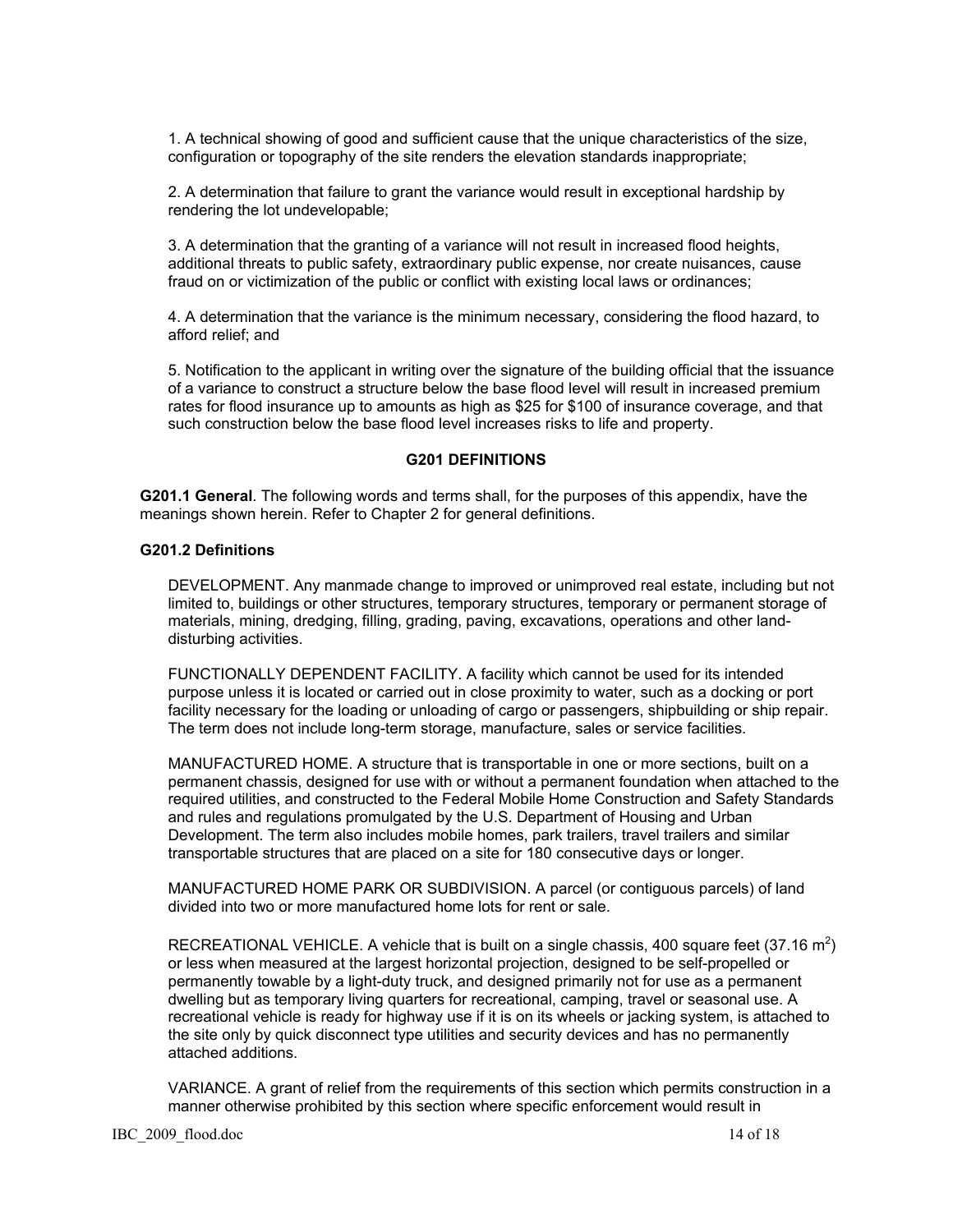unnecessary hardship.

VIOLATION. A development that is not fully compliant with this appendix or Section1612, as applicable.

#### **G301 SUBDIVISIONS**

**G301.1 General.** Any subdivision proposal, including proposals for manufactured home parks and subdivisions, or other proposed new development in a flood hazard area shall be reviewed to assure that:

1. All such proposals are consistent with the need to minimize flood damage;

2. All public utilities and facilities, such as sewer, gas, electric and water systems are located and constructed to minimize or eliminate flood damage; and

3. Adequate drainage is provided to reduce exposure to flood hazards.

**G301.2 Subdivision requirements.** The following requirements shall apply in the case of any proposed subdivision, including proposals for manufactured home parks and subdivisions, any portion of which lies within a flood hazard area:

1. The flood hazard area, including floodways and areas subject to high velocity wave action, as appropriate, shall be delineated on tentative and final subdivision plats;

2. Design flood elevations shall be shown on tentative and final subdivision plats;

3. Residential building lots shall be provided with adequate buildable area outside the floodway; and

4. The design criteria for utilities and facilities set forth in this appendix and appropriate *International Codes* shall be met.

#### **G401 SITE IMPROVEMENT**

**G401.1 Development in floodways**. Development or land disturbing activity shall not be authorized in the floodway unless it has been demonstrated through hydrologic and hydraulic analyses performed in accordance with standard engineering practice that the proposed encroachment will not result in any increase in the level of the base flood.

**G401.2 Flood hazard areas subject to high-velocity wave action.** In flood hazard areas subject to high velocity wave action:

1. New buildings and buildings that are substantially improved shall only be authorized landward of the reach of mean high tide.

2. The use of fill for structural support of buildings is prohibited.

**G401.3 Sewer facilities**. All new or replaced sanitary sewer facilities, private sewage treatment plants (including all pumping stations and collector systems) and on-site waste disposal systems shall be designed in accordance with Chapter 7, ASCE 24, to minimize or eliminate infiltration of floodwaters into the facilities and discharge from the facilities into flood waters, or impairment of the facilities and systems.

**G401.4 Water facilities**. All new or replacement water facilities shall be designed in accordance with the provisions of Chapter 7, ASCE 24, to minimize or eliminate infiltration of floodwaters into the systems.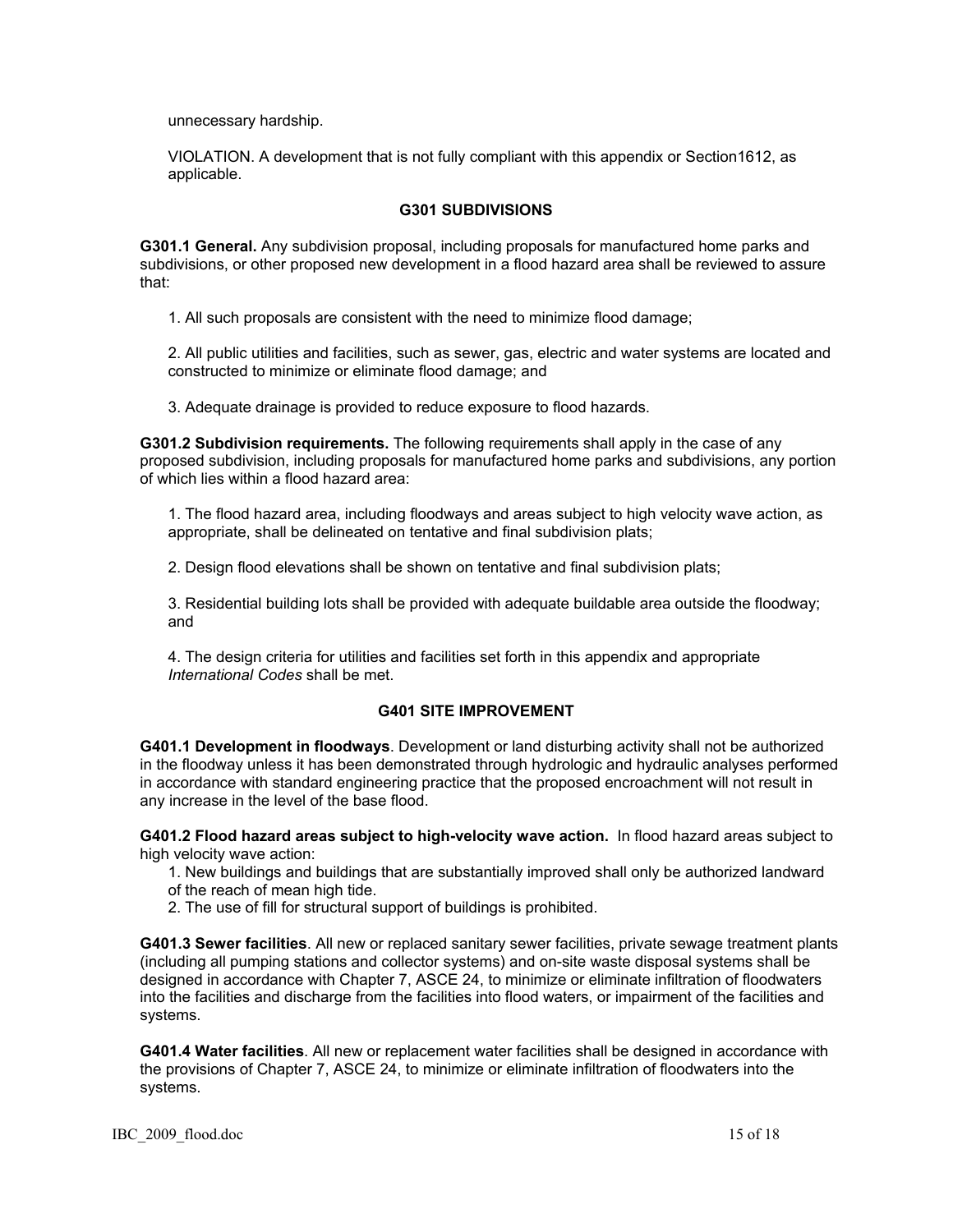**G401.5 Storm drainage.** Storm drainage shall be designed to convey the flow of surface waters to minimize or eliminate damage to persons or property.

**G401.6 Streets and sidewalks**. Streets and sidewalks shall be designed to minimize potential for increasing or aggravating flood levels.

#### **G501 MANUFACTURED HOMES**

**G501.1 Elevation.** All new and replacement manufactured homes to be placed or substantially improved in a flood hazard area shall be elevated such that the lowest floor of the manufactured home is elevated to or above the design flood elevation.

**G501.2 Foundations**. All new and replacement manufactured homes, including substantial improvement of existing manufactured homes, shall be placed on a permanent, reinforced foundation that is designed in accordance with Section 1612.

**G501.3 Anchoring.** All new and replacement manufactured homes to be placed or substantially improved in a flood hazard area shall be installed using methods and practices which minimize flood damage. Manufactured homes shall be securely anchored to an adequately anchored foundation system to resist flotation, collapse and lateral movement. Methods of anchoring are authorized to include, but are not to be limited to, use of over-the-top or frame ties to ground anchors. This requirement is in addition to applicable state and local anchoring requirements for resisting wind forces.

#### **G601 RECREATIONAL VEHICLES**

**G601.1 Placement prohibited.** The placement of recreational vehicles shall not be authorized in flood hazard areas subject to high velocity wave action and in floodways.

**G601.2 Temporary placement.** Recreational vehicles in flood hazard areas shall be fully licensed and ready for highway use, and shall be placed on a site for less than 180 consecutive days.

**G601.3 Permanent placement.** Recreational vehicles that are not fully licensed and ready for highway use, or that are to be placed on a site for more than 180 consecutive days shall meet the requirements of Section G501 for manufactured homes.

#### **G701 TANKS**

**G701.1 Underground tanks.** Underground tanks in flood hazard areas shall be anchored to prevent flotation, collapse or lateral movement resulting from hydrostatic loads, including the effects of buoyancy, during conditions of the design flood.

**G701.2 Above-ground tanks.** Above-ground tanks in flood hazard areas shall be elevated to or above the design flood elevation or shall be anchored or otherwise designed and constructed to prevent flotation, collapse or lateral movement resulting from hydrodynamic and hydrostatic loads, including the effects of buoyancy, during conditions of the design flood.

**G701.3 Tank inlets and vents.** In flood hazard areas, tank inlets, fill openings, outlets and vents shall be:

- 1. At or above the design flood elevation or fitted with covers designed to prevent the inflow of floodwater or outflow of the contents of the tanks during conditions of the design flood.
- 2. Anchored to prevent lateral movement resulting from hydrodynamic and hydrostatic loads, including the effects of buoyancy, during conditions of the design flood.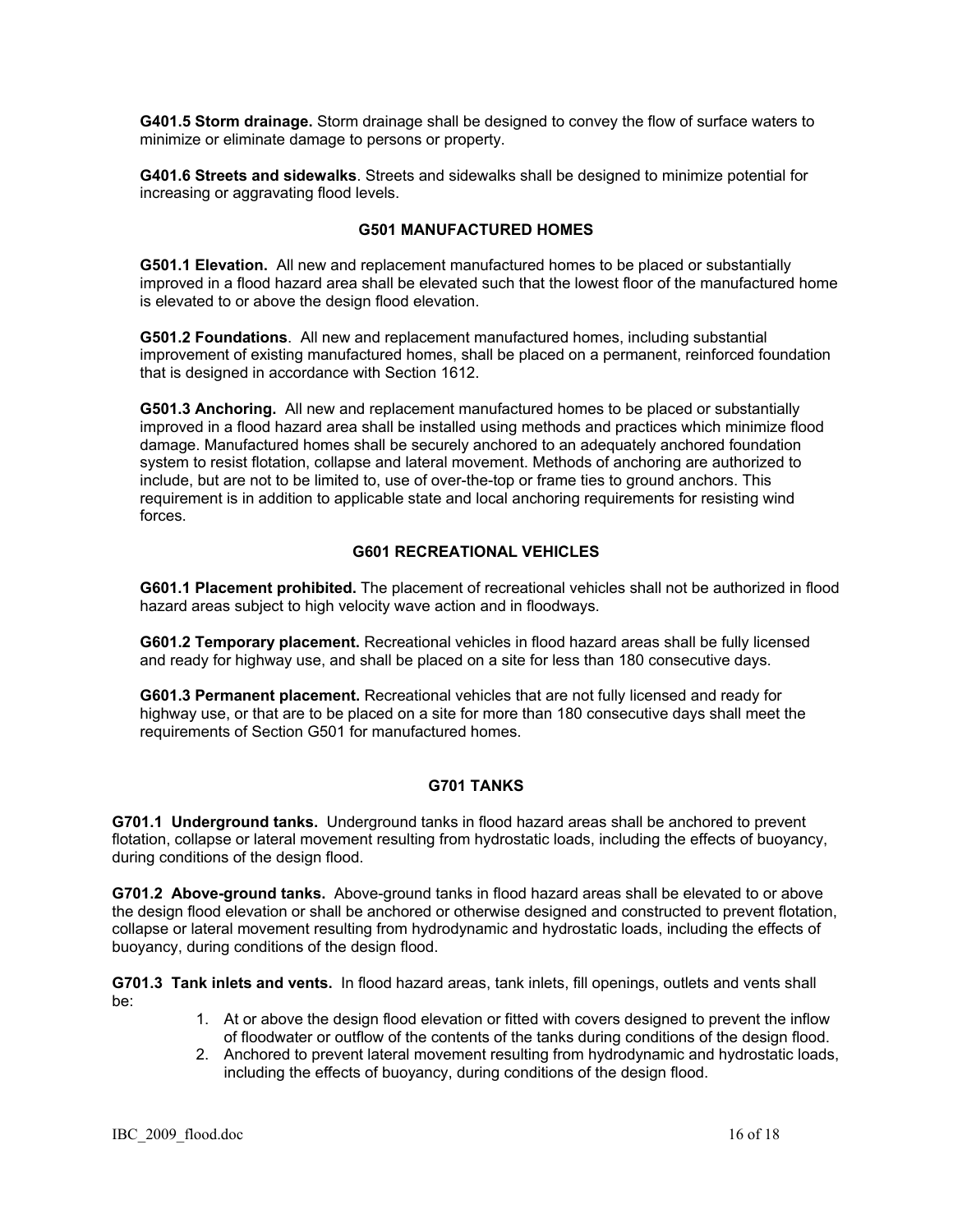#### **G801 OTHER BUILDING WORK**

**G801.1 Detached accessory structures.** Detached accessory structures shall be anchored to prevent flotation, collapse or lateral movement resulting from hydrostatic loads, including the effects of buoyancy, during conditions of the design flood. Fully enclosed accessory structures shall have flood openings to allow for the automatic entry and exit of flood waters.

**G801.2 Fences.** Fences in floodways that may block the passage of floodwaters, such as stockade fences and wire mesh fences, shall meet the requirement of Section G103.5.

**G801.3 Oil derricks.** Oil derricks located in flood hazard areas shall be designed in conformance with the flood loads in Section 1603.1.7 and Section 1612.

**G801.4 Retaining walls, sidewalks and driveways.** Retaining walls, sidewalks and driveways shall meet the requirements of Section 1803.4.

**G801.5 Prefabricated Swimming pools.** Prefabricated swimming pools in floodways shall meet the requirement of Section G103.5.

#### **G901 TEMPORARY STRUCTURES AND TEMPORARY STORAGE**

**G901.1 Temporary structures.** Temporary structures shall be erected for a period of less than 180 days. Temporary structures shall be anchored to prevent flotation, collapse or lateral movement resulting from hydrostatic loads, including the effects of buoyancy, during conditions of the design flood. Fully enclosed temporary structures shall have flood openings to allow for the automatic entry and exit of flood waters.

**G901.2 Temporary storage.** Temporary storage includes storage of goods and materials for a period of less than 180 days. Stored materials shall not include hazardous materials.

**G901.3 Floodway encroachment.** Temporary structures and temporary storage in floodways shall meet the requirements of G103.5.

#### **G1001 UTILITY AND MISCELLANEOUS GROUP U**

**G1001.1 Utility and Miscellaneous Group U.** Utility and Miscellaneous Group U includes buildings that are accessory in character and miscellaneous structures not classified in any specific occupancy in the *International Building Code*, including, but not limited to, agricultural buildings, aircraft hangars (accessory to a one- or two-family residence), barns, carports, fences more than 6 feet (1829 mm) high, grain silos (accessory to a residential occupancy), greenhouses, livestock shelters, private garages, retaining walls, sheds, stables, and towers.

**G1001.2 Flood loads.** Utility and miscellaneous Group U buildings and structures, including substantial improvement of such buildings and structures, shall be anchored to prevent flotation, collapse or lateral movement resulting from flood loads, including the effects of buoyancy, during conditions of the design flood.

**G1001.3 Elevation.** Utility and miscellaneous Group U buildings and structures, including substantial improvement of such buildings and structures, shall be elevated such that the lowest floor, including basement, is elevated to or above the design flood elevation in accordance with Section 1612 of the *International Building Code*.

**G1001.4 Enclosures below design flood elevation.** Fully enclosed areas below the design flood elevation shall be at or above grade on all sides and conform to the following:

IBC\_2009\_flood.doc 17 of 18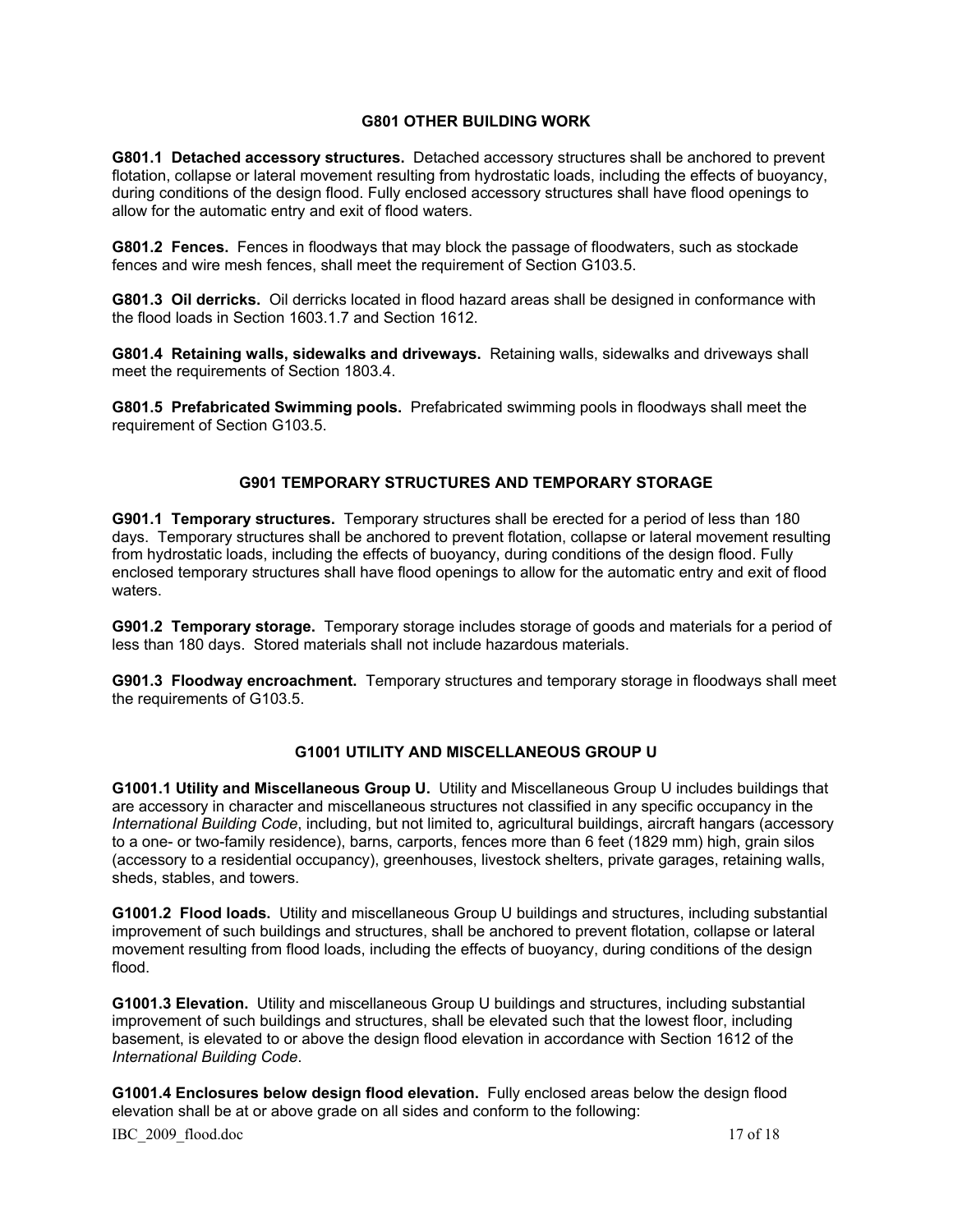1. In flood hazard areas not subject to high-velocity wave action, enclosed areas shall have flood openings to allow for the automatic inflow and outflow of floodwaters.

2. In flood hazard areas subject to high-velocity wave action, enclosed areas shall have walls below the design flood elevation that are designed to break away or collapse from a water load less than that which would occur during the design flood, without causing collapse, displacement or other structural damage to the building or structure.

**G1001.5 Flood-damage resistant materials.** Flood-damage-resistant materials shall be used below the design flood elevation.

**G1001.6 Protection of mechanical, plumbing and electrical systems.** Mechanical, plumbing and electrical systems, including plumbing fixtures, shall be elevated to or above the design flood elevation.

**Exception:** Electrical systems, equipment and components, and heating, ventilating, air conditioning, and plumbing appliances, plumbing fixtures, duct systems, and other service equipment shall be permitted to be located below the design flood elevation provided that they are designed and installed to prevent water from entering or accumulating within the components and to resist hydrostatic and hydrodynamic loads and stresses, including the effects of buoyancy, during the occurrence of flooding to the design flood elevation in compliance with the flood-resistant construction requirements of this code. Electrical wiring systems shall be permitted to be located below the design flood elevation provided they conform to the provisions of NFPA 70.

#### **G1101 REFERENCED STANDARDS**

|          | ASCE 24 - 05 Flood Resistance Design and Construction                                  | G103.1, G401.3, G401.4 |
|----------|----------------------------------------------------------------------------------------|------------------------|
|          | HUD 24 CFR Manufactured Home<br>Part 3280 - 94 Construction and Safety Standards, 1994 | G <sub>201</sub>       |
| IBC-2006 | International Building Code                                                            | G <sub>102.2</sub>     |
|          | NFPA 70-08 National Electrical Code                                                    | G1001.6                |

#### **APPENDIX J GRADING**

**J101.2 Flood hazard areas.** The provisions of this chapter shall not apply to grading, excavation and earthwork construction, including fills and embankments, in floodways within flood hazard areas established in Section 1612.3, or in flood hazard areas where design flood elevations are specified but floodways have not been designated, unless it has been demonstrated through hydrologic and hydraulic analyses performed in accordance with standard engineering practice that the proposed work will not result in any increase in the level of the base flood.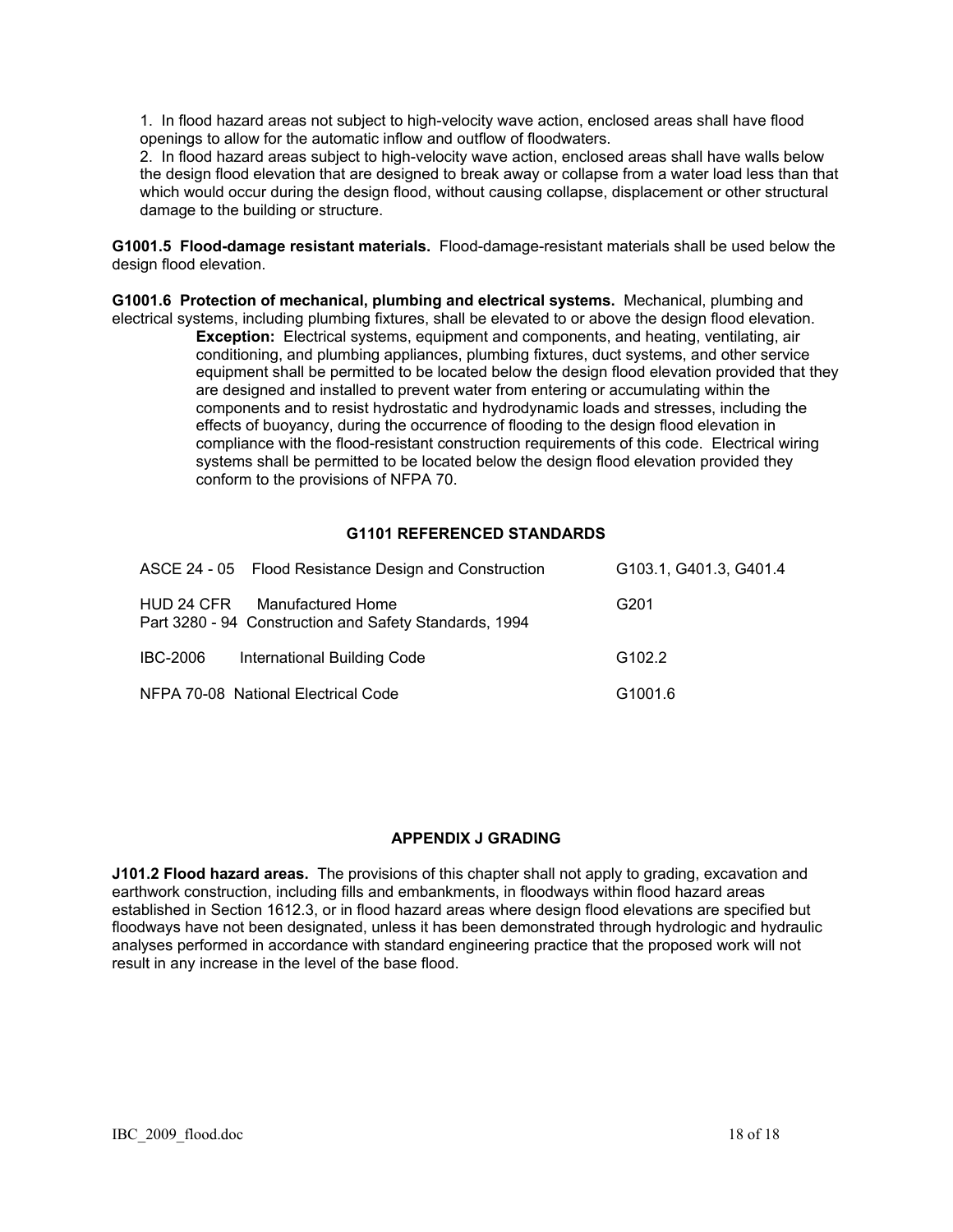# **2009 International Residential Code [a compilation of flood resistant provisions, prepared by FEMA]**

*2009 International Residential Code*. Copyright 2009. Falls Church, Virginia: International Code Council, Inc. Reproduced with permission. All rights reserved.

## **R102.7 Existing structures.**

**R102.7.1 Additions, alterations or repairs.** Additions, alterations or repairs to any structure shall conform to the requirements for a new structure without requiring the existing structure to comply with all of the requirements of this code, unless otherwise stated. Additions, alterations or repairs shall not cause an existing structure to become unsafe or adversely affect the performance of the building.

**R104.10 Modifications.** Wherever there are practical difficulties involved in carrying out the provisions of this code, the building official shall have the authority to grant modifications for individual cases, provided the building official shall first find that special individual reason makes the strict letter of this code impractical and the modification is in compliance with the intent and purpose of this code and that such modification does not lessen health, life and fire safety requirements or structural. The details of action granting modifications shall be recorded and entered in the files of the department of building safety.

**R104.10.1 Areas prone to flooding.** The building official shall not grant modifications to any provision related to areas prone to flooding as established by Table R301.2(1) without the granting of a variance to such provisions by the board of appeals.

## **R105.2 Work exempt from permit.**

(1) One-story detached accessory structures used as tool and storage sheds, playhouses and similar uses, provided the floor area does not exceed 200 square feet.

**R105.3.1.1 Substantially improved or substantially damaged existing buildings in flood** 

**hazard areas.** For applications for reconstruction, rehabilitation, addition or other improvement of existing buildings or structures located in an area prone to flooding as established by Table R301.2(1), the building official shall examine or cause to be examined the construction documents and shall prepare a finding with regard to the value of the proposed work. For buildings that have sustained damage of any origin, the value of the proposed work shall include the cost to repair the building or structure to its predamage condition. If the building official finds that the value of proposed work equals or exceeds 50 percent of the market value of the building or structure before the damage has occurred or the improvement is started, the finding shall be provided to the board of appeals for a determination of substantial improvement or substantial damage. Applications determined by the board of appeals to constitute substantial improvement or substantial damage shall require all existing portions of the entire building or structure to meet the requirements of R322.

**R106.1.3 Information for construction in flood hazard areas.** For buildings and structures located in whole or in part in flood hazard areas as established by Table R301.2(1), construction documents shall include:

Delineation of flood hazard areas, floodway boundaries and flood zones and the design flood elevation, as appropriate;

1. The elevation of the proposed lowest floor, including basement; in areas of shallow flooding (AO zones), the height of the proposed lowest floor, including basement, above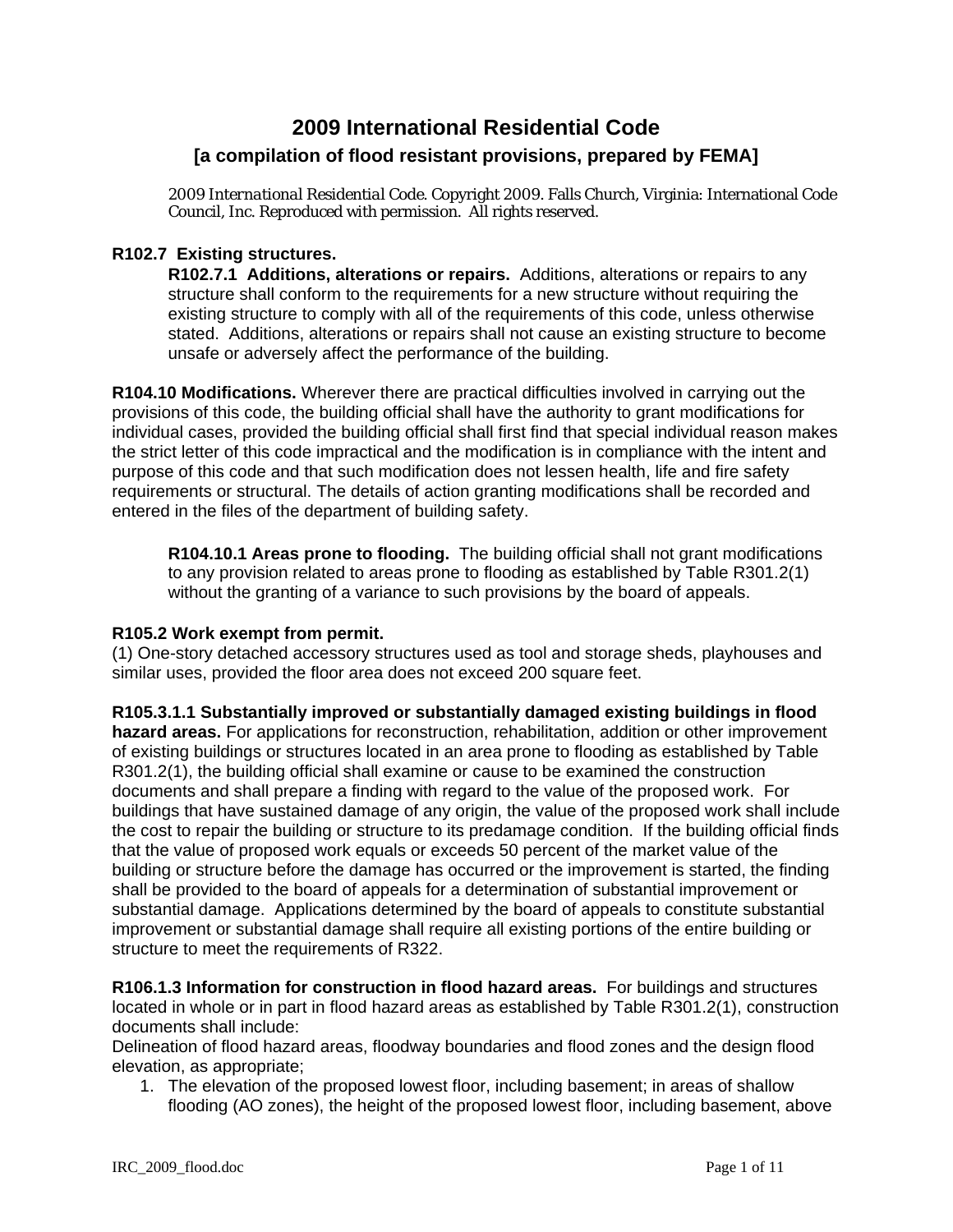the highest adjacent finished grade; and

- 2. The elevation of the bottom of the lowest horizontal structural member in coastal highhazard areas (V Zone); and
- 3. If design flood elevations are not included on the community's Flood Insurance Rate Map (FIRM), the building official and the applicant shall obtain and reasonably utilize any design flood elevation and floodway data available from other sources.

**R106.2 Site plan.** The construction documents submitted with the application for permit shall be accompanied by a site plan showing the size and location of new construction and existing structures on the site and distances from lot lines. In the case of demolition, the site plan shall show construction to be demolished and the location and size of existing structures and construction that are to remain on the site or plot. The building official is authorized to waive or modify the requirement for a site plan when the application for a permit is for alteration or repair or when otherwise warranted.

**R109.1.3 Floodplain inspections.** For construction in areas prone to flooding as established by Table 301.2(1), upon placement of the lowest floor, including basement, and prior to further vertical construction, the building official shall require submission of documentation, prepared and sealed by a registered design professional, of the elevation of the lowest floor, including basement, required in Section R322.

**R112.2.1 Determination of substantial improvement in areas prone to flooding.** When the building official provides a finding required in Section R105.3.1.1, the board of appeals shall determine whether the value of the proposed work constitutes a substantial improvement. A substantial improvement means any repair, reconstruction, rehabilitation, addition or improvement of a building or structure, the cost of which equals or exceeds 50 percent of the market value of the building or structure before the improvement or repair is started. If the building or structure has sustained substantial damage, all repairs are considered substantial improvement regardless of the actual repair work performed. The term does not include:

- 1. Improvements of a building or structure required to correct existing health, sanitary or safety code violations identified by the building official and which are the minimum necessary to assure safe living conditions; or
- 2. Any alteration of a historic building or structure, provided that the alteration will not preclude the continued designation as a historic building or structure. For the purposes of this exclusion, a historic building is:
	- 2.1 Listed or preliminarily determined to be eligible for listing in the National Register of Historic Places; or
	- 2.2 Determined by the Secretary of the U.S. Department of Interior as contributing to the historical significance of a registered historic district or a district preliminarily determined to qualify as an historic district; or
	- 2.3 Designated as historic under a state or local historic preservation program that is approved by the Department of Interior.

**R112.2.2 Criteria for issuance of a variance for areas prone to flooding.** A variance shall only be issued upon:

- 1. A showing of good and sufficient cause that the unique characteristics of the size, configuration or topography of the site render the elevation standards of Section 322 inappropriate.
- 2. A determination that failure to grant the variance would result in exceptional hardship by rendering the lot undevelopable.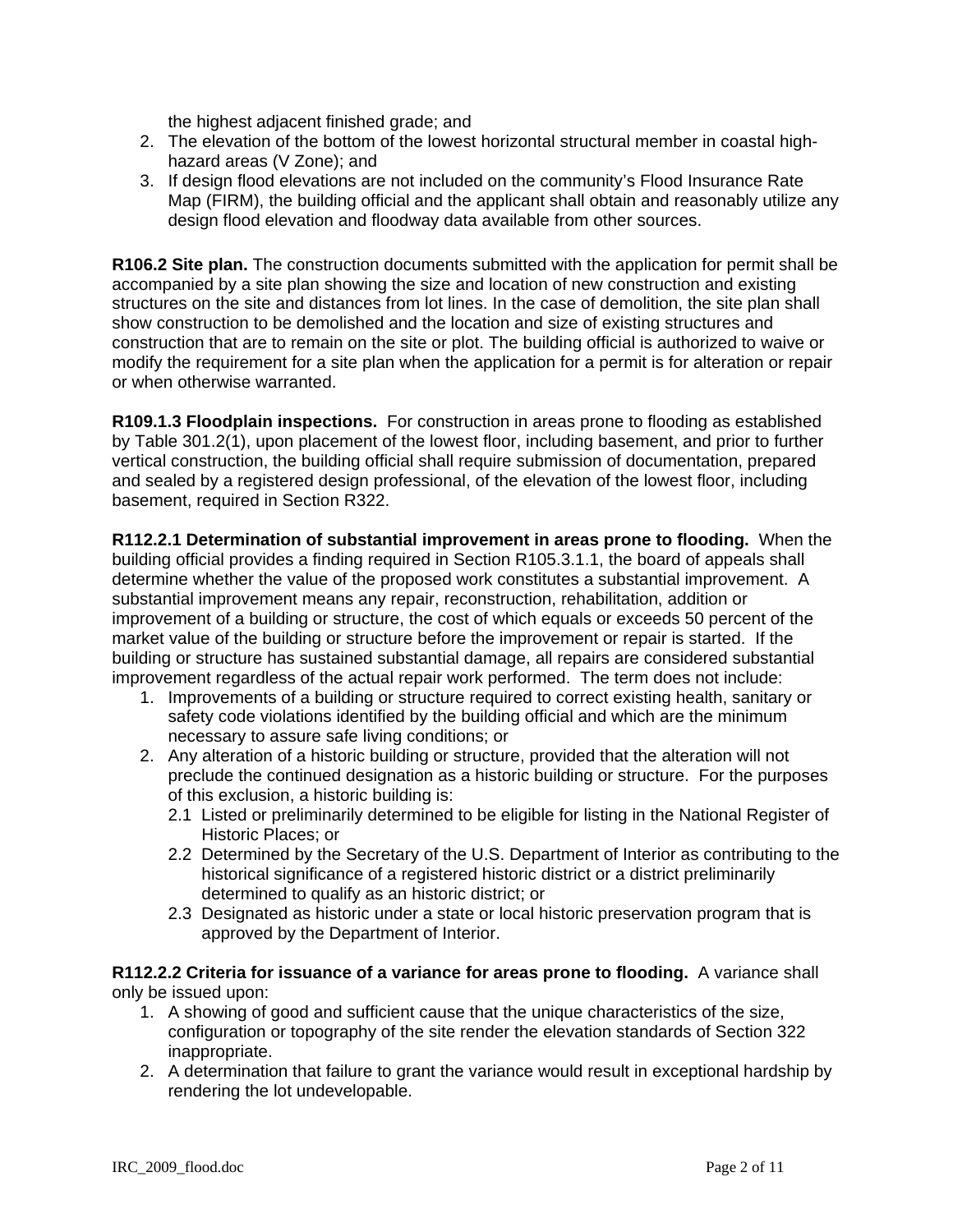- 3. A determination that the granting of a variance will not result in increased flood heights, additional threats to public safety, extraordinary public expense, cause fraud on or victimization of the public, or conflict with existing laws or ordinances.
- 4. A determination that the variance is the minimum necessary to afford relief, considering the flood hazard.
- 5. Submission to the applicant of written notice specifying the difference between the design flood elevation and the elevation to which the building is to be built, stating that the cost of flood insurance will be commensurate with the increased risk resulting from the reduced floor elevation, and stating that construction below the design flood elevation increases risks to life and property.

**R301.1 Application.** Buildings and structures, and all parts thereof, shall be constructed to safely support all loads, including dead loads, live loads, roof loads, flood loads, snow loads, wind loads and seismic loads as prescribed in this code. The construction of buildings and structures in accordance with the provisions of this code shall result in a system that provides a complete load path that meets all requirements for the transfer of all loads from their point of origin through the load-resisting elements to the foundation. Buildings and structures constructed as prescribed by the code are deemed to comply with the requirements of this section.

**R301.2 Climatic and geographic design criteria.** Buildings shall be constructed in accordance with the provisions of this code as limited by the provisions of this section. Additional criteria shall be established by the local jurisdiction and set forth in Table R301.2(1).

| Ground<br>Snow<br>Load | Wind Design                 |                                                         | Seismic                         | Subject To Damage From       |                                     |                      | Winter                      | Ice shield<br>under-             | Flood                | Air               | Mean                        |
|------------------------|-----------------------------|---------------------------------------------------------|---------------------------------|------------------------------|-------------------------------------|----------------------|-----------------------------|----------------------------------|----------------------|-------------------|-----------------------------|
|                        | Speed <sup>d</sup><br>(mph) | Topo-<br>raphic<br>$E$ ffects <sup><math>k</math></sup> | Design<br>Category <sup>'</sup> | Weather-<br>ing <sup>a</sup> | Frost<br>line<br>deoth <sup>b</sup> | Termite <sup>c</sup> | Design<br>Temp <sup>®</sup> | layment<br>Required <sup>n</sup> | Hazards <sup>9</sup> | Freezing<br>Index | Annual<br>Temp <sup>'</sup> |
|                        |                             |                                                         |                                 |                              |                                     |                      |                             |                                  |                      |                   |                             |

# **Table R301.2(1) Climatic and Geographic Design Criteria**

g. The jurisdiction shall fill in this part of the table with (a) the date of the jurisdiction's entry into the National Flood Insurance Program (date of adoption of the first code or ordinance for management of flood hazard areas), (b) the date(s) of the Flood Insurance Study and (c) the panel numbers and dates of all currently effective FIRMs and FBFMs or other flood hazard map adopted by the authority having jurisdiction, as amended.

**R301.2.4 Floodplain construction.** Buildings and structures constructed in whole or in part in flood hazard areas (including A or V Zones) as established in Table R301.2(1) shall be designed and constructed in accordance with Section R322.

Exception: Buildings and structures located in whole or in part in identified floodways shall be designed and constructed in accordance with ASCE 24.

**R301.2.4.1 Alternative provisions**. As an alternative to the requirements in Section R322.3 for buildings and structures located in whole or in part in coastal high-hazard areas (V Zones), ASCE 24 is permitted subject to the limitations of this code and the limitations therein.

**R309.5 [Garages and Carports] Flood hazard areas.** For buildings located in flood hazard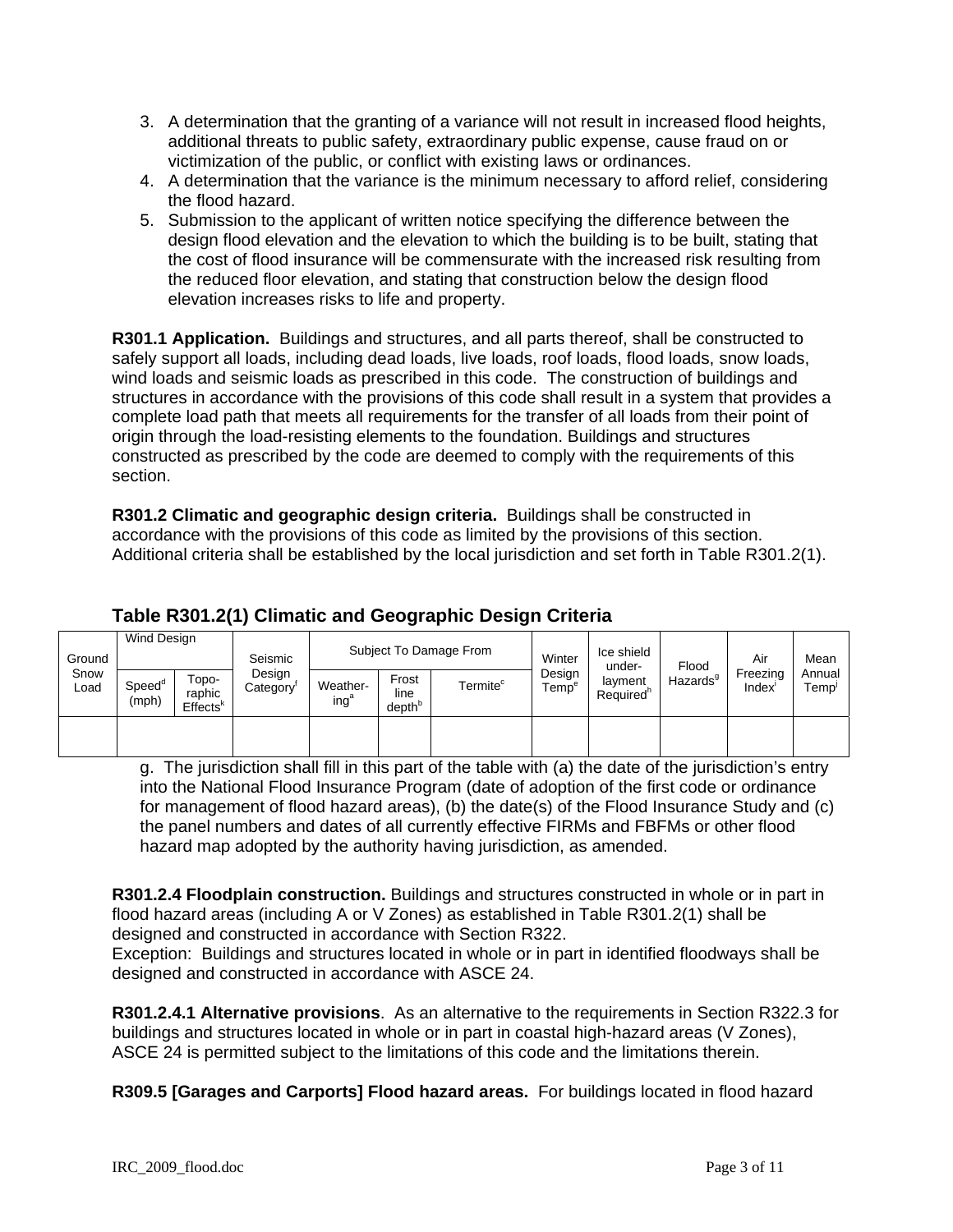areas as established by Table 301.2(1), garage floors shall be:

- 1. Elevated to or above the design flood elevation as determined in Section R322; or
- 2. Located below the design flood elevation provided they are at or above grade on at least one side, are used solely for parking, building access, or storage, meet the requirements of Section R322 and are otherwise constructed in accordance with this code.

## **SECTION R322 FLOOD–RESISTANT CONSTRUCTION**

**R322.1 General.** Buildings and structures constructed in whole or in part in flood hazard areas (including A or V Zones) as established in Table R301.2(1) shall be designed and constructed in accordance with the provisions contained in this section.

**Exception:** Buildings and structures located in whole or in part in identified floodways shall be designed and constructed in accordance with ASCE 24.

**R322.1.1 Alternative provisions.** As an alternative to the requirements in Section R322.3 for buildings and structures located in whole or in part in coastal high-hazard areas (V Zones), ASCE 24 is permitted subject to the limitations of this code and the limitations therein.

**R322.1.2 Structural systems.** All structural systems of all buildings and structures shall be designed, connected and anchored to resist flotation, collapse or permanent lateral movement due to structural loads and stresses from flooding equal to the design flood elevation.

**R322.1.3 Flood–resistant construction.** All buildings and structures erected in flood hazard areas shall be constructed by methods and practices that minimize flood damage.

**R322.1.4 Establishing the design flood elevation.** The design flood elevation shall be used to define areas prone to flooding. At a minimum, the design flood elevation is the higher of:

1. The base flood elevation at the depth of peak elevation of flooding (including wave height) which has a 1 percent (100–year flood) or greater chance of being equaled or exceeded in any given year; or

2. The elevation of the design flood associated with the area designated on a flood hazard map adopted by the community, or otherwise legally designated.

**R322.1.4.1 Determination of design flood elevations.** If design flood elevations are not specified, the building official is authorized to require the applicant to:

- 1. Obtain and reasonably utilize data available from a federal, state or other source; or
- 2. Determine the design flood elevation in accordance with accepted hydrologic and hydraulic engineering practices used to define special flood hazard areas. Determinations shall be undertaken by a registered design professional who shall document that the technical methods used reflect currently accepted engineering practice. Studies, analyses and computations shall be submitted in sufficient detail to allow thorough review and approval.

**R322.1.4.2 Determination of impacts.** In riverine flood hazard areas where design flood elevations are specified but floodways have not been designated, the applicant shall demonstrate that the effect of the proposed buildings and structures on design flood elevations, including fill, when combined with all other existing and anticipated flood hazard area encroachments, will not increase the design flood elevation more than one foot (305 mm) at any point within the jurisdiction.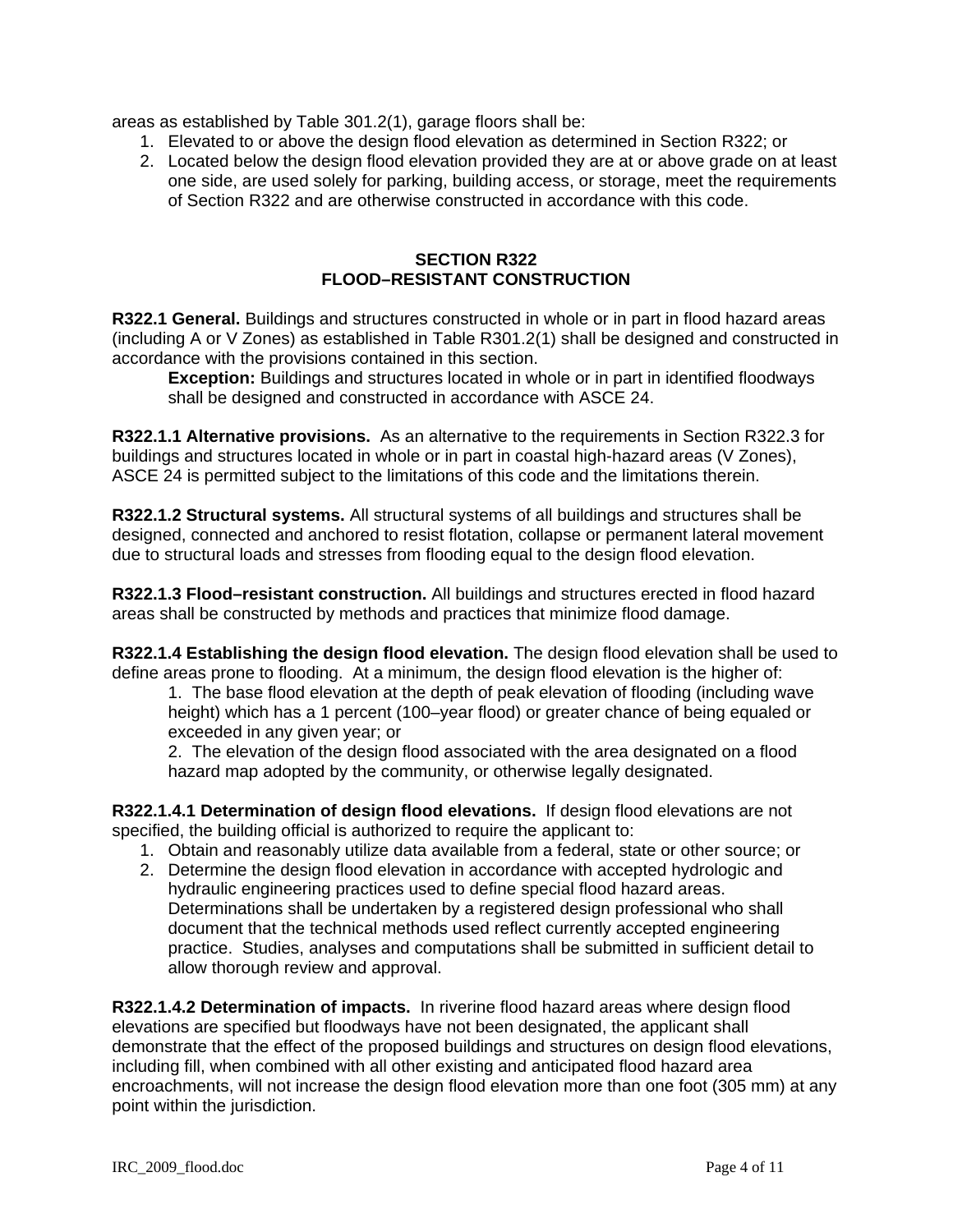**R322.1.5 Lowest floor.** The lowest floor shall be the floor of the lowest enclosed area, including basement, but excluding any unfinished flood-resistant enclosure that is useable solely for vehicle parking, building access or limited storage provided that such enclosure is not built so as to render the building or structure in violation of this section.

**R322.1.6 Protection of mechanical and electrical systems.** Electrical systems, equipment and components; heating, ventilating, air conditioning; plumbing appliances and plumbing fixtures; duct systems; and other service equipment shall be located at or above the elevation required in Section R322.2 (flood hazard areas including A Zones) or R322.3 (coastal highhazard areas including V Zones). If replaced as part of a substantial improvement, electrical systems, equipment and components; heating, ventilation, air conditioning and plumbing appliances and plumbing fixtures; duct systems; and other service equipment shall meet the requirements of this section. Systems, fixtures, and equipment and components shall not be mounted on or penetrate through walls intended to break away under flood loads.

**Exception:** Locating electrical systems, equipment and components; heating, ventilating, air conditioning; plumbing appliances and plumbing fixtures; duct systems; and other service equipment is permitted below the elevation required in Section R322.2 (flood hazard areas including A Zones) or R322.3 (coastal high-hazard areas including V Zones) provided that they are designed and installed to prevent water from entering or accumulating within the components and to resist hydrostatic and hydrodynamic loads and stresses, including the effects of buoyancy, during the occurrence of flooding to the design flood elevation in accordance with ASCE 24*.* Electrical wiring systems are permitted to be located below the required elevation provided they conform to the provisions of the electrical part of this code for wet locations.

**R322.1.7 Protection of water supply and sanitary sewage systems.** New and replacement water supply systems shall be designed to minimize or eliminate infiltration of flood waters into the systems in accordance with the plumbing provisions of this code. New and replacement sanitary sewage systems shall be designed to minimize or eliminate infiltration of floodwaters into systems and discharges from systems into floodwaters in accordance with the plumbing provisions of this code and Chapter 3 of the *International Private Sewage Disposal Code*.

**R322.1.8 Flood-resistant materials.** Building materials used below the elevation required in Section R322.2 (flood hazard areas including A Zones) or R322.3 (coastal high-hazard areas including V Zones) shall comply with the following:

1. All wood, including floor sheathing, shall be pressure-preservative-treated in accordance with AWPA U1 for the species, product, preservative and end use or be the decay–resistant heartwood of redwood, black locust or cedars. Preservatives shall be listed in Section 4 of AWPA U1.

2. Materials and installation methods used for flooring and interior and exterior walls and wall coverings shall conform to the provisions of FEMA/FIA–TB–2.

**R322.1.9 Manufactured homes.** New or replacement manufactured homes shall be elevated in accordance with Section R322.2 or Section R322.3 in coastal high-hazard areas (V Zones). The anchor and tie-down requirements of Sections AE604 and AE605 of Appendix E shall apply. The foundation and anchorage of manufactured homes to be located in identified floodways shall be designed and constructed in accordance with ASCE 24*.*

**R322.1.10 As–built elevation documentation.** A registered design professional shall prepare and seal documentation of the elevations specified in Section R322.2 or R322.3.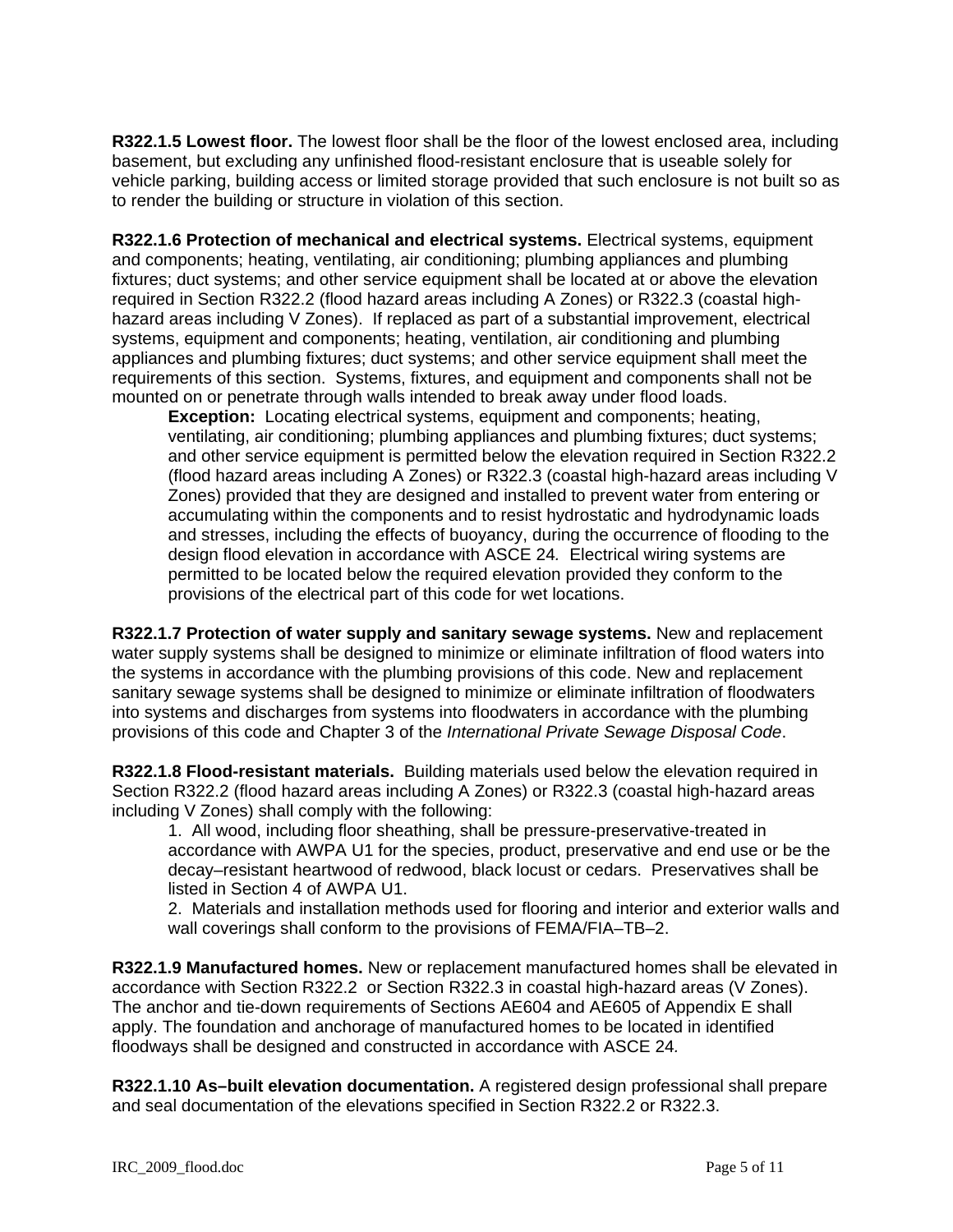**R322.2 Flood hazard areas (including A Zones).** All areas that have been determined to be prone to flooding but not subject to high velocity wave action shall be designated as flood hazard areas. Flood hazard areas that have been delineated as subject to wave heights between 1 ½ feet (457 mm) and 3 feet (914 mm) shall be designated as Coastal A Zones. All buildings and structures constructed in whole or in part in flood hazard areas shall be designed and constructed in accordance with Sections R322.2.1 through R322.2.3.

## **R322.2.1 Elevation requirements.**

- 1. Buildings and structures in flood hazard areas not designated as Coastal A Zones shall have the lowest floors elevated to or above the design flood elevation.
- 2. Buildings and structures in flood hazard areas designated as Coastal A Zones shall have the lowest floors elevated to or above the base flood elevation plus 1 foot (305 mm), or to the design flood elevation, whichever is higher.
- 3. In areas of shallow flooding (AO Zones), buildings and structures shall have the lowest floor (including basement) elevated at least as high above the highest adjacent grade as the depth number specified in feet on the FIRM, or at least 2 feet (610 mm) if a depth number is not specified.
- 4. Basement floors that are below grade on all sides shall be elevated to or above the design flood elevation.

**Exception:** Enclosed areas below the design flood elevation, including basements whose floors are not below grade on all sides, shall meet the requirements of Section R322.2.2.

 **R322.2.2 Enclosed area below design flood elevation.** Enclosed areas, including crawl spaces, that are below the design flood elevation shall:

- 1. Be used solely for parking of vehicles, building access or storage.
- 2. Be provided with flood openings that meet the following criteria:
	- 2.1. There shall be a minimum of two openings on different sides of each enclosed area; if a building has more than one enclosed area below the design flood elevation, each area shall have openings on exterior walls.
	- 2.2. The total net area of all openings shall be at least 1 square inch (645 mm²) for each square foot (0.093 m<sup>2</sup>) of enclosed area, or the openings shall be designed and the construction documents shall include a statement by a registered design professional that the design of the openings will provide for equalization of hydrostatic flood forces on exterior walls by allowing for the automatic entry and exit of floodwaters as specified in Section 2.6.2.2 of ASCE 24.
	- 2.3. The bottom of each opening shall be 1 foot (305 mm) or less above the adjacent ground level.
	- 2.4. Openings shall be not less than 3 inches (76 mm) in any direction in the plane of the wall.
	- 2.5. Any louvers, screens or other opening covers shall allow the automatic flow of floodwaters into and out of the enclosed area.
	- 2.6. Openings installed in doors and windows, that meet requirements 2.1 through 2.5, are acceptable; however, doors and windows without installed openings do not meet the requirements of this section.

 **R322.2.3 Foundation design and construction.** Foundation walls for all buildings and structures erected in flood hazard areas shall meet the requirements of Chapter 4.

- **Exception:** Unless designed in accordance with Section 404:
- 1. The unsupported height of 6-inch (152 mm) plain masonry walls shall be no more than 3 feet (914 mm).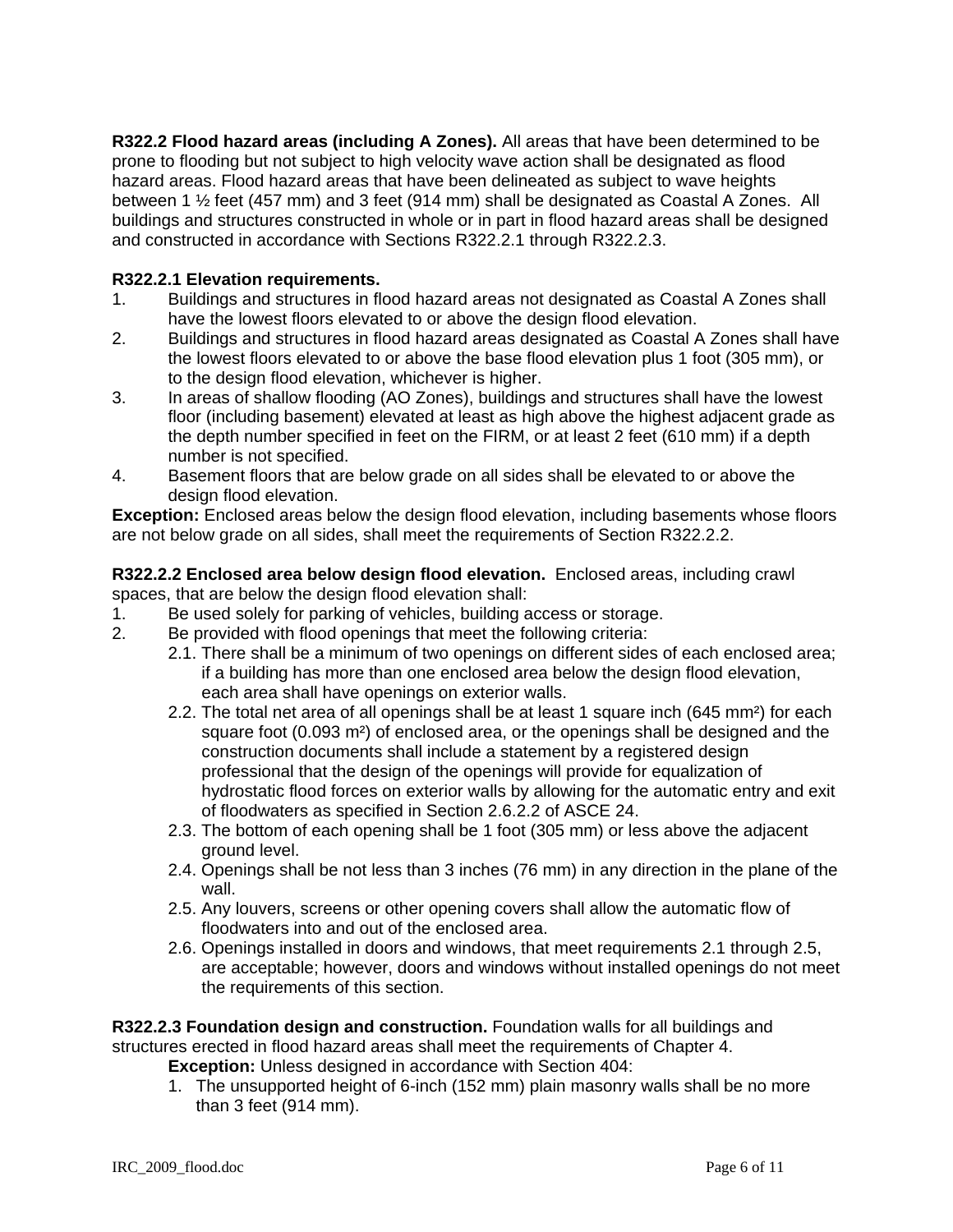- 2. The unsupported height of 8-inch (203 mm) plain masonry walls shall be no more than 4 feet (1219 mm).
- 3. The unsupported height of 8-inch (203 mm) reinforced masonry walls shall be no more than 8 feet (2438 mm).

For the purpose of this exception, unsupported height is the distance from the finished grade of the under-floor space to the top of the wall.

**R322.3 Coastal high-hazard areas (including V Zones).** Areas that have been determined to be subject to wave heights in excess of 3 feet (914 mm) or subject to high-velocity wave action or wave–induced erosion shall be designated as coastal high-hazard areas. All buildings and structures constructed in whole or in part in coastal high-hazard areas shall be designed and constructed in accordance with Sections R322.3.1 through R322.3.6.

## **R322.3.1 Location and site preparation.**

- 1. New buildings and buildings that are determined to be substantially improved pursuant to Section R105.3.1.1 shall be located landward of the reach of mean high tide.
- 2. For any alteration of sand dunes and mangrove stands the building official shall require submission of an engineering analysis which demonstrates that the proposed alteration will not increase the potential for flood damage.

## **R322.3.2 Elevation requirements.**

- 1. All buildings and structures erected within coastal high-hazard areas shall be elevated so that the lowest portion of all structural members supporting the lowest floor, with the exception of mat or raft foundations, piling, pile caps, columns, grade beams and bracing, is:
	- 1.1 Located at or above the design flood elevation, if the lowest horizontal structural member is oriented parallel to the direction of wave approach, where parallel shall mean less than or equal to 20 degrees (0.35 rad) from the direction of approach, or
	- 1.2 Located at the base flood elevation plus 1 foot (305 mm), or the design flood elevation, whichever is higher, if the lowest horizontal structural member is oriented perpendicular to the direction of wave approach, where perpendicular shall mean greater than 20 degrees (0.35 rad) from the direction of approach.
- 2. Basement floors that are below grade on all sides are prohibited.
- 3. The use of fill for structural support is prohibited.
- 4. Minor grading, and the placement of minor quantities of fill, shall be permitted for landscaping and for drainage purposes under and around buildings and for support of parking slabs, pool decks, patios and walkways.

 **Exception:** Walls and partitions enclosing areas below the design flood elevation shall meet the requirements of Sections R322.3.4 and R322.3.5.

 **R322.3.3 Foundations.** All buildings and structures erected in coastal high-hazard areas shall be supported on pilings or columns and shall be adequately anchored to such pilings or columns. Pilings shall have adequate soil penetrations to resist the combined wave and wind loads (lateral and uplift). Water loading values used shall be those associated with the design flood. Wind loading values shall be those required by this code. Pile embedment shall include consideration of decreased resistance capacity caused by scour of soil strata surrounding the piling. Pile systems design and installation shall be certified in accordance with Section R322.3.6. Mat, raft or other foundations that support columns shall not be permitted where soil investigations that are required in accordance with Section R401.4 indicate that soil material under the mat, raft or other foundation is subject to scour or erosion from wave–velocity flow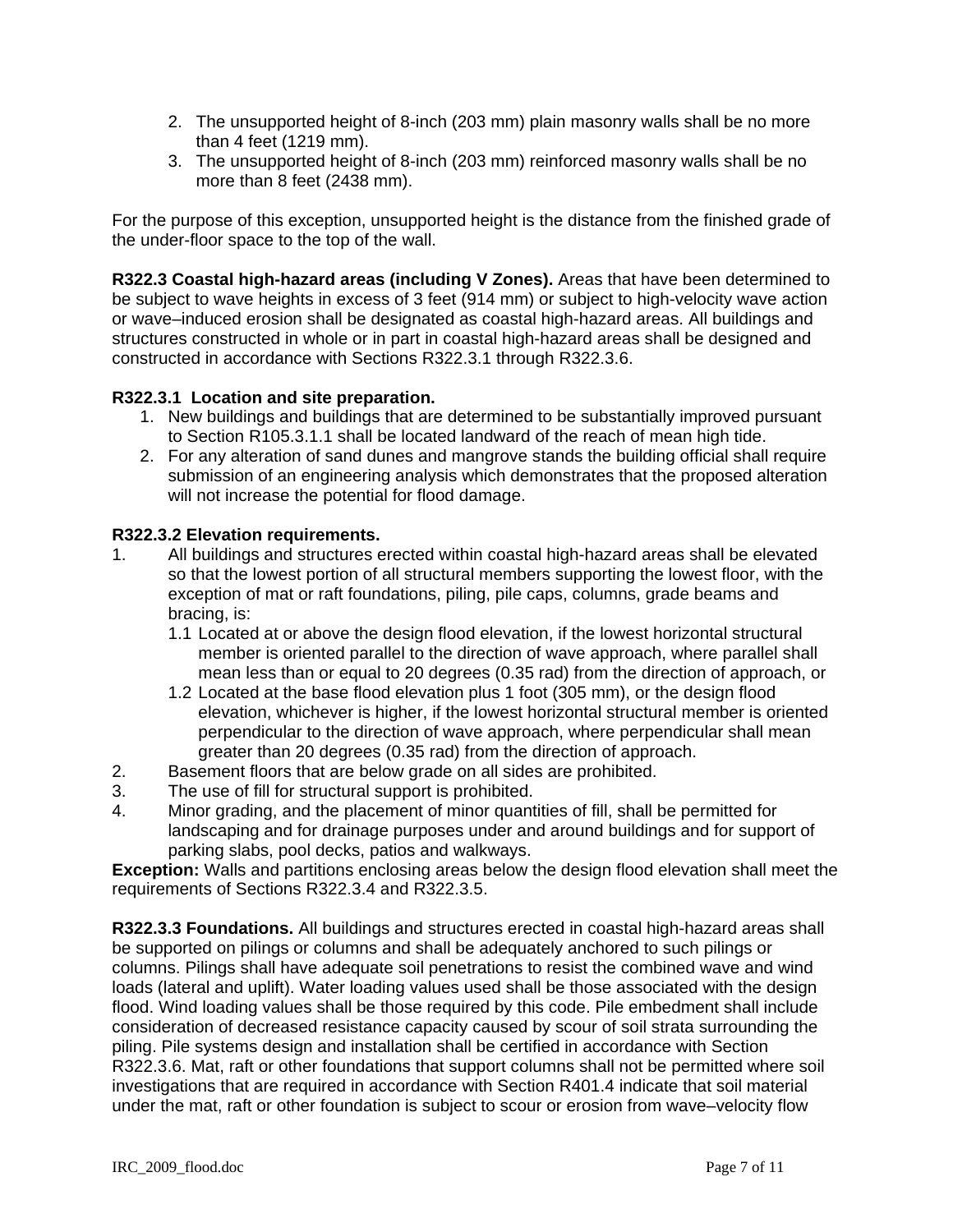conditions. Slabs, pools, pool decks and walkways shall be located and constructed to be structurally independent of buildings and structures and their foundations to prevent transfer of flood loads to the buildings and structures during conditions of flooding, scour or erosion from wave-velocity flow conditions, unless the buildings and structures and their foundation are designed to resist the additional flood load.

**R322.3.4 Walls below design flood elevation.** Walls and partitions are permitted below the elevated floor, provided that such walls and partitions are not part of the structural support of the building or structure and:

- 1. Electrical, mechanical, and plumbing system components are not to be mounted on or penetrate through walls that are designed to break away under flood loads; and
- 2. Are constructed with insect screening or open lattice; or
- 3. Are designed to break away or collapse without causing collapse, displacement or other structural damage to the elevated portion of the building or supporting foundation system. Such walls, framing and connections shall have a design safe loading resistance of not less than 10 (470 Pa) and no more than 20 pounds per square foot (958 Pa); or
- 4. Where wind loading values of this code exceed 20 pounds per square foot (958 Pa), the construction documents shall include documentation prepared and sealed by a registered design professional that:

4.1. The walls and partitions below the design flood elevation have been designed to collapse from a water load less than that which would occur during the design flood. 4.2. The elevated portion of the building and supporting foundation system have been designed to withstand the effects of wind and flood loads acting simultaneously on all building components (structural and nonstructural). Water loading values used shall be those associated with the design flood. Wind loading values used shall be those required by this code.

**R322.3.5 Enclosed areas below design flood elevation.** Enclosed areas below the design flood elevation shall be used solely for parking of vehicles, building access or storage.

**R322.3.6 Construction documents.** The construction documents shall include documentation that is prepared and sealed by a registered design professional that the design and methods of construction to be used meet the applicable criteria of this section.

**R401.1 [Foundations] Application.** The provisions of this chapter shall control the design and construction of the foundation and foundation spaces for all buildings. In addition to the provisions of this chapter, the design and construction of foundations in areas prone to flooding as established by Table R301.2(1) shall meet the provisions of Section R322. Wood foundations shall be designed and installed in accordance with AF&PA PWF.

**R401.2 [Foundations] Requirements.** Foundation construction shall be capable of accommodating all loads according to Section R301 and of transmitting the resulting loads to the supporting soil. Fill soils that support footings and foundations shall be designed, installed and tested in accordance with accepted engineering practice. Gravel fill used as footings for wood and precast concrete foundations shall comply with Section R403.

**R401.3 [Foundations] Drainage.** Surface drainage shall be diverted to a storm sewer conveyance or other approved point of collection so as to not create a hazard. Lots shall be graded so as to drain surface water away from foundation walls. . . .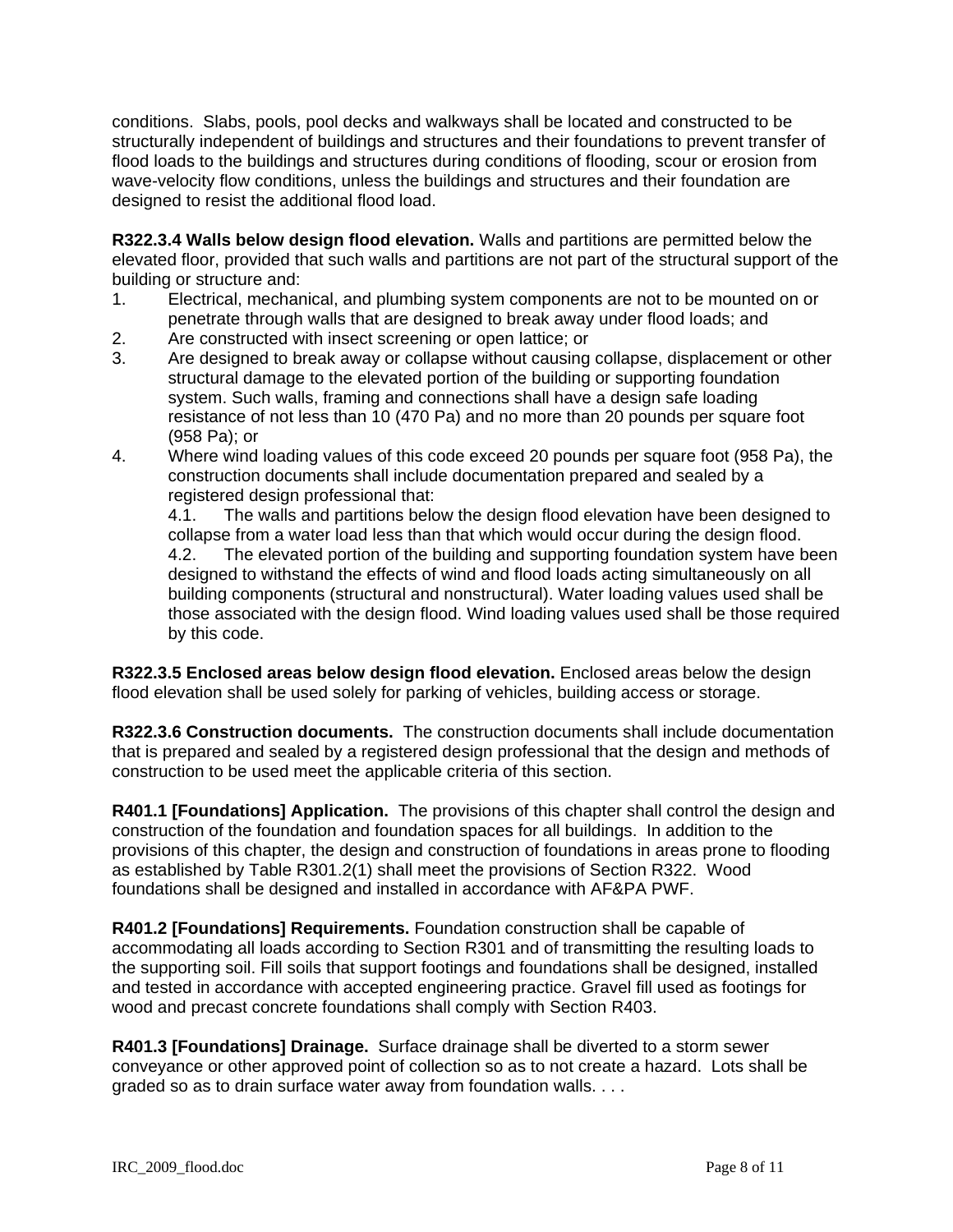**R408.6 [Under-Floor Space] Finished grade.** The finished grade of under-floor surface may be located at the bottom of the footings; however, where there is evidence that the groundwater table can rise to within 6 inches (152 mm) of the finished floor at the building perimeter or where there is evidence that the surface water does not readily drain from the building site, the grade in the under-floor space shall be as high as the outside finished grade, unless an approved drainage system is provided.

**R408.7 [Under-Floor Space] Flood resistance.** For buildings located in areas prone to flooding as established in Table R301.2(1):

- 1. Walls enclosing the under-floor space shall be provided with flood openings in accordance with Section R322.2.2.
- 2. The finished ground level of the under-floor space shall be equal to or higher than the outside finished ground level on at least one side.

**Exception:** Under-floor spaces that meet the requirements of FEMA/FIA TB 11-01.

**R506.2.1 [Concrete Floors (on Ground)] Fill.** Fill material shall be free of vegetation and foreign material. The fill shall be compacted to assure uniform support of the slab, and except where approved, the fill depths shall not exceed 24 inches (610 mm) for clean sand or gravel and 8 inches (203 mm) for earth.

**M1301.1.1 [General Mechanical System Requirements] Flood-resistant installation.** In areas prone to flooding as established by Table R301.2(1), mechanical appliances, equipment and systems shall be located or installed in accordance with Section R322.1.6

**M1401.5 [Heating and Cooling Equipment] Flood hazard.** In areas prone to flooding as established by Table R301.2(1), heating and cooling equipment and appliances shall be located or installed in accordance with Section R322.1.6

**M1601.4.9 [Duct Construction] Flood hazard areas**. In areas prone to flooding as established by Table R301.2(1), duct systems shall be located or installed in accordance with Section R322.1.6.

**M1701.2 [Combustion air] Opening location.** In areas prone to flooding as established by Table R301.2(1), openings shall be located at or above the elevation required in Section R322.2.1 or R322.3.2.

**M2001.4 [Boilers and Water Heaters] Flood-resistant installation.** In areas prone to flooding as established in Table R301.2(1), boilers, water heaters and their control systems shall be located or installed in accordance with Section R322.1.6.

**M2201.6 [Special Piping and Storage Systems] Flood resistant installation.** In areas prone to flooding as established by Table R301.2(1), tanks shall be installed at or above the elevation required in Section R322.2.1 or R322.3.2 or shall be anchored to prevent flotation, collapse and lateral movement under conditions of the design flood.

**G2404.7 (301.11) [Fuel Gas] Flood hazard.** For structures located in flood hazard areas, the appliance, equipment and system installations regulated by this code shall be located at or above the design flood elevation and shall comply with the flood-resistant construction requirement of Section R322.

**Exception:** The appliance, equipment and system installations regulated by this code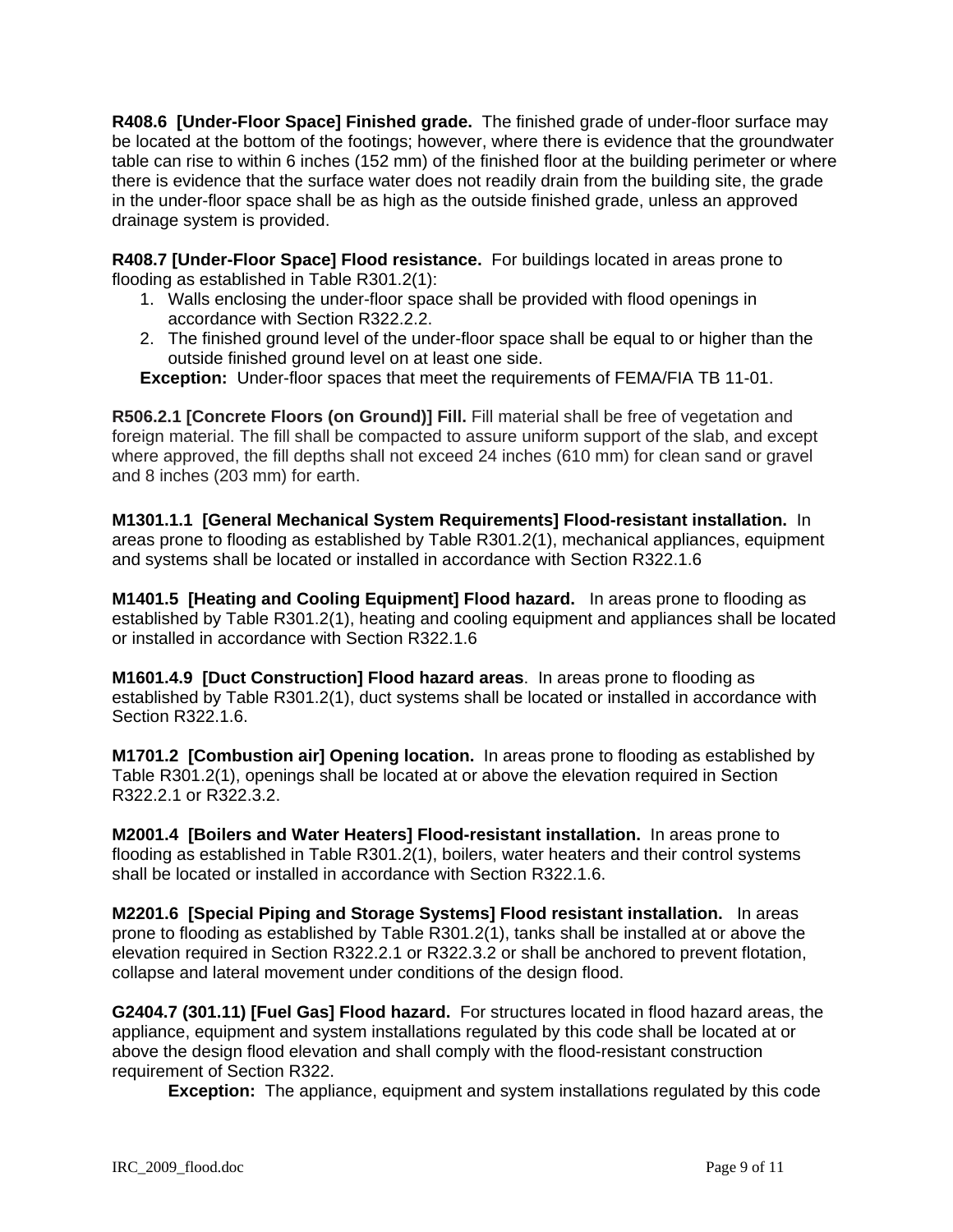are permitted to be located below the design flood elevation provided that they are designed and installed to prevent water from entering or accumulating within the components and to resist hydrostatic and hydrodynamic loads and stresses, including the effects of buoyancy, during the occurrence of flooding to the design flood elevation and shall comply with the flood-resistant construction requirements of Section R322.

**P2601.3 [General Plumbing Requirements] Flood hazard area.** In areas prone to flooding as established by Table R301.2(1), plumbing fixtures, drains, and appliances shall be located or installed in accordance with Section R322.1.6.

**P2602.2 [Individual Water Supply and Sewage Disposal] Flood resistant installation.** In areas prone to flooding as established by Table R301.2(1):

- 1. Water-supply systems shall be designed and constructed to prevent infiltration of floodwaters.
- 2. Pipes for sewage disposal systems shall be designed and constructed to prevent infiltration of floodwaters into the systems and discharges from the systems into floodwaters.

## **P2705.1 [Plumbing Fixtures, Installation] General.**

7. In areas prone to flooding as established by Table R301.2(1), plumbing fixtures shall be located or installed in accordance with Section R322.1.6.

**P3001.3 [Sanitary Drainage] Flood-resistant installation.** In areas prone to flooding as established by Table R301.2(1), drainage, waste and vent systems shall be located and installed to prevent infiltration of floodwaters into the systems and discharges from the systems into floodwaters.

**P3101.5 [Vent Systems] Flood resistance.** In areas prone to flooding as established by Table R301.2(1), vents shall be located at or above the elevation required in Section R322.2.1 (flood hazard areas including A Zones) or R322.3.2 (coastal high-hazard areas including V Zones).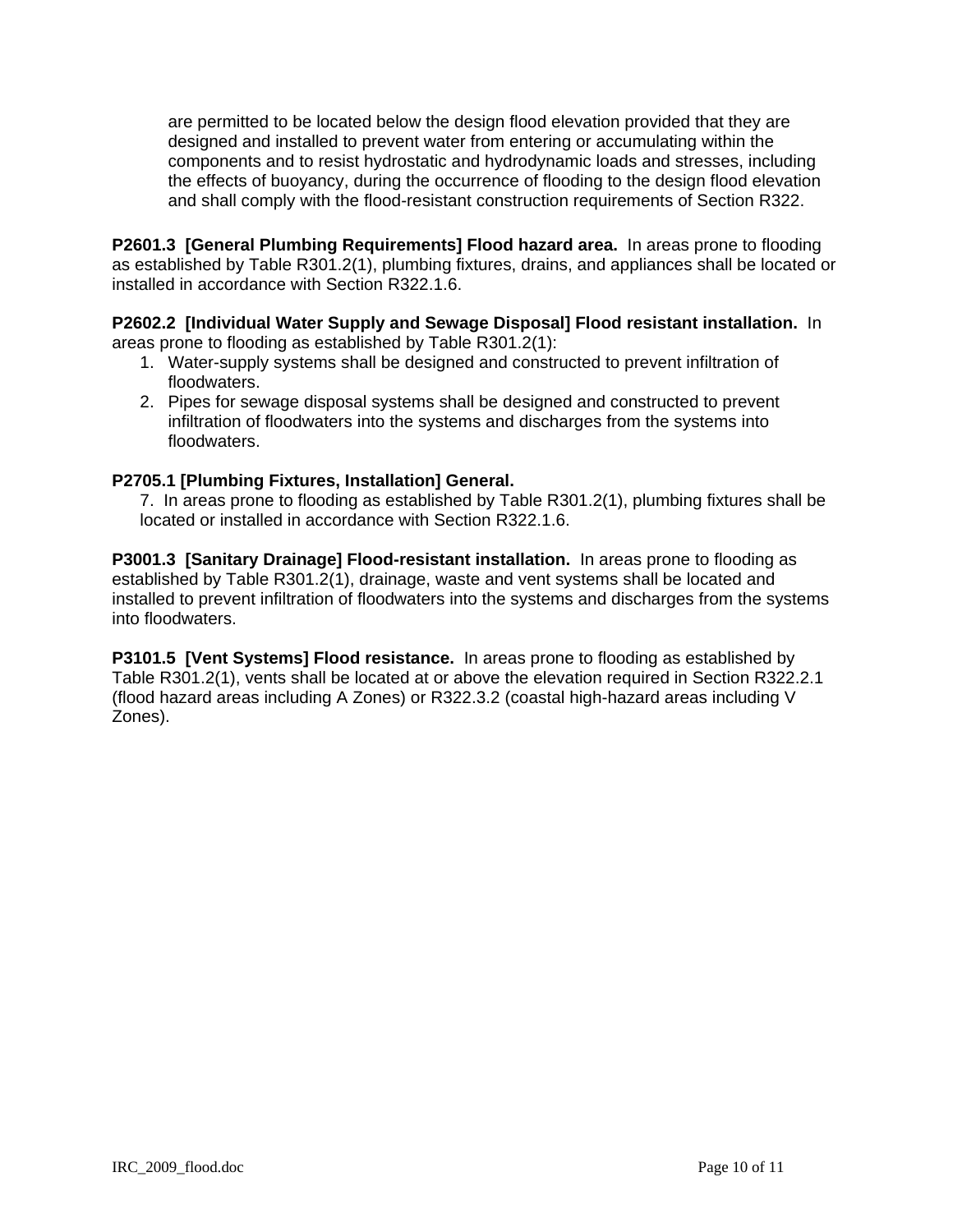## **Appendix E Manufactured Housing**

## **AE101 Scope.**

**Exception:** In addition to these provisions, new and replacement manufactured homes to be located in flood hazard areas as established by Table R301.2(1) of the *International Residential Code* shall meet the applicable requirements of Section R322 of the *International Residential Code.*

**AE502.3 Footings and foundations.** Footings and foundations, unless otherwise specifically provided, shall be constructed of materials specified by this code for the intended use and in all cases shall extend below the frost line. Footings of concrete and masonry shall be of solid material. Foundations supporting untreated wood shall extend at least 8 inches (203 mm) above the adjacent finish grade. Footings shall have a minimum depth below finished grade of 12 inches (305 mm) unless a greater depth is recommended by a foundation investigation.

Piers and bearing walls shall be supported on masonry or concrete foundations or piles, or other approved foundation systems which shall be of sufficient capacity to support all loads.

## **Appendix G, Swimming Pools, Spas and Hot Tubs**

**AG101.2 Pools in flood hazard areas.** Pools that are located in flood hazard areas established by Table R301.2(1), including above-ground pools, on-ground pools, and in-ground pools that involve placement of fill, shall comply with Sections AG101.2.1 or AG101.2.2.

**Exception:** Pools located in riverine flood hazard areas which are outside of designated floodways.

**AG101.2.1 Pools located in designated floodways.** Where pools are located in designated floodways, documentation shall be submitted to the building official, which demonstrates that the construction of the pool will not increase the design flood elevation at any point within the jurisdiction.

**AG101.2.2 Pools located where floodways have not been designated.** Where pools are located where design flood elevations are specified but floodways have not been designated, the applicant shall provide a floodway analysis that demonstrates that the proposed pool will not increase the design flood elevation more than 1 foot (305 mm) at any point within the jurisdiction.

**AG103.3 Pools in flood hazard areas.** In flood hazard areas established by Table R301.2(1), pools in coastal high-hazard areas shall be designed and constructed in conformance with ASCE 24.

## **Appendix J Existing Buildings and Structures**

**AJ102.5 Flood hazard areas.** Work performed in existing buildings located in a flood hazard area as established by Table 301.2(1) shall be subject to the provisions of R105.3.1.1.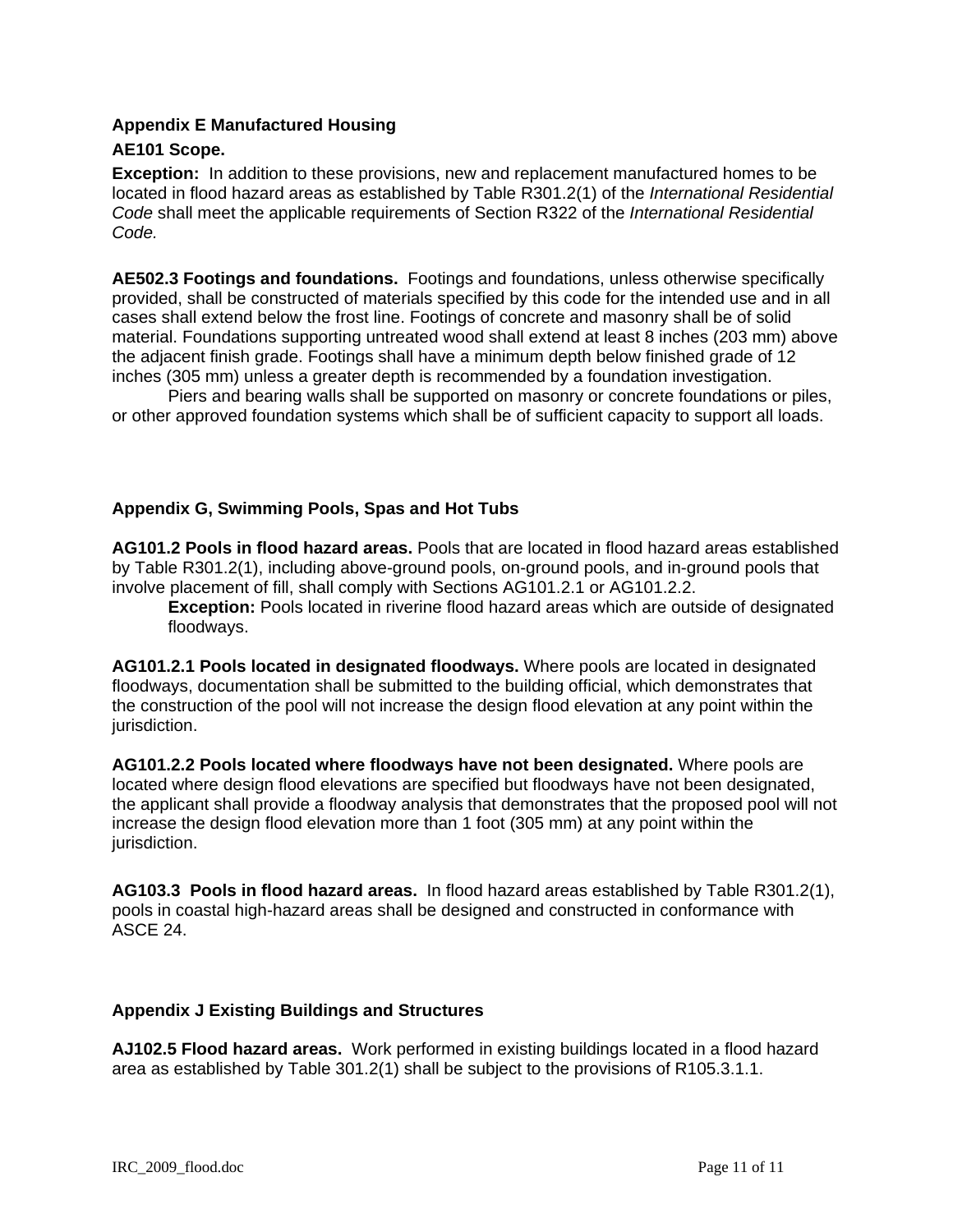# **2009 International Existing Building Code [a compilation of flood resistant provisions, prepared by FEMA]**

*2009 International Existing Building Code*. Copyright 2009. Falls Church, Virginia: International Code Council, Inc. Reproduced with permission. All rights reserved.

**101.2 Scope.** The provisions of the International Existing Building Code shall apply to the repair, alteration, change of occupancy, addition, and relocation of existing buildings.

**101.3 Intent.** The intent of this code is to provide flexibility to permit the use of alternative approaches to achieve compliance with minimum requirements to safeguard the public health, safety, and welfare insofar as they are affected by the repair, alteration, change of occupancy, addition and relocation of existing buildings.

**ADDITION.** An extension or increase in floor area, number of stories, or height of a building or structure.

**ALTERATION.** Any construction or renovation to an existing structure other than a repair or addition. Alterations are classified as Level 1, Level 2, and Level 3.

**CHANGE OF OCCUPANCY.** A change in the purpose or level of activity within a building that involves a change in application of the requirements of this code.

**REHABILITATION.** Any work, as described by the categories of work defined herein, undertaken in an existing building.

**REPAIR.** The restoration to good or sound condition of any part of an existing building for the purpose of its maintenance.

**101.5 Compliance method.** The repair, alteration, change of occupancy, addition, or relocation of all existing buildings shall comply with one of the methods listed in Section 101.5.1 through 101.5.3 as selected by the applicant. Application of a method shall be the sole basis for assessing the compliance of work performed under a single permit unless otherwise approved by the code official. Sections 101.5.1 through 101.5.3 shall not be applied in combination with each other.

**Exception:** Subject to the approval of the code official, alterations complying with the laws in existence at the time the building or the affected portion of the building was built shall be considered in compliance with the provisions of this code unless the building is undergoing more than a limited structural alteration as defined in Section 807.5.3. New structural members added as part of the repair or alteration shall comply with the *International Building Code*. Repairs and alterations of existing buildings in flood hazard areas shall comply with Section 601.3.

**104.10 Modifications.** Wherever there are practical difficulties involved in carrying out the provisions of this code, the code official shall have the authority to grant modifications for individual cases upon application of the owner or owner's representative, provided the code official shall first find that special individual reason makes the strict letter of this code impractical and the modification is in compliance with the intent and purpose of this code and that such modification does not lessen health, accessibility, life and fire safety, or structural requirements. The details of action granting modifications shall be recorded and entered in the files of the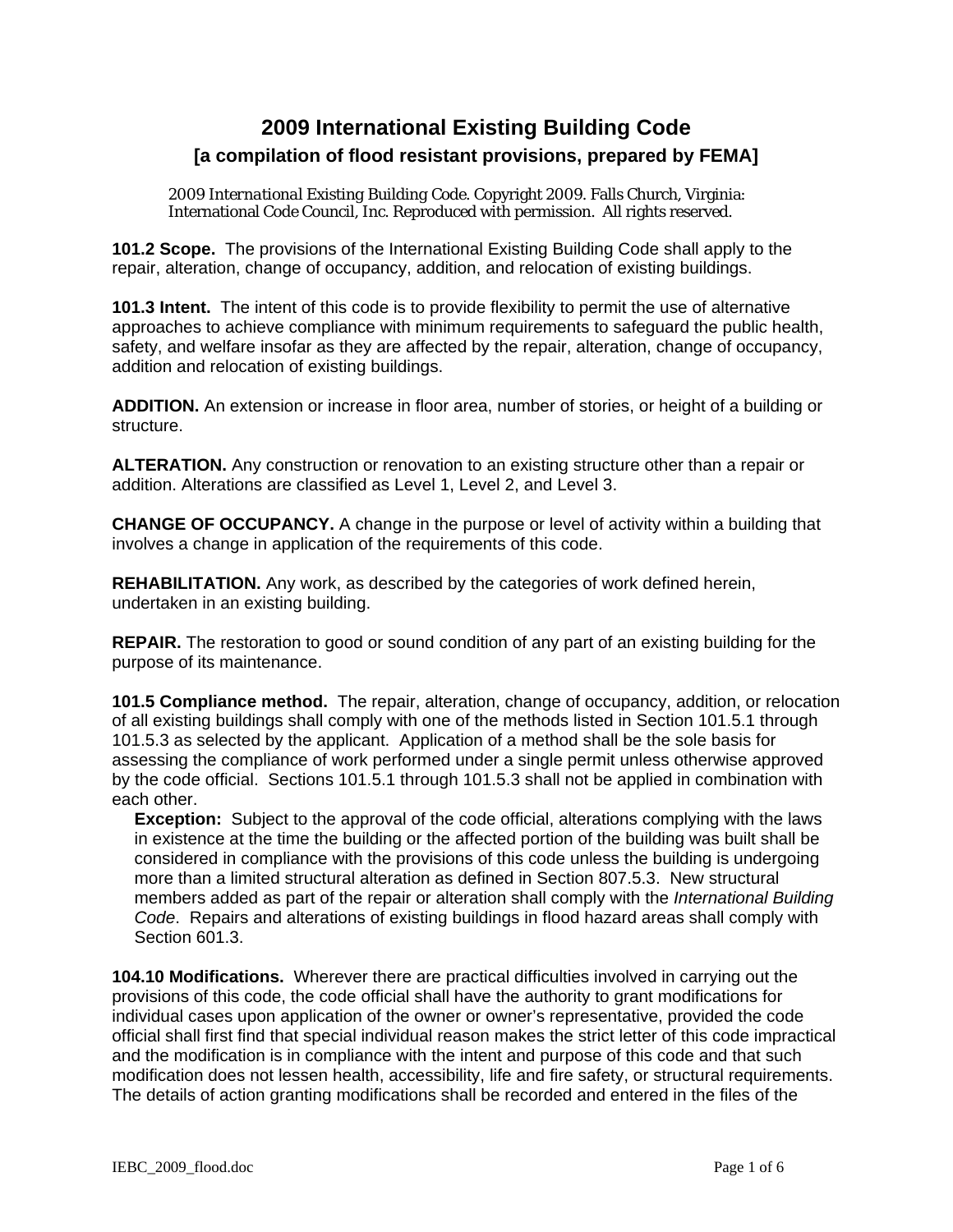Department of Building Safety.

**104.10.1 Flood hazard areas.** For existing buildings located in flood hazard areas for which the repairs, alterations, and additions constitute substantial improvement, the code official shall not grant modifications to provisions related to flood resistance unless a determination is made that:

- 1. The applicant has presented good and sufficient cause that the unique characteristics of the size, configuration or topography of the site render compliance with the floodresistant construction provisions inappropriate.
- 2. Failure to grant the modification would result in exceptional hardship.
- 3. The granting of the modification will not result in increased flood heights, additional threats to public safety, extraordinary public expense nor create nuisances, cause fraud on or victimization of the public or conflict with existing laws or ordinances.
- 4. The modification is the minimum necessary to afford relief, considering the flood hazard.
- 5. A written notice will be provided to the applicant specifying, if applicable, the difference between the design flood elevation and the elevation to which the building is to be built, stating that the cost of flood insurance will be commensurate with the increased risk resulting from the reduced floor elevation and that construction below the design flood elevation increases risks to life and property.

**109.3.3 [Inspections] Lowest floor elevation.** For additions and substantial improvements to existing buildings in flood hazard areas, upon placement of the lowest floor, including basement, and prior to further vertical construction, the elevation documentation required in the *International Building Code* shall be submitted to the code official.

## **FLOOD HAZARD AREA.** The greater of the following two areas:

- 1. The area within a flood plain subject to a 1-percent or greater chance of flooding in any year, or
- 2. The area designated as a flood hazard area on a community's flood hazard map, or otherwise legally designated.

**HISTORIC BUILDING.** Any building or structure that is listed in the State or National Register of Historic Places; designated as a historic property under local or state designation, law, or survey; certified as a contributing resource within a National Register listed or locally designated historic district; or with an opinion or certification that the property is eligible to be listed on the National or State Registers of Historic Places either individually or as a contributing building to a historic district by the State Historic Preservation Officer or the Keeper of the National Register of Historic Places.

**SUBSTANTIAL DAMAGE.** For the purpose of determining compliance with the flood provisions of this code, damage of any origin sustained by a structure whereby the cost of restoring the structure to its before-damaged condition would equal or exceed 50 percent of the market value of the structure before the damage occurred.

**SUBSTANTIAL IMPROVEMENT.** For the purpose of determining compliance with the flood provisions of this code, any repair, alteration, addition, or improvement of a building or structure, the cost of which equals or exceeds 50 percent of the market value of the structure, before the improvement or repair is started. If the structure has sustained substantial damage, any repairs are considered substantial improvement regardless of the actual repair work performed. The term does not, however, include either:

1. Any project for improvement of a building required to correct existing health, sanitary, or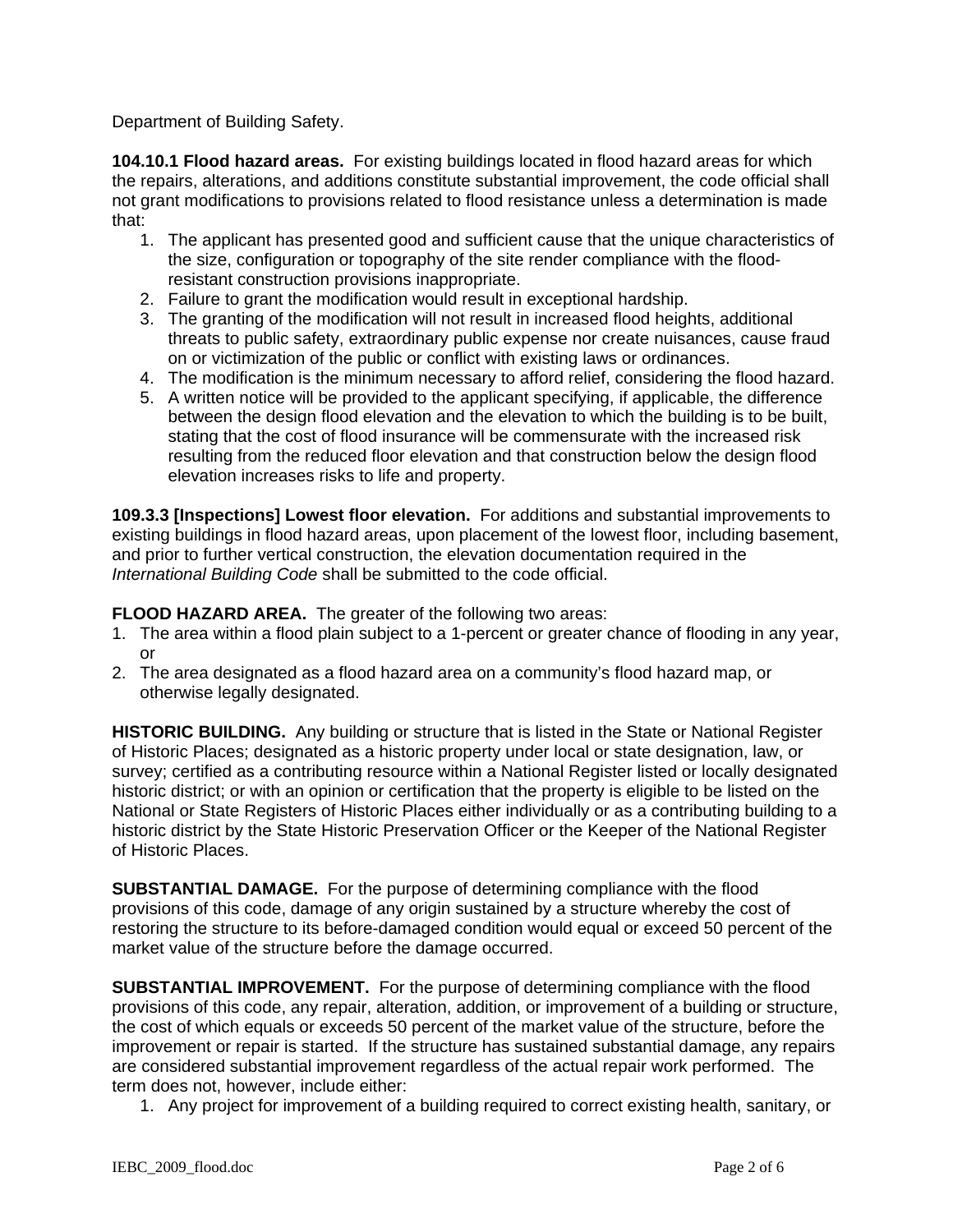safety code violations identified by the code official and that is the minimum necessary to assure safe living conditions, or

2. Any alteration of a historic structure, provided that the alteration will not preclude the structure's continued designation as a historic structure.

## **CHAPTER 3 PRESCRIPTIVE COMPLIANCE METHOD**

**302.2 [Additions] Flood hazard areas.** For buildings and structures in flood hazard areas established in Section 1612.3 of the *International Building Code,* any addition that constitute substantial improvement of the existing structure, as defined in Section 1612.2 of the *International Building Code,* shall comply with the flood design requirements for new construction and all aspects of the existing structure shall be brought into compliance with the requirements for new construction for flood design.

For buildings and structures in flood hazard areas established in Section 1612.3 of the *International Building Code*, any *additions* that do not constitute *substantial improvement* or *substantial damage* of the existing structure, as defined in Section 1612.2 of the *International Building Code*, are not required to comply with the flood design requirements for new construction.

**303.2 [Alterations] Flood hazard areas.** For buildings and structures in flood hazard areas established in Section 1612.3 of the *International Building Code*, any *alteration* that constitutes *substantial Improvement* of the existing structure, as defined in Section 1612.2 of the *International Building Code*, shall comply with the flood design requirements for new construction, and all aspects of the existing structure shall be brought into compliance with the requirements for new construction for flood design.

For buildings and structures in flood hazard areas established in Section 1612.3 of the *International Building Code*, any alterations that do not constitute *substantial improvement* or *substantial damage* of the existing structure, as defined in Section 1612.2 of the *International Building Code*, are not required to comply with the flood design requirements for new construction.

**304.5 [Repairs] Flood hazard areas.** For buildings and structures in flood hazard areas established in Section 1612.3 of the *International Building Code*, any *repair* that constitutes *substantial improvement* of the existing structure, as defined in Section 1612.2 of the *International Building Code*, shall comply with

the flood design requirements for new construction, and all aspects of the existing structure shall be brought into compliance with the requirements for new construction for flood design.

For buildings and structures in flood hazard areas established in Section 1612.3 of the *International Building Code*, any repairs that do not constitute *substantial improvement* or *substantial damage* of the existing structure, as defined in Section 1612.2 of the *International Building Code*, are not required to comply with the flood design requirements for new construction.

**308.2 [Historic Buildings] Flood hazard areas.** Within flood hazard areas established in accordance with Section 1612.3 of the *International Building Code*, where the work proposed constitutes substantial improvement as defined in Section 1612.2 of the *International Building Code*, the building shall be brought into conformance with Section 1612 of the *International Building Code*.

**Exception:** Historic buildings that are:

1. Listed or preliminarily determined to be eligible for listing in the National Register of Historic Places;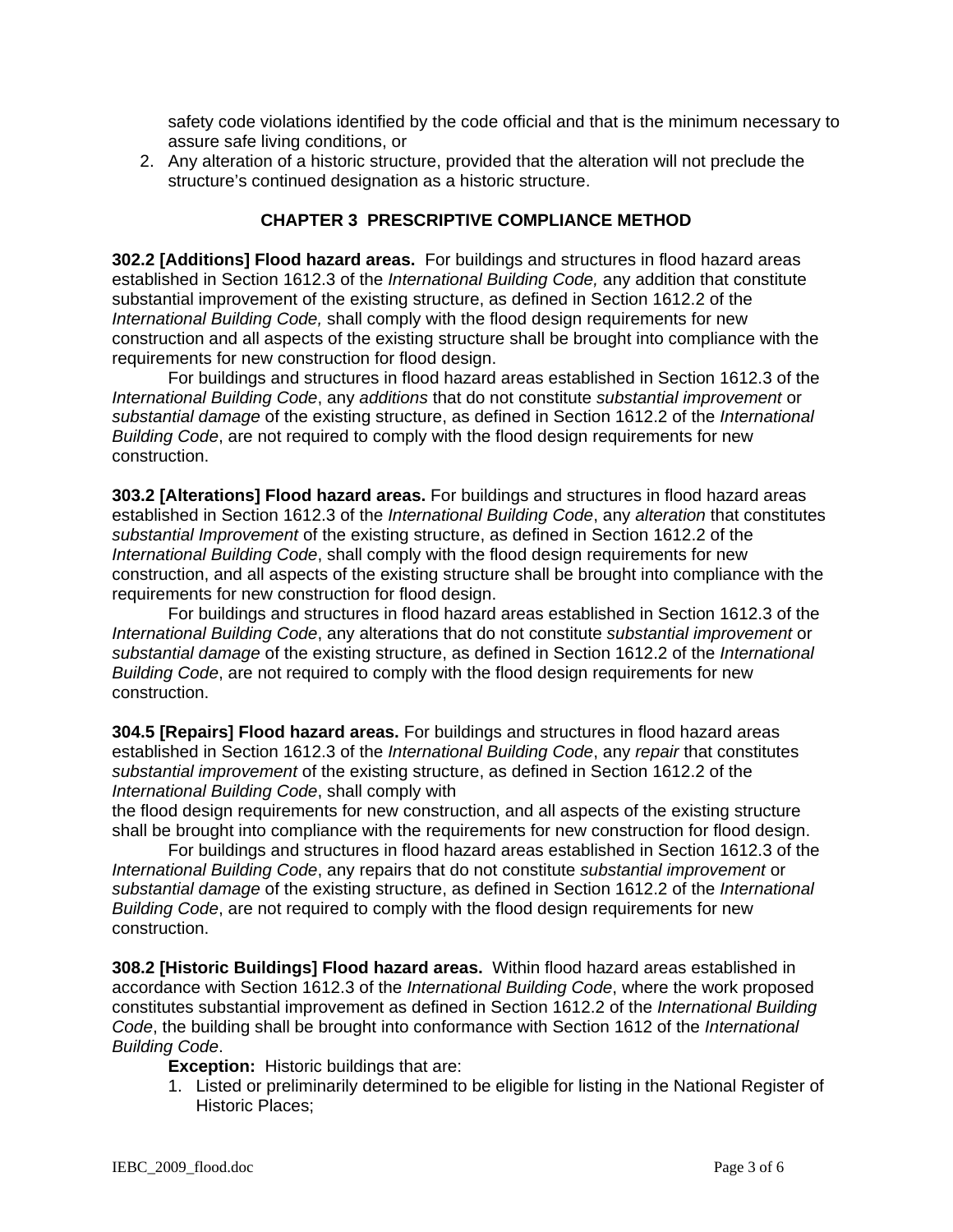- 2. Determined by the Secretary of the U.S. Department of Interior as contributing to the historical significance of a registered historic district or a district preliminarily determined to qualify as an historic district; or
- 3. Designed as historic under a state or local historic preservation program that is approved by the Department of Interior.

## **Chapter 5 Repairs**

**501.3 Flood hazard areas.** In flood hazard areas, repairs that constitute substantial improvement shall require that the building comply with Chapter 1612 of the *International Building Code*.

**506.2.4 [Structural] Flood hazard areas.** In flood hazard areas, buildings that have sustained substantial damage shall be brought into compliance with Section 1612 of the *International Building Code*.

#### **Chapter 6 Alterations – Level 1**

**601.3 Flood hazard areas.** In flood hazard areas, alterations that constitute substantial improvement shall require that the building comply with Section 1612 of the *International Building Code*.

### **Chapter 7 Alterations – Level 2**

**701.2 Alteration level 1 compliance.** In addition to the requirements of this chapter, all work shall comply with the requirements of Chapter 6.

### **Chapter 8 Alterations – Level 3**

**801.2 Compliance.** In addition to the provisions of this chapter, work shall comply with the requirements of Chapters 6 and 7. The requirements of Sections 703, 704, and 705 shall apply within all work areas whether or not they include exits and corridors shared by more than one tenant and regardless of the occupant load.

**Exception:** Buildings in which the reconfiguration of space affecting exists or shared egress access is exclusively the result of compliance with the accessibility requirements of Section 605.2 shall not be required to comply with this chapter.

#### **Chapter 9 Change of Occupancy**

**901.1 Scope.** The provisions of this chapter shall apply where a change of occupancy occurs, as defined in Section 202, including:

1. Where the occupancy classification is not changed, or

2. Where there is a change in occupancy classification or the occupancy group designation changes.

#### **Sec.907 Structural**

[see text on other loads: gravity, snow and wind, and seismic]

#### **Chapter 10 Additions**

**1001.1 Scope.** An addition to a building or structure shall comply with the *international Codes* as adopted for new construction without requiring the existing building or structure to comply with any requirements of those codes or of these provisions, except as required by this chapter. Where an addition impacts the existing building or structure, that portion shall comply with this code.

#### **1003.1 Compliance with** *International Building Code.*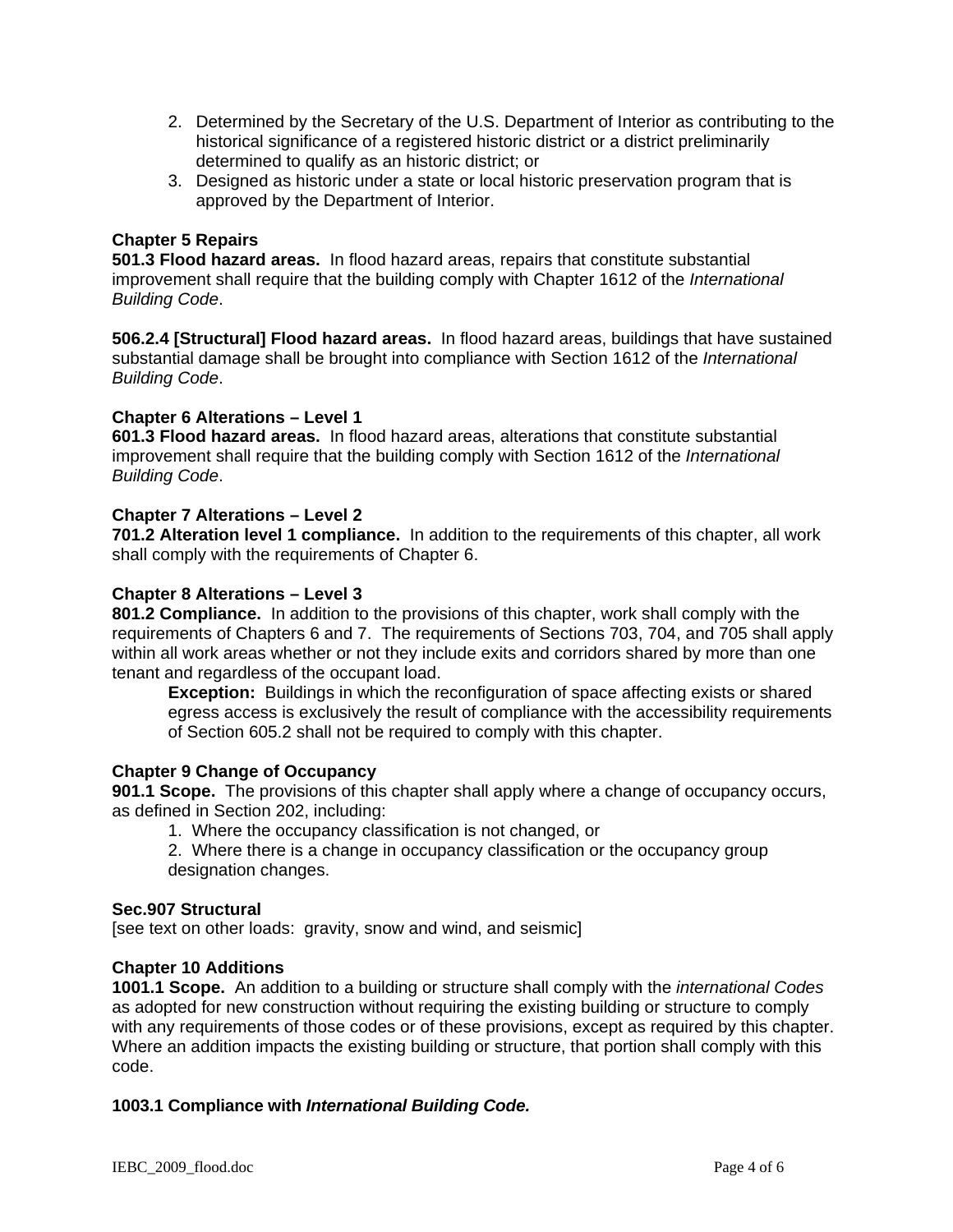**1003.5 Flood Hazard Areas.** Additions and foundations in flood hazard areas shall comply with the following requirements:

- 1. For horizontal additions that are structurally interconnected to the existing building:
	- 1.1 If the addition and all other proposed work, when combined, constitute substantial improvement, the existing building and the addition shall comply with Section 1612 of the *International Building Code*.
	- 1.2 If the addition constitutes substantial improvement, the existing building and the addition shall comply with Section 1612 of the *International Building Code*.
- 2. For horizontal additions that are not structurally interconnected to the existing building:
	- 2.1 The addition shall comply with Section 1612 of the *International Building Code*.
	- 2.2 If the addition and all other proposed work, when combined, constitute substantial improvement, the existing building and the addition shall comply with Section 1612 of the *International Building Code*.
- 3. For vertical additions and all other proposed work, when combined, that constitute substantial improvement, the existing building shall comply with Section 1612 of the *International Building Code*.
- 4. For a new, replacement, raised, or extended foundation, if the foundation work and all other proposed work, when combined, constitute substantial improvement, the existing building shall comply with Section 1612 of the *International Building Code*.

### **Chapter 11 Historic Buildings**

**1101.4 Flood hazard areas.** In flood hazard areas, if all proposed work, including repairs, work required because of a change of occupancy, and alterations, constitutes substantial improvement, then the existing building shall comply with Section 1612 of the *International Building Code*.

**Exception:** If a historic building will continue to be a historic building after the proposed work is completed, then the proposed work is not considered to be a substantial improvement. For the purposes of this exception, a historic building is:

- 1. Listed or preliminarily determined to be eligible for listing in the National Register of Historic Places; or
- 2. Determined by the Secretary of the U.S. Department of Interior as contributing to the historical significance of a registered historic district or a district preliminarily determined to qualify as an historic district; or
- 3. Designated as historic under a state or local historic preservation program that is approved by the Department of Interior.

## **Chapter 12 Relocated or Moved Buildings**

**1202.6 Flood hazard areas.** If relocated or moved into a flood hazard area, structures shall comply with Section 1612 of the International Building Code.

#### **Chapter 13 Performance Compliance Method**

**1301.1 Scope.** The provisions of this chapter shall apply to the alteration, repair, addition and change of occupancy of existing structures, including historic and moved structures, as referenced in Section 101.5.3. The provisions of this chapter are intended to maintain or increase the current degree of public safety, health and general welfare in existing buildings while permitting repair, alteration, addition and change of occupancy without requiring full compliance with Chapters 4 through 12, except where compliance with other provisions of this code is specifically required in this chapter.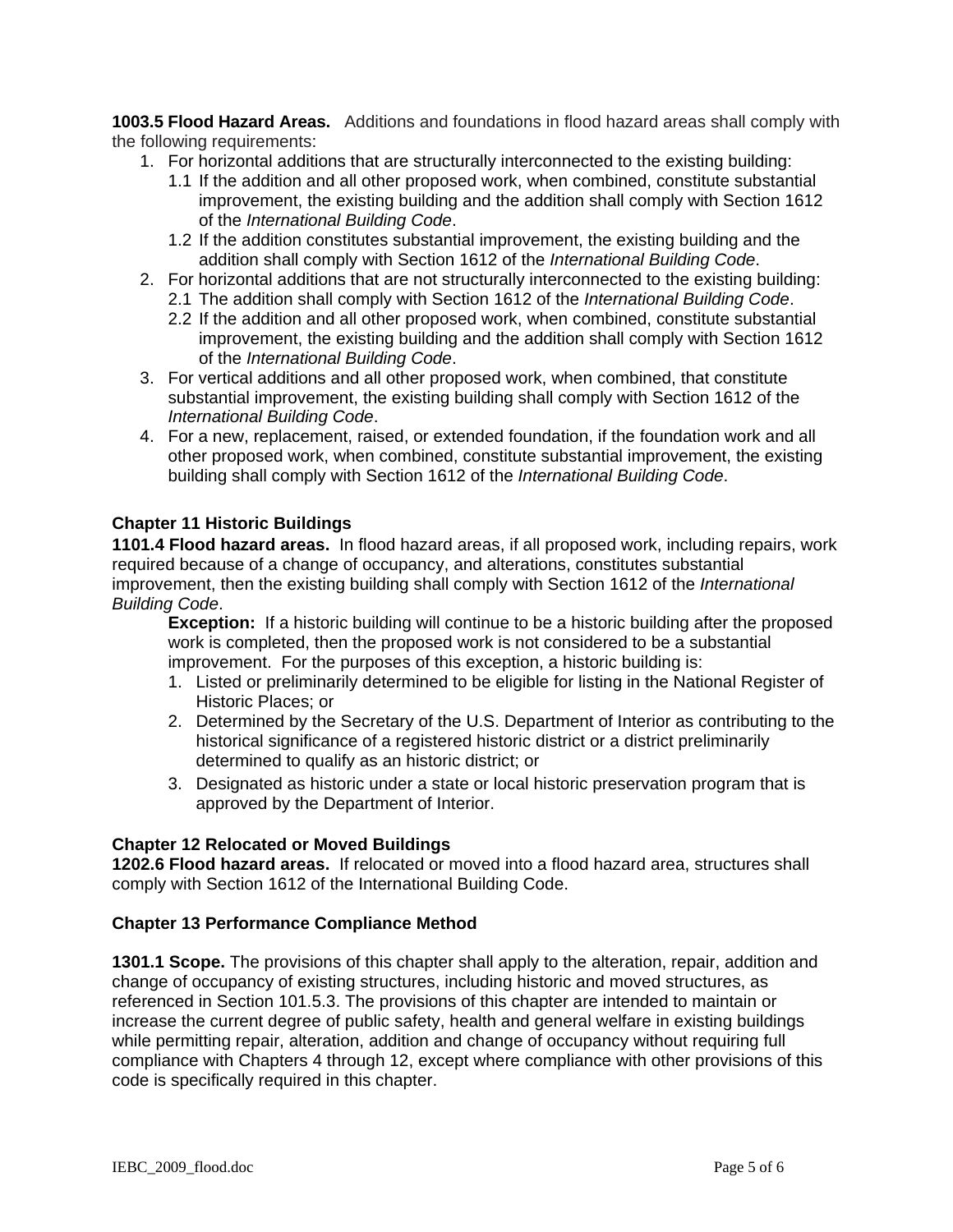**1301.3 Acceptance.** For repairs, alterations, additions, and changes of occupancy to existing buildings that are evaluated in accordance with this section, compliance with this section shall be accepted by the code official.

**1301.3.3 Compliance with flood hazard provisions.** In flood hazard areas, buildings that are evaluated in accordance with this section shall comply with Section 1612 of the International Building Code if the work covered by this section constitutes substantial improvement.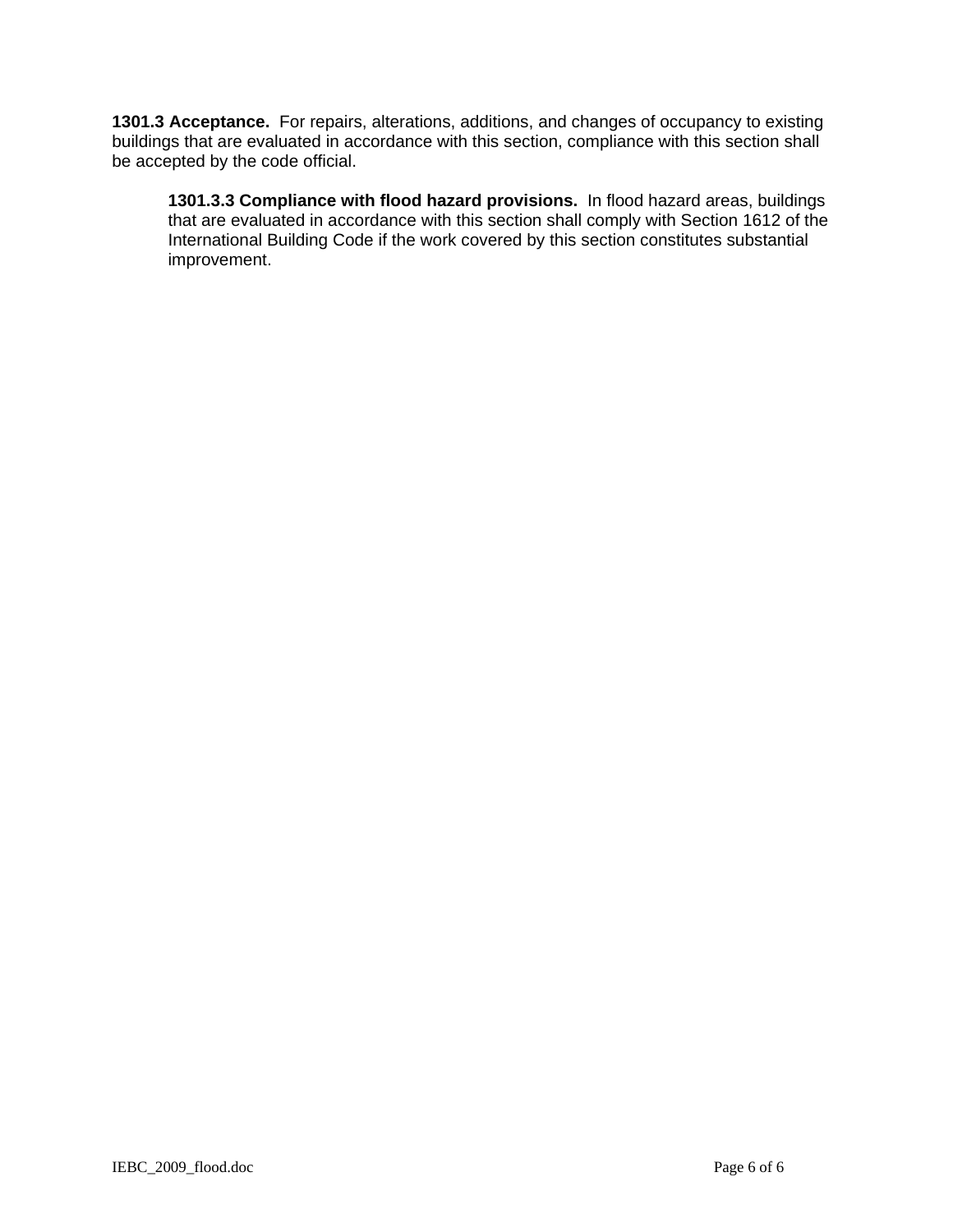# **2009 Editions of IMC, IPC, IFGC, IPSDC, IFC [a compilation of flood resistant provisions, prepared by FEMA]**

*2009 International Residential Code*. Copyright 2009. Falls Church, Virginia: International Code Council, Inc. Reproduced with permission. All rights reserved.

#### **◄►**

# **2009 International Mechanical Code**

**DESIGN FLOOD ELEVATION.** The elevation of the "design flood," including wave height, relative to the datum specified on the community's legally designated flood hazard area map.

**[B] M301.13 [General Regulations] Flood hazard**. For structures located in flood hazard areas, mechanical systems, equipment and appliances shall be located at or above the design flood elevation.

**Exception:** Mechanical systems, equipment and appliances are permitted to be located below the design flood elevation provided that they are designed and installed to prevent water from entering or accumulating within the components and to resist hydrostatic and hydrodynamic loads and stresses, including the effects of buoyancy, during the occurrence of flooding to the design flood elevation in compliance with the flood-resistant construction requirements of the *International Building Code*.

**M301.13.1 High-velocity wave action.** In flood hazard areas subject to high-velocity wave action, mechanical systems and equipment shall not be mounted on or penetrate walls intended to break away under flood loads.

**M401.4 [Ventilation, General] Intake opening location.** Air intake openings shall comply with all of the following:

4. Intake openings on structures in flood hazard areas shall be at or above the design flood level.

**M501.2.1 [Exhaust Systems, General] Location of exhaust outlets.** The termination point of exhaust outlets and ducts discharging to the outdoors shall be located with the following minimum distances:

4. Exhaust outlets serving structures in flood hazard areas shall be installed at or above the design flood level.

**M602.4 [Duct Systems, General] Flood hazard.** For structures located in flood hazard areas, plenum spaces shall be located above the design flood elevation or shall be designed and constructed to prevent water from entering or accumulating within the plenum spaces during floods up to the design flood elevation. If the plenum spaces are located below the design flood elevation, they shall be capable of resisting hydrostatic and hydrodynamic loads and stresses, including the effects of buoyancy, during the occurrence of flooding to the design flood elevation.

**M603.13 [Duct Construction and Installation] Flood hazard areas.** For structures in flood hazard areas, ducts shall be located above the design flood elevation or shall be designed and constructed to prevent water from entering or accumulating within the ducts during floods up to the design flood elevation. If the ducts are located below the design flood elevation, the ducts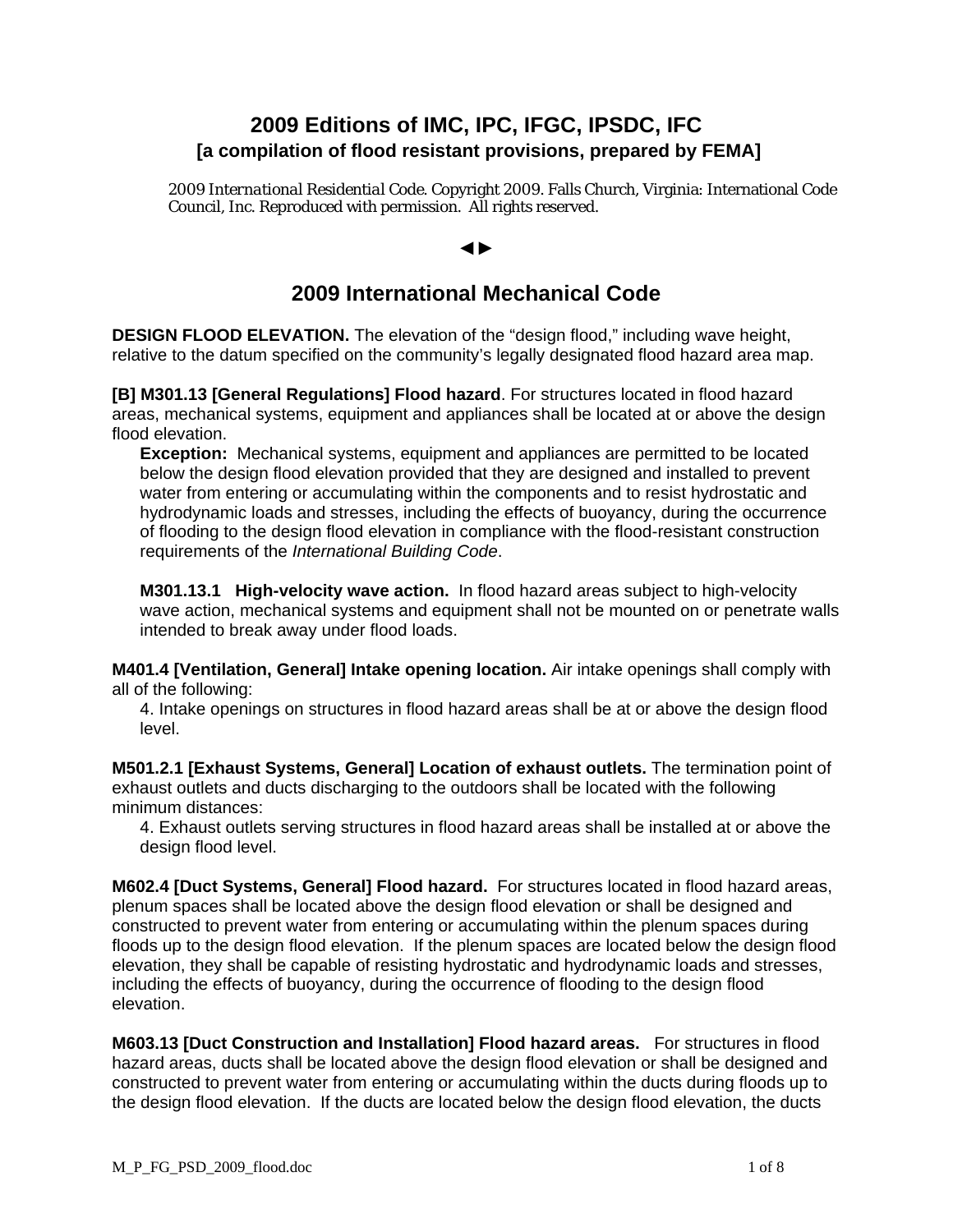shall be capable of resisting hydrostatic and hydrodynamic loads and stresses, including the effects of buoyancy, during the occurrence of flooding to the design flood elevation.

**M1206.9.1 [Hydronic Piping, Piping installation] Flood hazard.** Piping located in a flood hazard area shall be capable of resisting hydrostatic and hydrodynamic loads and stresses, including the effects of buoyancy, during the occurrence of flooding to the design flood elevation.

**M1305.2.1 [Fuel Oil System Installation] Flood hazard.** All fuel oil pipe, equipment and appliances located in flood hazard areas shall be located above the design flood elevation or shall be capable of resisting hydrostatic and hydrodynamic loads and stresses, including the effects of buoyancy, during the occurrence of flooding to the design flood elevation.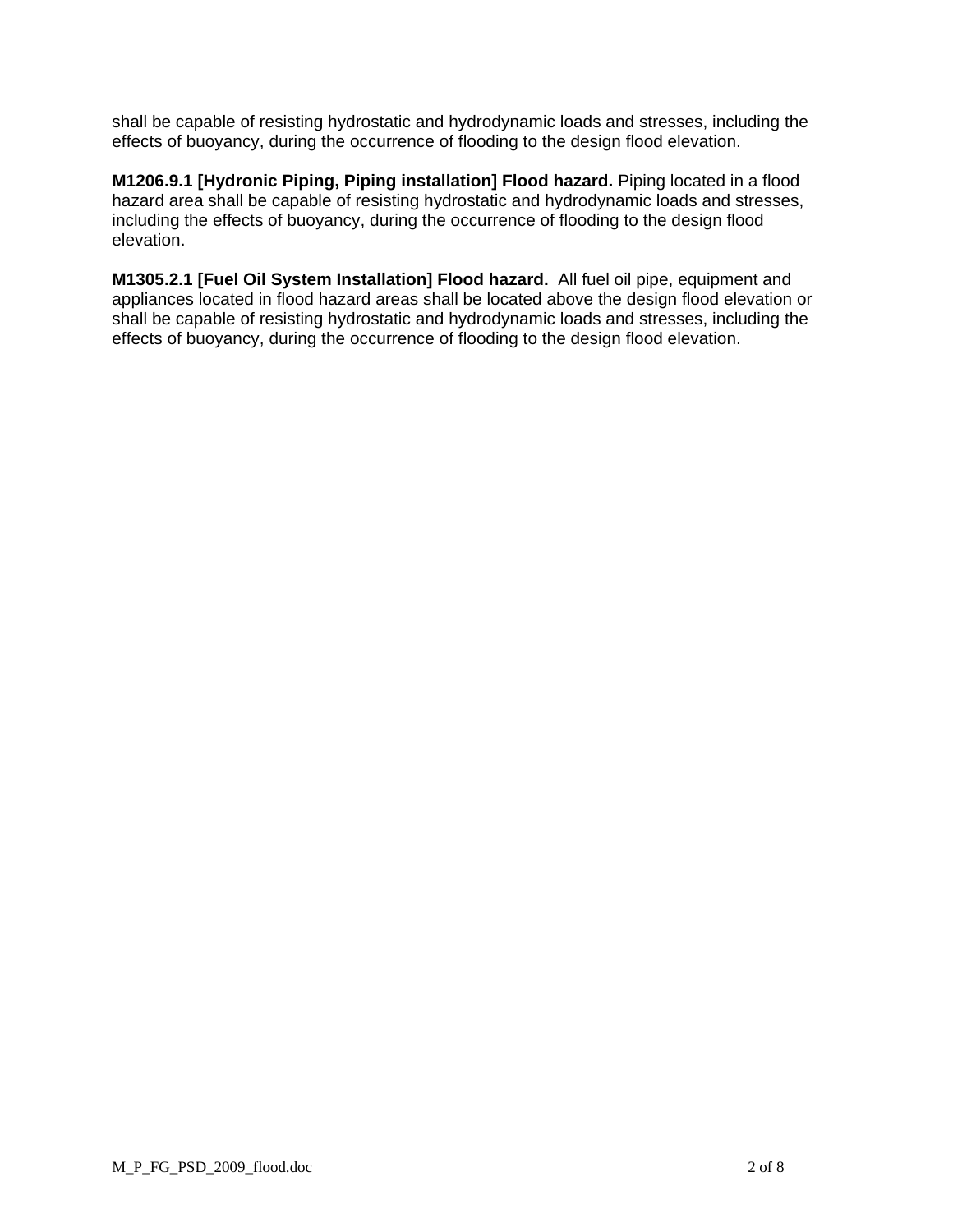# **2009 International Plumbing Code**

**DESIGN FLOOD ELEVATION.** The elevation of the "design flood," including wave height, relative to the datum specified on the community's legally designated flood hazard map.

**FLOOD HAZARD AREA.** The greater of the following two areas:

- 1. The area within a flood plain subject to a 1-percent or greater chance of flooding in any given year.
- 2. The area designated as a flood hazard area on a community's flood hazard map, or otherwise legally designated.

#### **P309 FLOOD HAZARD RESISTANCE**

**P309.1 General**. Plumbing systems and equipment in structures erected in flood hazard areas shall be constructed in accordance with the requirements of this section and the *International Building Code*.

**P309.2 Flood hazard.** For structures located in flood hazard areas, the following systems and equipment shall be located at or above the design flood elevation:

**Exception:** The following systems are permitted to be located below the design flood elevation provided that the systems are designed and installed to prevent water from entering or accumulating within their components and the systems are constructed to resist hydrostatic and hydrodynamic loads and stresses, including the effects of buoyancy, during the occurrence of flooding to the design flood elevation.

- 1. All water service pipes.
- 2. Pump seals in individual water supply systems where the pump is located below the design flood elevation.
- 3. Covers on potable water wells shall be sealed, except where the top of the casing well or pipe sleeve is elevated to at least 1 foot (304.8 mm) above the design flood elevation.
- 4. All sanitary drainage piping.
- 5. All storm drainage piping.
- 6. Manhole covers shall be sealed, except where elevated to or above the design flood elevation.
- 7. All other plumbing fixtures, faucets, fixture fittings, piping systems and equipment.
- 8. Water heaters.
- 9. Vents and vent systems.

**309.3 Flood hazard areas subject to high-velocity wave action.** Structures located in flood hazard areas subject to high-velocity wave action shall meet the requirements of Section 309.2. The plumbing systems, pipes and fixtures shall not be mounted on or penetrate through walls intended to break away under flood loads.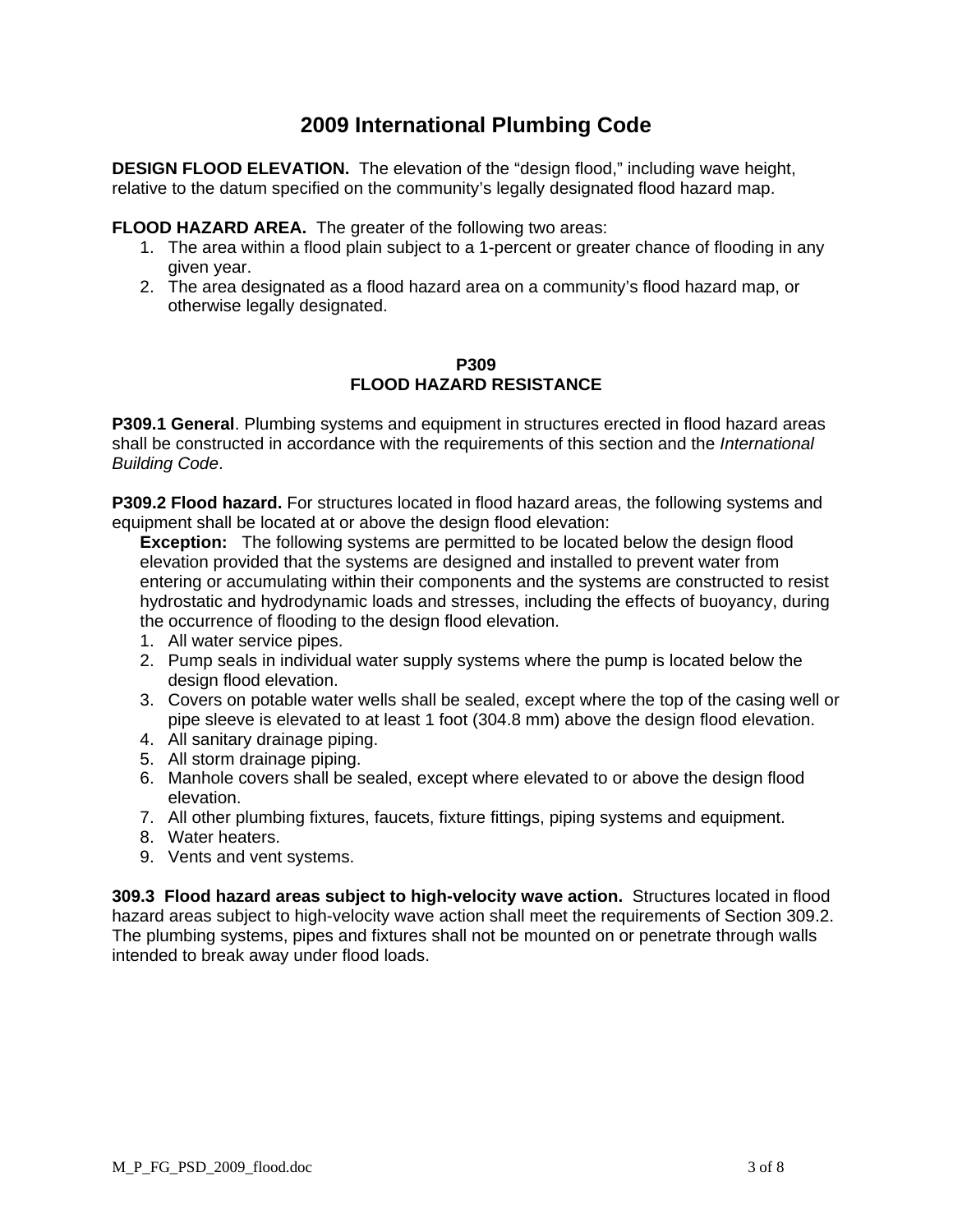# **2009 International Fuel Gas Code**

#### **SECTION 202 (IFGC) GENERAL DEFINITIONS**

**DESIGN FLOOD ELEVATION.** The elevation of the "design flood," including wave height, relative to the datum specified on the community's legally designated flood hazard map.

**FLOOD HAZARD AREA.** The greater of the following two areas:

- 1. The area within a floodplain subject to a 1 percent or greater chance of flooding in any given year.
- 2. The area designated as a flood hazard area on a community's flood hazard map, or otherwise legally designated.

**FG301.11 [General] Flood hazard.** For structures located in flood hazard areas, the appliance, equipment and system installations regulated by this code shall be located at or above the design flood elevation and shall comply with the flood-resistant construction requirements of the International Building Code. [FG3-01]

Exception: The appliance, equipment and system installations regulated by this code are permitted to be located below the design flood elevation provided that they are designed and installed to prevent water from entering or accumulating within the components and to resist hydrostatic and hydrodynamic loads and stresses, including the effects of buoyancy, during the occurrence of flooding to the design flood elevation and shall comply with the flood-resistant construction requirements of the International Building Code.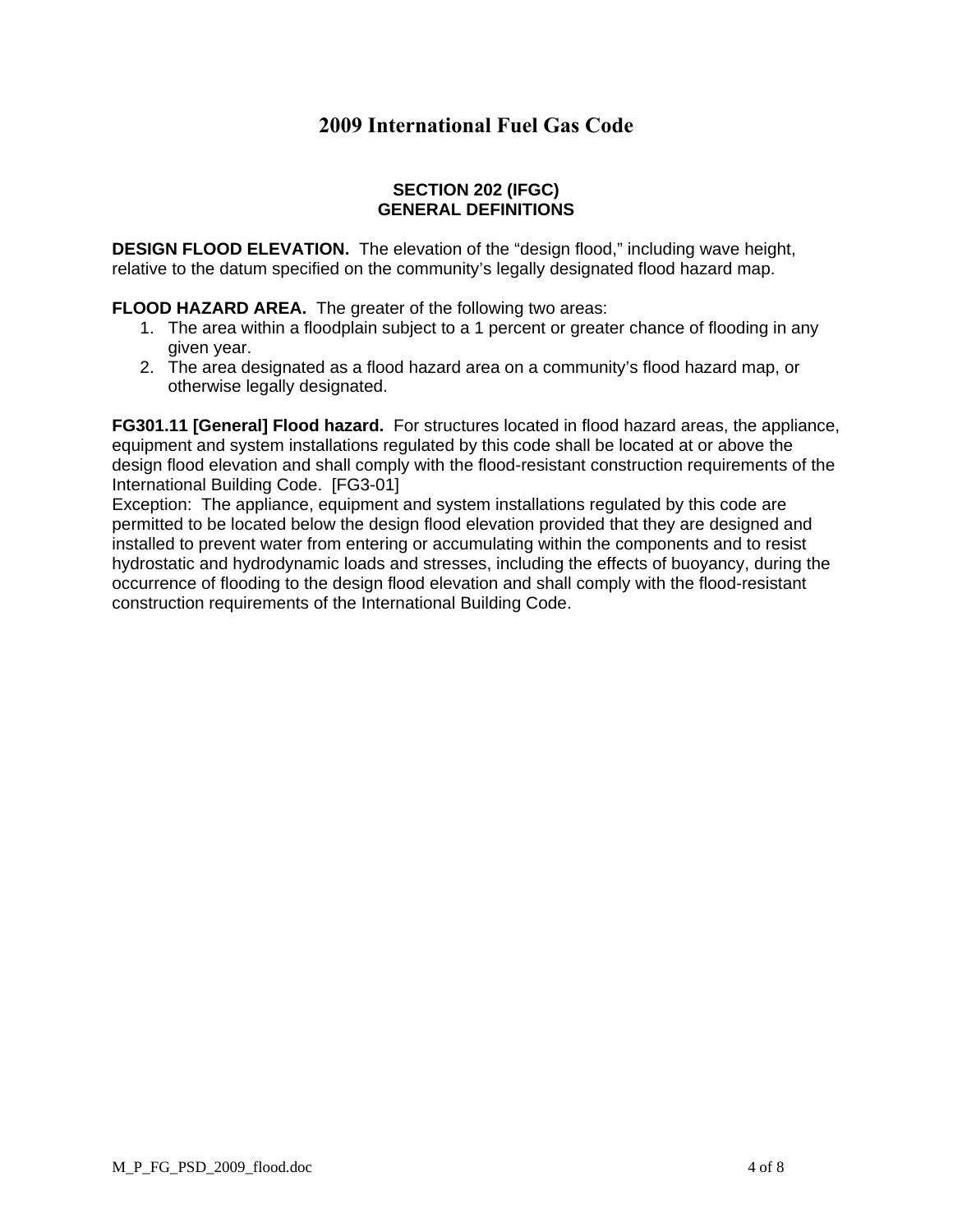# **2009 International Private Sewage Disposal Code**

**106.2.6 Site plan.** Site plans shall be filed showing to scale the location of all septic tanks, holding tanks or other treatment tanks; building sewers; wells; water mains; water service; streams and lakes; flood hazard areas; dosing or pumping chambers; distribution boxes; effluent systems; dual disposal systems; replacement system areas; and the location of all buildings or structures. All separating distances and dimensions shall be shown, including any distance to adjoining property. A vertical elevation reference point and a horizontal reference point shall be indicated. For other than single-family dwellings, grade slope with contours shall be shown for the grade elevation of the entire area of the soil absorption system and the area on all sides for a distance of 25 feet (7620 mm).

**108.7 Unsafe systems.** Any private sewage disposal system regulated by this code that is unsafe or that constitutes a health hazard, insanitary condition or is otherwise dangerous to human life is hereby declared unsafe. Any use of private sewage disposal systems regulated by this code constituting a hazard to safety, health or public welfare by reason of inadequate maintenance, dilapidation, obsolescence, disaster, damage or abandonment is hereby declared an unsafe use. Any such unsafe equipment is hereby declared to be a public nuisance and shall be abated by repair, rehabilitation, demolition or removal

**DESIGN FLOOD ELEVATION.** The elevation of the "design flood," including wave height, relative to the datum specified on the community's legally designated flood hazard map.

**FLOOD HAZARD AREA**. The greater of the following two areas:

- 1. The area within a floodplain subject to a 1-percent or greater chance of flooding in any given year.
- 2. The area designated as a flood hazard area on a community's flood hazard map or as otherwise legally designated.

## **SECTION 303 FLOOD HAZARD AREAS**

**303.1 General.** Soil absorption sites shall be located outside of flood hazard areas. **Exception:** Where suitable soil absorption sites outside of the flood hazard area are not available, the soil absorption site is permitted to be located within the flood hazard area. The soil absorption site shall be located to minimize the effects of inundation under conditions of the design flood.

**303.2 Tanks.** In flood hazard areas, tanks shall be anchored to counter buoyant forces during conditions of the design flood. The vent termination and service manhole of the tank shall be a minimum of 2 feet (610 mm) above the design flood elevation or fitted with covers designed to prevent the inflow of floodwater or outflow of the contents of the tanks during conditions of the design flood.

**303.3 Mound systems.** Mound systems in flood hazard areas shall be prohibited.

**401.2 [General] Site evaluation.** Site evaluation shall include soil conditions, properties and permeability, depth to zones of soil saturation, depth to bedrock, slope, landscape positions, all setback requirements and the presence of flood hazard areas. Soil test data shall relate to the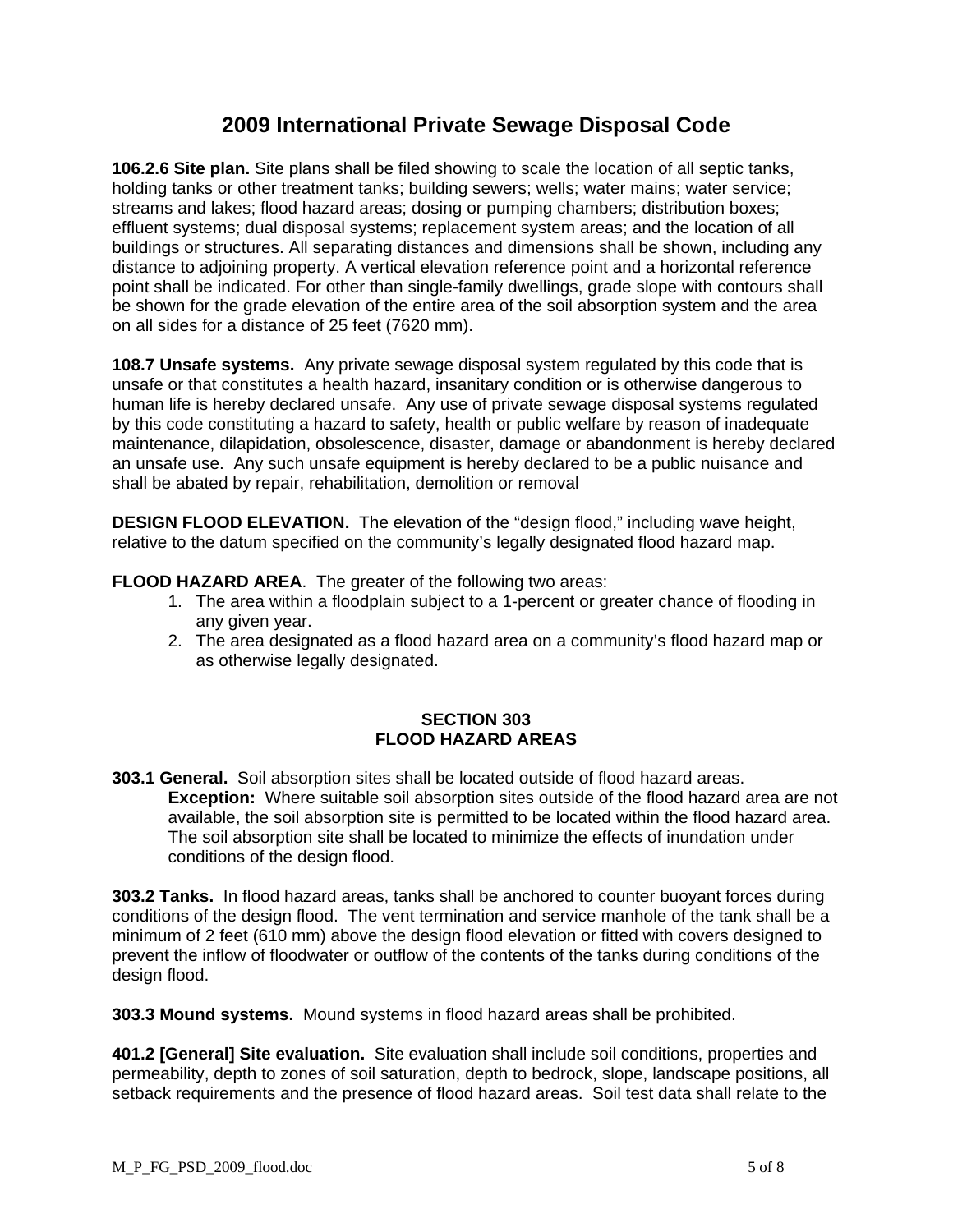undisturbed elevations, and a vertical elevation reference point or benchmark shall be established. Evaluation data shall be reported on approved forms. Reports shall be filed within 30 days of the completion of testing for all sites investigated.

**403.4 [Soil Borings and Evaluation] Alluvial and colluvial deposits.** Subsurface soil absorption systems shall not be placed in alluvial and colluvial deposits with shallow depths, extended periods of saturation or possible flooding.

**406.1 [Site Requirements] Soil absorption site locations.** The surface grade of all soil absorption systems shall be located at a point lower than the surface grade of any nearby water well or reservoir on the same or adjoining property. Where this is not possible, the site shall be located so surface water drainage from the site is not directed toward a well or reservoir. The soil absorption system shall be located with a minimum horizontal distance between various elements as indicated in Table 406.1. Private sewage disposal systems in compacted areas, such as parking lots and driveways, are prohibited. Surface water shall be diverted away from any soil absorption site on the same or neighboring lots.

**406.1.1 Flood hazard areas.** The site shall be located outside of flood hazard areas. **Exception:** Where suitable sites outside of the flood hazard area are not available it is permitted for the site to be located within the flood hazard area. The site shall be located to minimize the effects of inundation under conditions of the design flood.

**902.2 [Soil and Site Requirements] Prohibited locations.** A mound system shall be prohibited on sites not having the minimum depths of soil specified in Table 902.2. The installation of a mound in a filled area shall be prohibited. A mound shall not be installed in a compacted area or over a failing conventional system.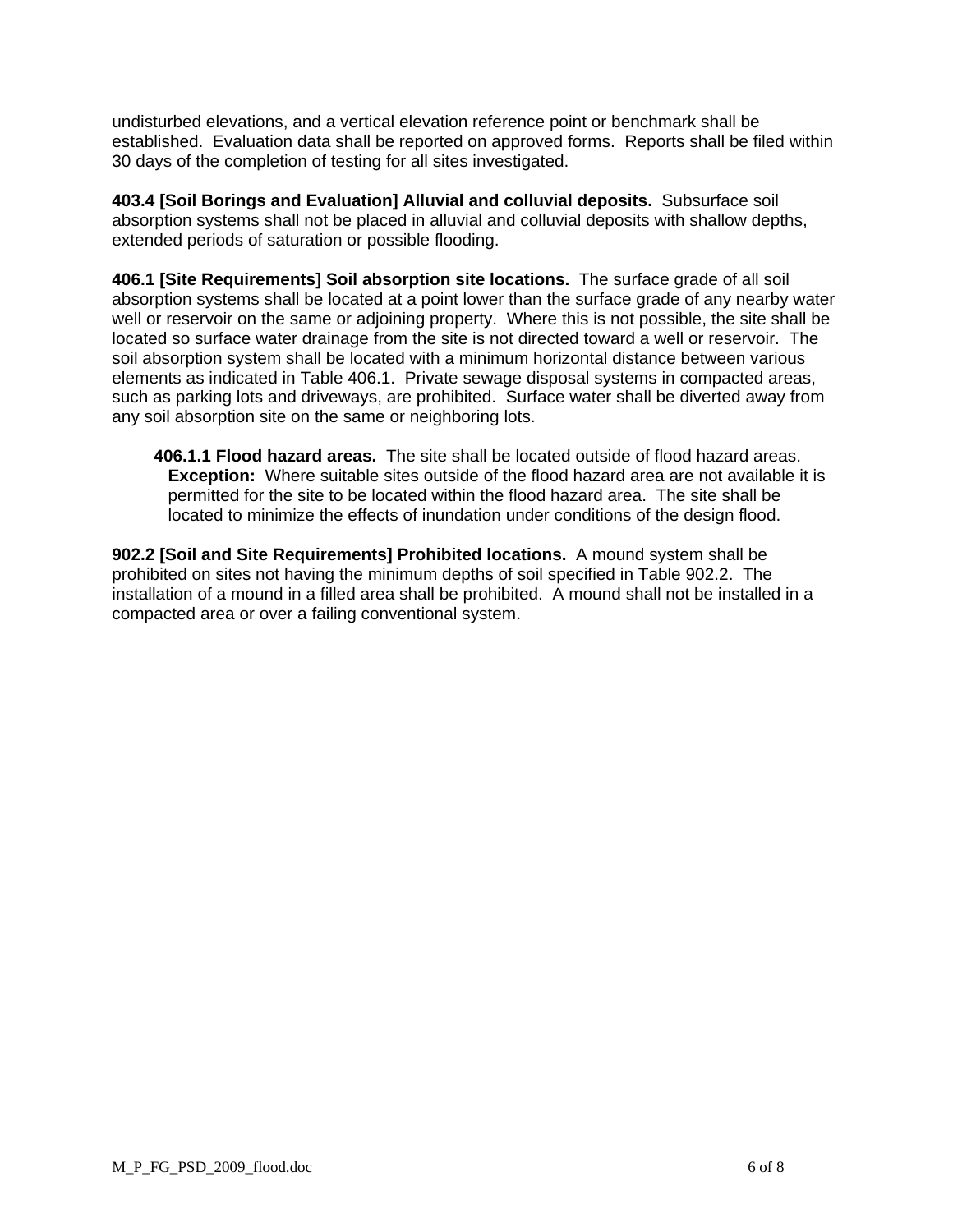# **2009 International Fire Code**

# **CHAPTER 30 COMPRESSED GASSES**

**3003.16 Vaults.** Generation, compression, storage and dispensing equipment for compressed gases shall be allowed to be located in either above- or below-grade vaults complying with Sections 3003.16.1 through 3003.16.14.

**3003.16.1 Listing required.** Vaults shall be listed by a nationally recognized testing laboratory. **Exception:** Where approved by the fire code official, below-grade vaults are allowed to be constructed on site, provided that the design is in accordance with the *International Building Code* and that special inspections are conducted to verify structural strength and compliance of the installation with the approved design in accordance with Section 1707 of the *International Building Code*. Installation plans for below-grade vaults that are constructed on site shall be prepared by, and the design shall bear the stamp of, a professional engineer. Consideration shall be given to soil and hydrostatic loading on the floors, walls and lid; anticipated seismic forces; uplifting by ground water or flooding; and to loads imposed from above, such as traffic and equipment loading on the vault lid.

**3003.16.5 Anchoring.** Vaults and equipment contained therein shall be suitably anchored to withstand uplifting by groundwater or flooding. The design shall verify that uplifting is prevented even when equipment within the vault is empty.

# **CHAPTER 32 CRYOGENIC FLUIDS**

**3204.3 Outdoor storage.** Outdoor storage of containers shall be in accordance with Sections 3204.3.1 through 3204.3.2.2.

**3204.3.1 Stationary containers.** The outdoor storage of stationary containers shall comply with Section 3203 and this section.

**3204.3.1.1 Location.** Stationary containers shall be located in accordance with Section 3203.6. Containers of cryogenic fluids shall not be located within diked areas containing other hazardous materials. Storage of flammable cryogenic fluids in stationary containers outside of buildings is prohibited within the limits established by law as the limits of districts in which such storage is prohibited (see Section 3 of the Sample Ordinance for Adoption of the *International Fire Code* on page v).

**3204.3.1.2 Areas subject to flooding.** Stationary containers located in areas subject to flooding shall be securely anchored or elevated to prevent the containers from separating from foundations or supports.

# **CHAPTER 34 FLAMMABLE AND COMBUSTIBLE LIQUID**

**3404.2.7 Design, construction and general installation requirements for tanks.** The design, fabrication and construction of tanks shall comply with NFPA 30. Each tank shall bear a permanent nameplate or marking indicating the standard used as the basis of design.

**3404.2.7.8 Locations subject to flooding.** Where a tank is located in an area where it is subject to buoyancy because of a rise in the water table, flooding or accumulation of water from